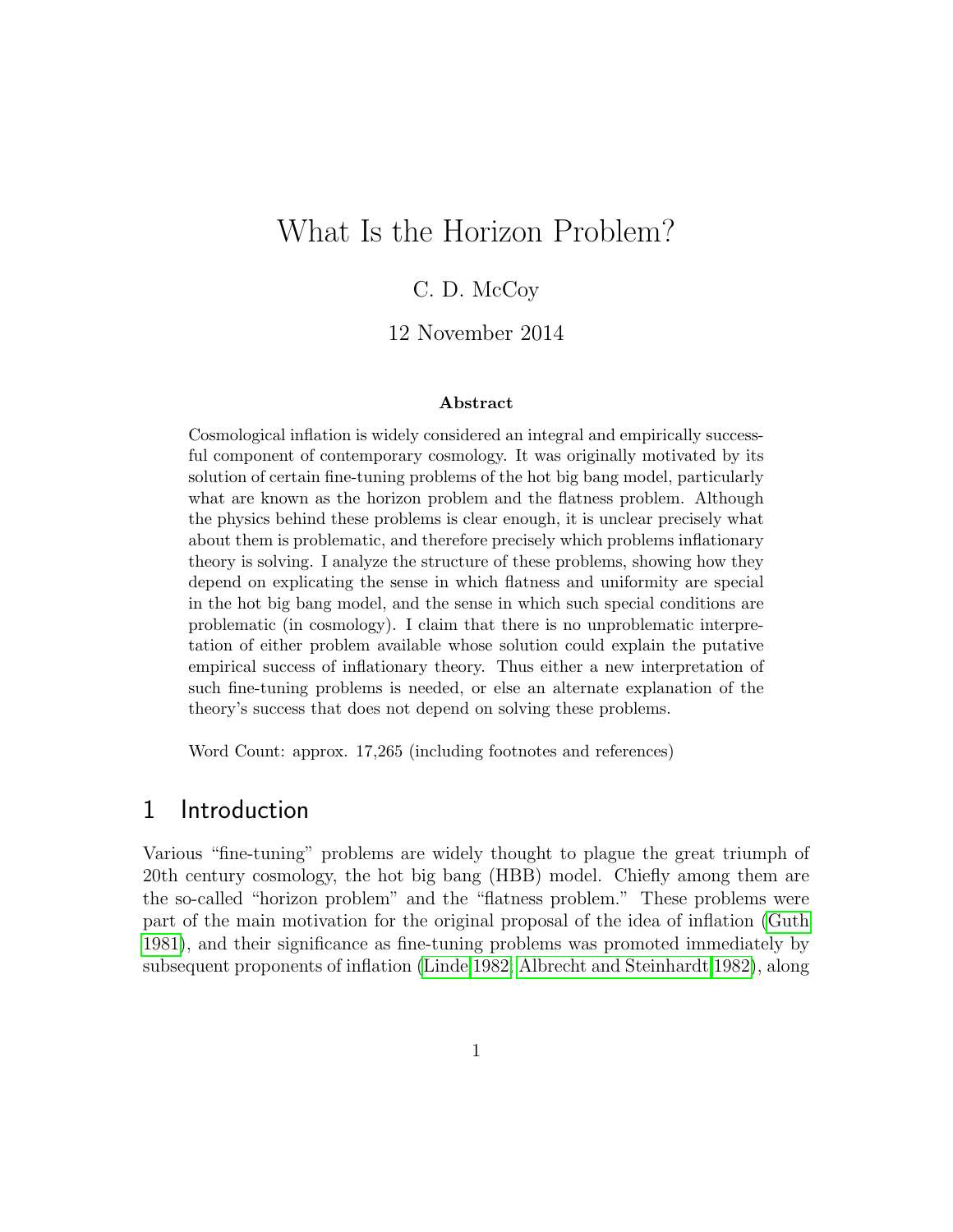with eventually most of the discipline of cosmology.<sup>[1](#page-1-0)</sup> These problems are still typically presented in modern treatments of cosmology to motivate the introduction of cosmological inflation as a solution thereto. Yet they are not problems over the HBB model's consistency or empirical adequacy; rather they raise concerns over the kind of explanation given by the model for certain "observed" features of the universe, namely spatial uniformity and flatness (Earman and Mosterin 1999).

The eventual confirmation of inflationary theory's empirical predictions, particularly the precise spectrum of anisotropies (and perhaps polarization) of the cosmic microwave background (CMB), has cemented its place in the present standard model of cosmology, the ΛCDM model.[2](#page-1-1) These predictions were unforeseen at the time of inflation's proposal. We nevertheless have an explanatory story linking inflationary theory's putative success at solving the HBB model's fine-tuning problems with its later successes at making observational predictions, insofar as scientific progress is gauged by solving scientific problems [\(Kuhn 1996;](#page-37-1) [Laudan 1978\)](#page-37-2). Roughly speaking, one might say that by solving the HBB model's conceptual problems, inflationary theory proves itself to be a progressive research program suitable for further development and empirical test. Although there is no guarantee that its predictions will be borne out, one's confidence in the theory is justified by its past problem-solving success.

The viability of some such story depends on whether inflation does in fact solve the HBB model's fine-tuning problems. If it does not, then the widespread adoption of inflationary theory well in advance of its striking empirical confirmation demands some other philosophical rationalization. For these reasons the present paper investigates the nature of fine-tuning in the HBB model and its solution through inflationary theory.[3](#page-1-2) Standard presentations of the fine-tuning problems in the cosmological lit-

<span id="page-1-0"></span><sup>&</sup>lt;sup>1</sup>The history of these problems is interesting and worthy of study, but I will not engage directly with it. The interested reader is directed to [\(Longair 2006\)](#page-38-1), a general history of astrophysics and cosmology in the 20th century; [\(Smeenk 2005\)](#page-39-0), a short history of the development of inflation; [\(Guth 1997\)](#page-37-3), a popular first-hand account by the father of inflation.

<span id="page-1-1"></span><sup>&</sup>lt;sup>2</sup>The ACDM model incorporates the empirically-verified aspects of the HBB cosmology, with the addition of cold dark matter (CDM) and dark energy (potentially in the form of a cosmological constant  $\Lambda$ ), and an early phase of inflationary expansion.

<span id="page-1-2"></span><sup>3</sup>A point of clarification is in order. Often the terms "fine-tuning", "special initial conditions", and "boundary conditions" are used in intuitive and roughly overlapping ways, but there is some conceptual space between them should one like to look for it.

Usually fine-tuning is descriptively applied to parameters in a physical theory, when those parameters must have the values that they have to an "extraordinary" precision, else the theory's predictions would fail, in some cases catastrophically, to match observations. The familiar examples come mostly from particle physics and concern the "unnatural" values of various free parameters in the standard model [\(Grinbaum 2012;](#page-37-4) [Donoghue 2007\)](#page-36-1). The term is also used in the popularly debated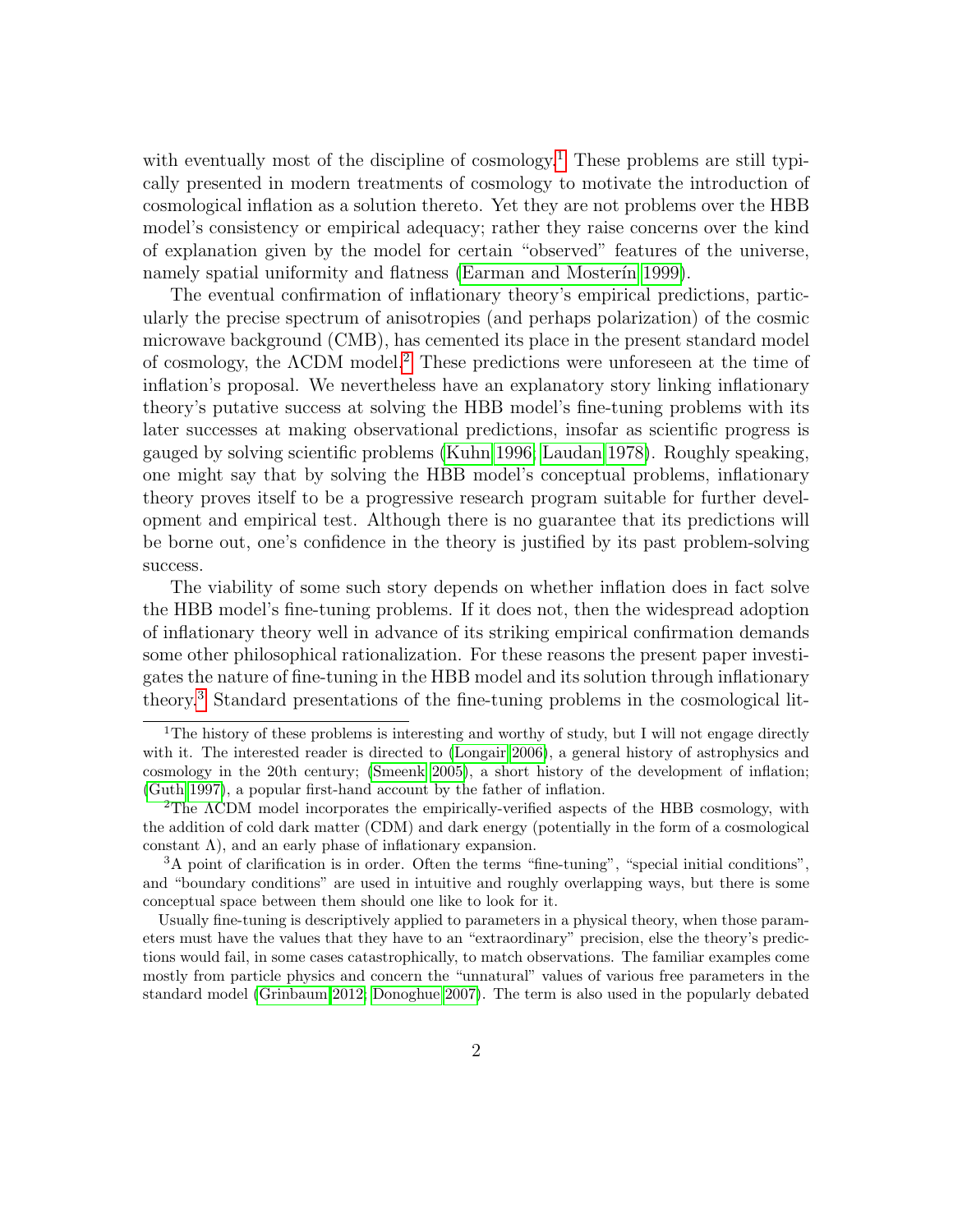erature (not to mention in popular and even some philosophical accounts) briefly relate the relevant physical facts and conclude with some vague statement, the content of which is that such facts are problematic. Precisely what makes these facts problematic is invariably left unclear.[4](#page-2-0)

As arguments for the existence of fine-tuning such presentations are philosophically unsatisfying (if not unsatisfying in the context of physics as well); thus the aim of the first half of this paper (sections 2-3) is to formulate the problems as clearly as possible in order to clarify their nature as scientific problems. Intuitions about the significance of the fine-tuning problems do vary somewhat among cosmologists (and the few philosophical commentators), so I will endeavor to "cast the net" as widely as possible. Nevertheless, I find that cosmologists are best understood as holding that the physical conditions that give rise to the horizon and flatness problems are in some sense "unlikely." The essential point, however, is that none of the intuitive

Initial conditions and boundary conditions are conceptually distinct from such parameters in a certain sense. Initial and boundary conditions are imposed on the dynamical variables of a theory in order to fix a particular trajectory permitted by the dynamics, in the case of initial conditions at a particular time, in the case of boundary conditions at the relevant boundary. To forestall any confusion I emphasize that initial conditions do not have to be specified at some special "initial" time. "Final" conditions, "intermediate time" conditions, etc. would all do just as well for the deterministic, time-reversal symmetric theories of interest. In any case, they vary from model to model, unlike parameters (normally conceived).

There is of course nothing stopping anyone from thinking that parameters can vary, or even that they are "secretly" dynamical in a more fundamental theory, despite there being a clear distinction in how they are treated in a particular fixed theory. Indeed this viewpoint is the relevant one for discussing explanatory problems in science, as these problems link theories whose laws may be differently dynamical. So I will henceforth set this distinction to the side and continue to refer to the special initial conditions of the HBB model as a fine-tuning problem, which is in any case in keeping with what is evident standard practice.

<span id="page-2-0"></span><sup>4</sup>Philosophical analyses of the horizon problem do exist: see, in particular, [\(Earman 1995,](#page-36-2) 134- 146), (Earman and Mosterín 1999, 17-24), [\(Smeenk 2003,](#page-39-1) 224-243), and [\(Maudlin 2007,](#page-38-2) 40-44). [Earman](#page-36-2) [\(1995\)](#page-36-2) makes a number of important points, but does not pursue the analysis far enough (he considers only that the problem might be a lack of a common cause, a failure of Machian intuitions, or that horizons make uniformity unlikely). [Smeenk](#page-39-1) [\(2003\)](#page-39-1) also concentrates on common causes and probability concerns. Earman and Mosterin [\(1999\)](#page-36-0) eschew any analysis of the nature of the problem, resting their further argumentation on empirical claims that are now known to be false. [Maudlin](#page-38-2) [\(2007\)](#page-38-2) argues that the lack of a dynamical explanation is what gives rise to the the problem, but there is no qualitative difference in the kind of explanations given by inflationary theory and the hot big bang model, so his diagnosis cannot be correct.

<sup>&</sup>quot;fine-tuning for life." Although fine-tuning in this instance also concerns parameters in a physical model, the debate here strays beyond concerns over the explanatory problems of a scientific theory towards theology. In both cases however these parameters are non-dynamical features of a specific theory, are not subject to manipulation, and are typically fixed by observation or experiment.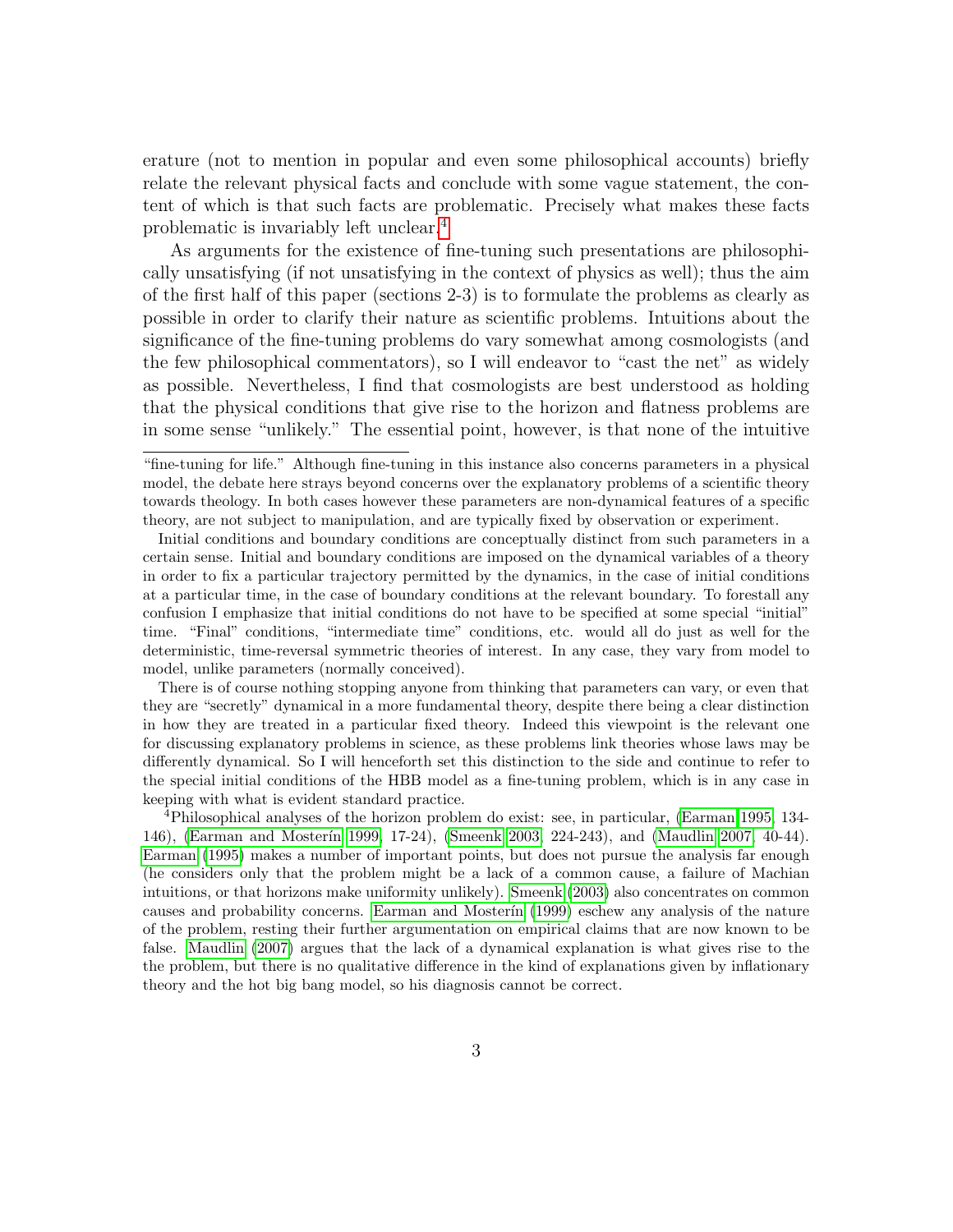interpretations I survey are free of serious difficulties.

The second half of the paper (sections 4-5) begins by introducing the idea of inflation by demonstrating the basic mechanism behind it, as well as covering how inflation is understood to solve the HBB fine-tuning problems. Since inflation introduces fine-tuning problems of its own, it is important to understand what a solution to a fine-tuning problem actually accomplishes. I conclude by evaluating the inflationary program's success at solving the fine-tuning problems. Under some interpretations inflation does indeed solve them, but since no interpretation is problem free there remains some important philosophical work in understanding the success of inflation. Either some interpretation must be fleshed out that shows how inflation solves the HBB model's fine-tuning problems, or else an alternate explanation of inflationary theory's successes, one not relying on problem solving, is necessary.

## 2 Fine-Tuning Problems in Big Bang Cosmology

There are perhaps any number of aspects of big bang cosmology that one could find puzzling, but the two that [\(Guth 1981\)](#page-37-0) emphasizes as major motivations for introducing inflation are the high degree of uniformity of the cosmic microwave background (CMB) and the near spatial flatness of the universe, these being the features that lead respectively to the horizon problem and the flatness problem.<sup>[5](#page-3-0)</sup> Besides being an important motivation for inflation, these problems remain the means of introduction to inflation in modern texts, lecture notes, and popular books on cosmology.<sup>[6](#page-3-1)</sup>

In this section I rehearse the standard presentations of the two problems and introduce the relevant physics. It is useful to go into the details in order to understand

<span id="page-3-0"></span><sup>&</sup>lt;sup>5</sup>Guth also emphasizes the "monopole problem" as a motivation for inflation, yet I agree with [Penrose](#page-38-3) [\(1989\)](#page-38-3) that problems like these are external problems (intuitively, and also in keeping with Laudan's sense of the term) to cosmology. The monopole problem arises because certain grand unified theories (GUTs) of particle physics predict the creation of magnetic monopoles in the early universe in such a quantity that they should have been observed by now. No monopoles have been observed. Either one takes this fact as suggesting a problem with cosmology or a problem with the GUT. GUTs remain speculative, so it is hard to see how a prediction of such a theory should constitute a significant problem for a highly confirmed model like the HBB. [\(Linde 1990\)](#page-38-4) and [\(Linde](#page-38-5) [1984\)](#page-38-5) outline several other potential problems with HBB cosmology, many of which are external problems like the magnetic monopole problem.

<span id="page-3-1"></span><sup>&</sup>lt;sup>6</sup>In almost any text, set of lecture notes, etc. that treats inflation one will find a presentation of the horizon problem and the flatness problem. I recommend in particular the detailed lecture notes by [Lesgourges](#page-37-5) [\(2006\)](#page-37-5) for their treatment of these problems. Standard modern texts include [Liddle](#page-37-6) [and Lyth](#page-37-6) [\(2000\)](#page-37-6); [Dodelson](#page-36-3) [\(2003\)](#page-36-3); [Mukhanov](#page-38-6) [\(2005\)](#page-38-6); [Weinberg](#page-40-0) [\(2008\)](#page-40-0); [Peter and Uzan](#page-38-7) [\(2009\)](#page-38-7); [Ellis et al.](#page-36-4) [\(2012\)](#page-36-4).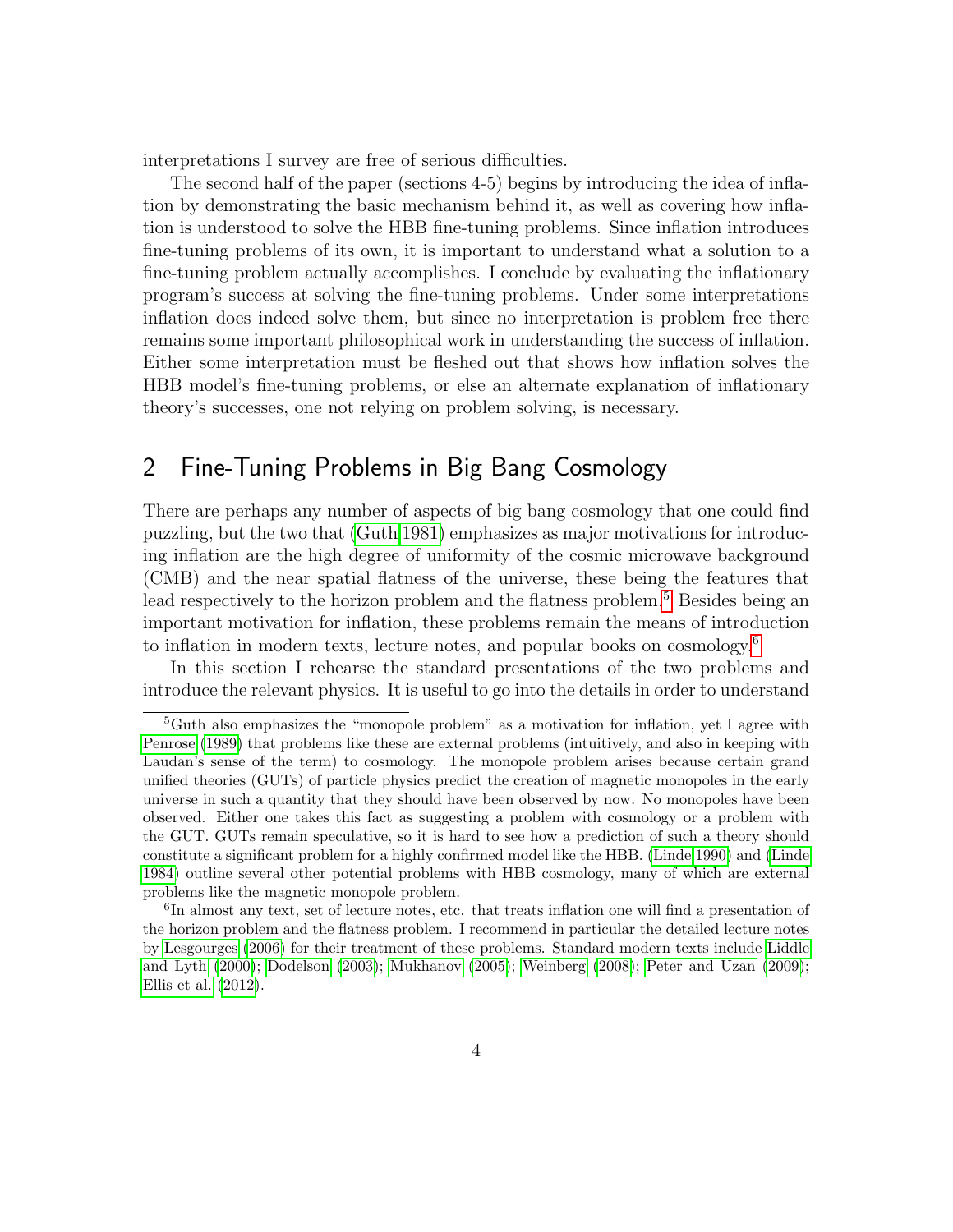the problems, but the argument they are meant to support is simple. We assume the HBB model and observe certain cosmological conditions (flatness and isotropy). It is either the case that the HBB model explains these observed conditions by fixing certain initial conditions or they are explained by some novel dynamical mechanism. But the HBB model has particle horizons that preclude introducing some dynamical mechanism which could explain the observed conditions. Therefore the HBB model can only explain the observed conditions by fixing initial conditions. These initial conditions are thought to be problematic, for which reason the HBB explanation is rejected. The following sections clarify and support this argument.

#### 2.1 The Horizon Problem

The basic empirical fact that suggests the horizon problem is the existence of background radiation with a high degree of isotropy (uniformity in all directions): the CMB.[7](#page-4-0) In every direction we observe the CMB to have the spectrum of a thermal blackbody with a temperature  $T_0$  of 2.725 Kelvin  $(2 \times 10^{-4} \text{eV})$ , and departing from perfect isotropy only to one part in 100,000.

A fundamental assumption of the HBB model is the cosmological principle: the universe as a whole is (approximately) spatially homogeneous and isotropic<sup>[8](#page-4-1)</sup>. Assuming the cosmological principle, the high degree of isotropy in the CMB is not just a fact about our particular observational situation; the CMB is isotropic for every fundamental observer in the universe;<sup>[9](#page-4-2)</sup> in other words the present temperature of the CMB is inferred to be everywhere 2.725 Kelvin.

The HBB model in fact predicts the existence of this radiation, since it is released as a consequence of the universe's expansion and simultaneous cooling past the temperature where neutral hydrogen can form (an event known as recombination), which prompts radiation (photons) to decouple from matter and "free stream" throughout the universe. This radiation then cools with the expansion down to the presently

<span id="page-4-0"></span><sup>7</sup>The CMB is called "background radiation" because it originates from the cosmos and not from discrete sources (such as stars, quasars, etc.).

<span id="page-4-1"></span><sup>8</sup>Roughly speaking, spatial homogeneity means that space "looks the same everywhere" and spatial isotropy means that space "looks the same in every direction." If the universe is spatially homogeneous and spatially isotropic around one point, then it is spatially isotropic as a whole. Thus it is somewhat redundant to say "spatially homogeneous and isotropic." Nevertheless, doing so avoids any potential ambiguity. For a philosophical analysis of the cosmological principle see [\(Beisbart and Jung 2006\)](#page-35-1).

<span id="page-4-2"></span><sup>9</sup>Fundamental observers are those "observers" who are at rest with respect to the universe's expansion, i.e. they follow spacetime geodesics. For any geodesic there could have been an observer that followed it, so one permits oneself the use of the "fundamental observer" terminology for any such case.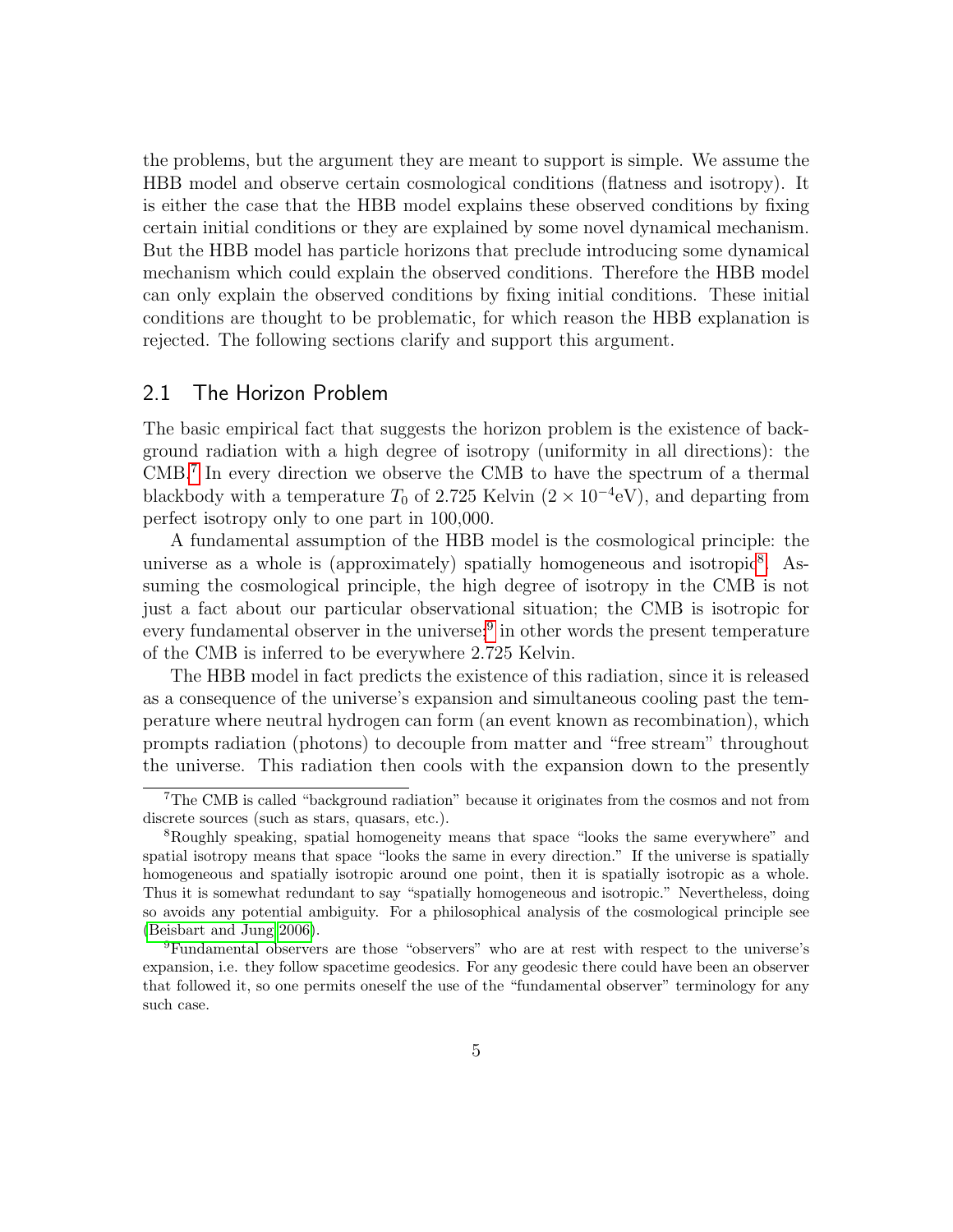observed temperature  $T_0$ . Thus, according to the empirically well-confirmed aspects of the HBB model, what essentially gives rise to this uniform background radiation is that the observable universe was highly uniform as a whole in its matter distribution at or perhaps even before the time of recombination, and remained so afterwards.

That is the basic story, but some further details are worth rehearsing. Since observations indicate that the universe is expanding, one can parameterize this expansion by what is known as the scale factor a. The scale factor can be understood as a function of time that yields the ratio of distances between any two fundamental observers at the given time and some reference time. Often the scale factor itself can be used as a time parameter—one sets the scale factor at the present time to one (by making the reference time the present), and takes the big bang itself to "occur" at scale factor zero.[10](#page-5-0)

The energy density of the CMB photons  $\rho_{\gamma}$  decreases with time (and thus scale factor when the universe is expanding):  $\rho_{\gamma} \propto a^{-4}$  (faster than volumetrically). The energy density of photons, being bosons, is given by the energy density of particles with a Bose-Einstein distribution:

$$
\rho_{\gamma} = 2 \int \frac{\mathrm{d}^3 p}{(2\pi)^3} \frac{p}{e^{p/T} - 1} \tag{1}
$$

(where p is the momentum of the photons), which, with some simplifying assumptions [\(Dodelson 2003,](#page-36-3) 40-41), yields the expression

$$
\rho_{\gamma} = \frac{\pi^2}{15} T^4 \tag{2}
$$

(where T is their temperature). It follows, since  $\rho_{\gamma} \propto a^{-4}$ , that  $T \propto a^{-1}$ , or more precisely

$$
a(t) = \frac{T_0}{T},\tag{3}
$$

where  $T_0 = 2.725K$  is the present temperature of the radiation background. Thus one sees that not only are early times characterized by higher energy densities, but high temperatures too (as one would expect).

Higher densities give rise to high reaction rates for the various particular constituents of the universe, and through these constant interactions the universe usually

<span id="page-5-0"></span><sup>&</sup>lt;sup>10</sup>In the HBB model, the "big bang" refers to the model's past singularity. But singularities are not localized: indeed, there is no spacetime point that corresponds to the singularity [\(Earman](#page-36-2) [1995\)](#page-36-2). So there is no time when the big bang occurred, and the universe never had a scale factor of zero. If we suppose the HBB model of our universe is valid for all possible times, the scale factor ranges over the interval  $(0, \infty)$ .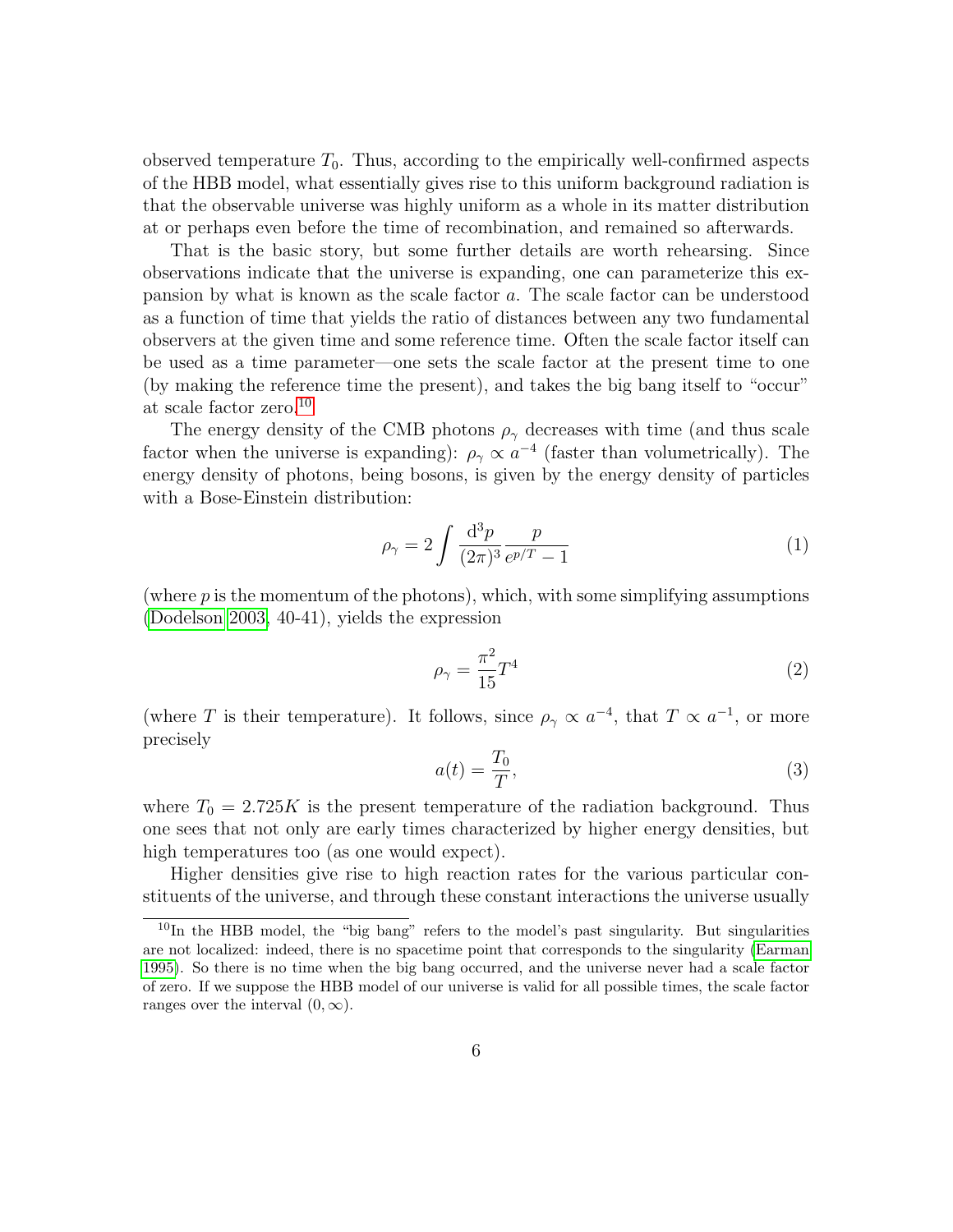finds itself in a state of equilibrium. When the expansion rate exceeds the reaction rate of some interaction, however, the particles participating in that reaction temporarily fall out of equilibrium. The reaction subsequently becomes "frozen out", i.e. essentially stops occurring, as temperature further decreases and a new equilibrium state is established.

Recombination is one such out-of-equilibrium event. It occurs when the temperature drops low enough  $(T_* \sim .25$ eV or at  $a_* \sim 9 \times 10^{-4}$ ) such that neutral hydrogen can form from protons and electrons. The drop in free electrons during recombination leads to the rate of photon-electron (Compton) scattering to drop below the expansion rate, so that the photons decouple from matter. As the universe continues to expand, the rate of photon scattering only lessens. Thus the CMB photons have been traveling throughout the universe since decoupling essentially without interactions, i.e. they have been "free-streaming." Since the photons have been free-streaming since decoupling, the CMB provides a snapshot of "what the universe looked like" at the time of recombination, namely an extremely uniform universe.

How did this uniform state of the universe at recombination come about? Assuming the HBB model is correct, either one extrapolates the uniform state of the universe back in time to some initial state of uniformity—back to the big bang itself or as far back as one is willing to assume that the model remains accurate; or one supposes that some novel dynamical mechanism brings the universe to a state of spatial uniformity some time before recombination. In the first case, a uniform initial state plus the dynamical laws of the general theory of relativity (GTR) explain the uniform state of the universe during recombination, which explains the observed isotropy of the CMB. In the second case, the initial state of the universe is supposed to be other than uniform, yet some dynamical mechanism drove the universe to a uniform state before recombination, which state can then explain the observed isotropy of the CMB.

The second explanation, however, is precluded (at least insofar as laws are thought to operate "locally" or "causally") The HBB model has causal structures called particle horizons, across whose boundaries interactions are not possible. These particle horizons are behind the name "horizon problem," since their presence represents one essential challenge to explaining the particular, uniform state of the CMB dynamically.

The particle horizon of a given fundamental observer traces out all the paths that (non-interacting) light could have traveled since the beginning of the universe from the initial point of the given fundamental observer's worldline (or since the time where the model is deemed valid).<sup>[11](#page-6-0)</sup> One can imagine the boundary of the

<span id="page-6-0"></span><sup>11</sup>Some of the material on horizons is covered in [\(Earman 1995\)](#page-36-2). [\(Davis and Lineweaver 2004\)](#page-35-2)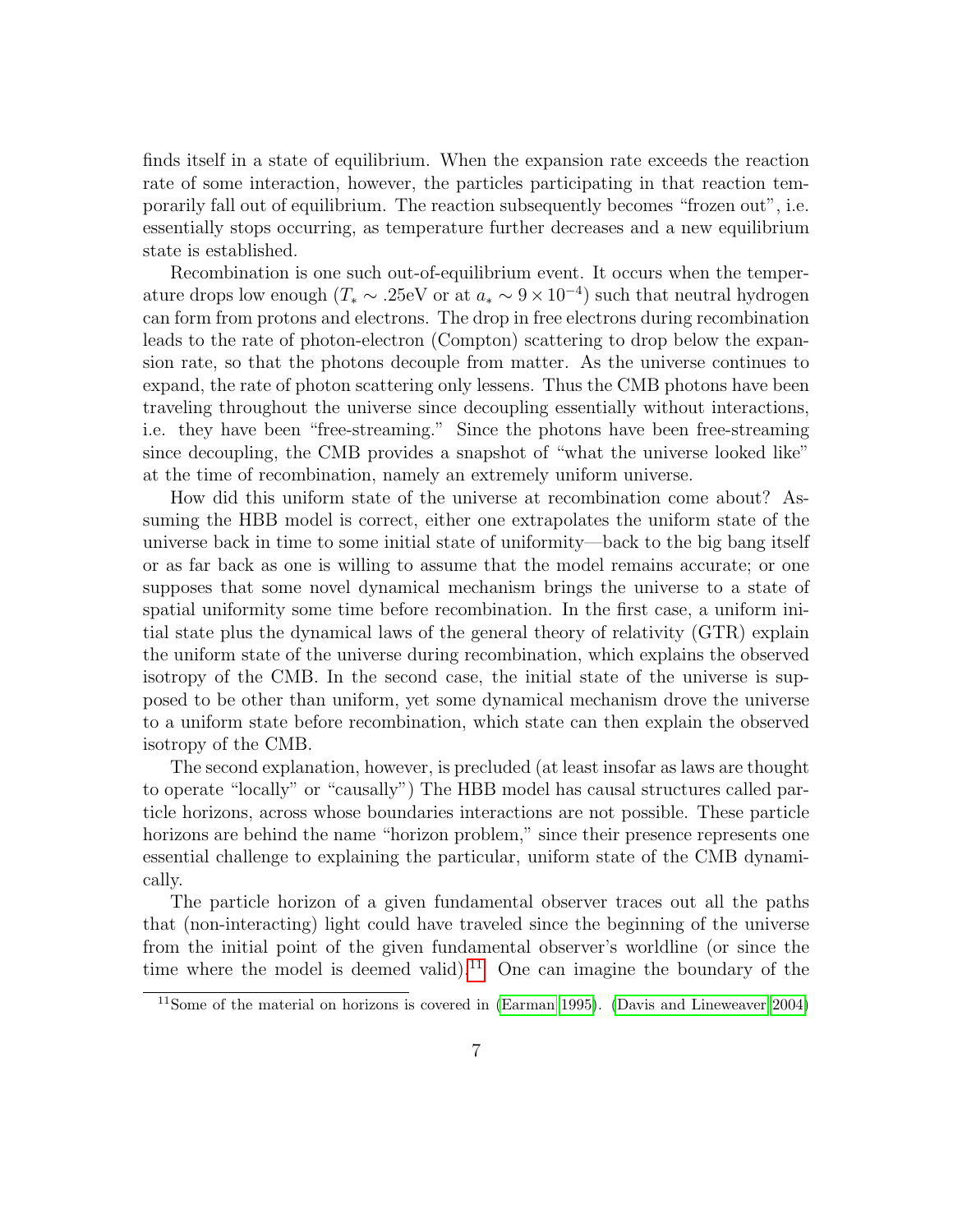particle horizon expanding as a sphere of light emitted from the initial point of the worldline. Thus the particle horizon at a time separates objects into two sets: those that "could have been observed" and those that "could not have been observed." Cosmologies based on singular spacetimes, where the singular behavior occurs "in the past," will have a finite age, and therefore have particle horizons. Since the HBB model is singular in this way, it does in fact have particle horizons.<sup>[12](#page-7-0)</sup>

Rather than explaining particle horizons in detail, let me instead give an intuitive illustration of the claim that dynamical explanations of the uniformity of the CMB are precluded by particle horizons. Consider a sample  $N$  of photons reaching the Earth from the celestial north pole, and a sample  $S$  of photons reaching the Earth from the celestial south pole. At the time of recombination  $N$  intersects the path of some fundamental observer  $N_*$  and S intersects the path of some fundamental observer  $S_{\ast}$ . It turns out that the particle horizon of  $N_{\ast}$  up to the time of recombination does not overlap at all with the particle horizon of  $S_*$  up to the time of recombination, i.e. N and S themselves are completely causally disconnected until their arrival at the Earth. They could never have interacted in the past, nor could anything else have served as a common cause for them both—yet they have the identical blackbody spectrum at the identical temperature. How could this be?

Indeed, the situation is considerably more "conspiratorial" than this. There is an astronomically large number of causally disconnected patches that we are now observing in the CMB, the precise number depending on how far back in time one assumes the HBB model applies. So we observe uniformity, yet no "normal" dynamical mechanism, i.e. one that acts causally, could possibly have brought it about. The reaction to these circumstances by contemporary cosmologists is almost uniformly one of suspicion.

Here is an explicit calculation for further illustration. The particle horizon of the observable universe at the present time (distance light could have traveled since the big bang)  $\chi_{obs,0}$  is approximately  $10^{28}$ cm ( $10^{10}$  light years). Since the universe has been expanding, the size of the observed homogeneous, isotropic domain at early times was smaller. At recombination the size  $\chi_{obs,*}$  of the homogeneous, isotropic region that grew into the present one is equal to the size of the present horizon  $\chi_{obs,0}$ times the ratio of scale factors:

$$
\chi_{obs,*} = \frac{a_*}{a_0} \chi_{obs,0} \sim 10^{-3} \times 10^{28} \text{cm} = 10^{25} \text{cm}
$$
 (4)

addresses these issues with remarkable clarity. [\(Ellis and Rothman 1993\)](#page-36-5) covers similar ground, but is targeted to an audience less familiar with relativity theory. The first significant discussion of horizons was [\(Rindler 1956\)](#page-39-2).

<span id="page-7-0"></span><sup>&</sup>lt;sup>12</sup>Minkowski space, for example, is a spacetime that does not have particle horizons.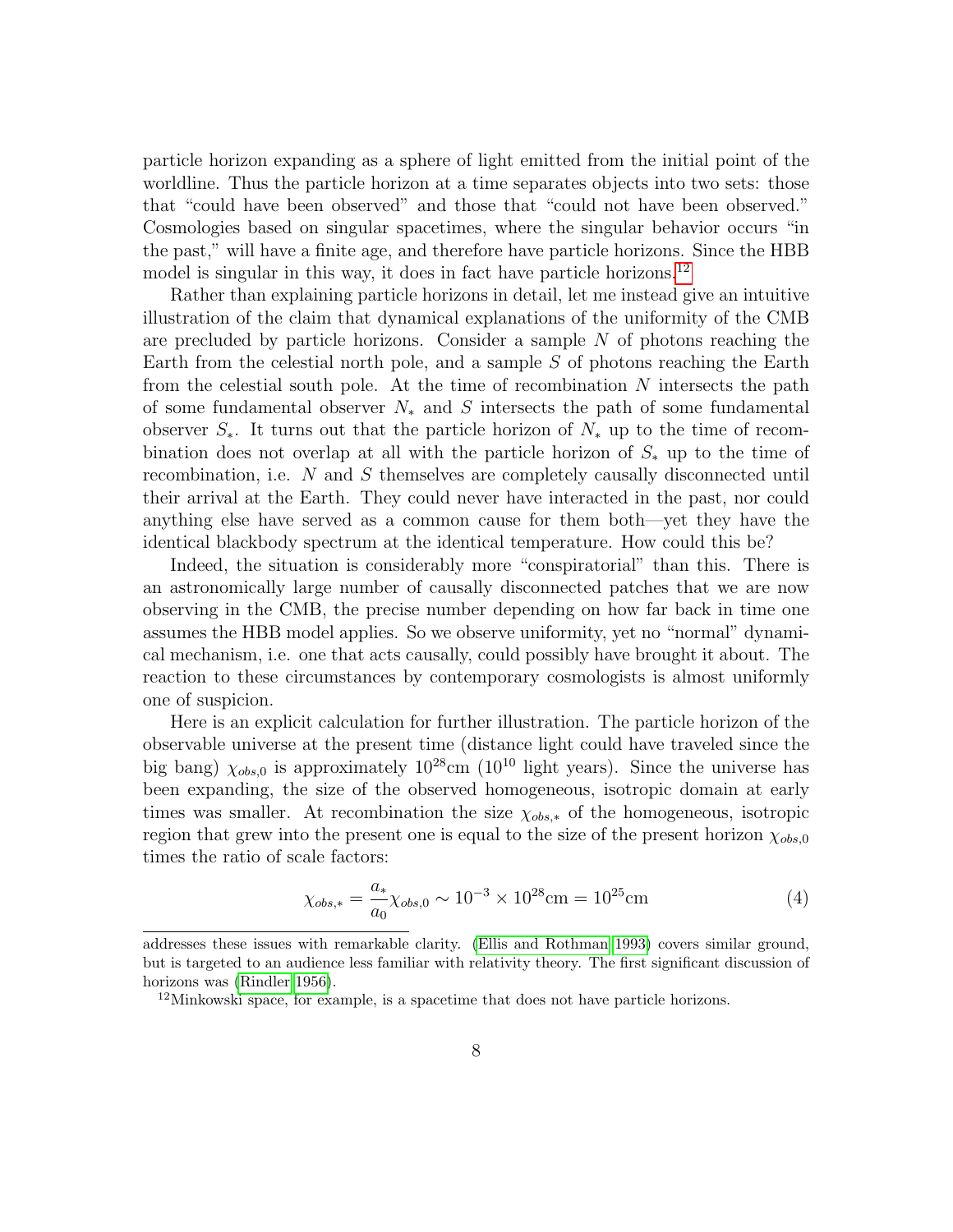Now we compare this to the size of the particle horizon at the time of recombination,  $\chi_{cmb,*} \sim 10^{23}$ cm. The ratio  $\chi_{obs,*}/\chi_{cmb,*}$  is

$$
\frac{\chi_{obs,*}}{\chi_{cmb,*}} \sim \frac{10^{25} \text{cm}}{10^{23} \text{cm}} \sim 10^2
$$
 (5)

Thus the observed CMB can be divided into  $10<sup>5</sup>$  circular patches that were causally disconnected at the time of recombination. Since then a tiny number of the photons in adjacent patches have had time to interact with one another or with other matter, but for the most part they have not due to the low reaction rate at later times. It should be clear from the calculation that as one pushes the assumption of homogeneity farther back in time (to times much before recombination), the number of causally disconnected patches only increases (see, e.g., similar caluclations in [Mukhanov](#page-38-6) [\(2005,](#page-38-6) 227)). How could all of these causally disconnected patches have the same temperature?

The local dynamical explanation of a case of observed homogeneity and isotropy that one usually envisions in physics is a process of thermal equilibration. The CMB radiation has the spectrum of a near perfect black body (the spectrum one observes from a system in thermal equilibrium), so a seemingly natural explanation of this spectrum would be that the universe came to equilibrium at some early time. Statistical mechanical arguments are taken to show that interacting systems (like the universe) are expected to be found in a thermodynamic equilibrium given enough time. If the universe did not have particle horizons, then an explanation like this would be expected to hold. The presence of particle horizons makes it impossible, however, since there has not even been enough time for the causally disconnected regions in the universe to interact at all, much less come to an equilibrium.

The upshot of these illustrations is that no realistic dynamical process could account for uniformity in the HBB universe, since it is usually assumed that any such realistic dynamical mechanism must act causally (the thought being that interactions occur "locally" in GTR and quantum field theory).[13](#page-8-0). Any given photon, and anything else for that matter, could only have interacted with a tiny fraction of the contents of the observable universe by the time of recombination, so the extent to which a dynamical process could drive the universe to uniformity is extremely limited and therefore dependent on a "conspiracy of initial conditions." Thus it follows that the only viable explanation of uniformity in the CMB in the HBB model is that the initial conditions of the universe, at some sufficiently early time, had to be quite nearly homogeneous and isotropic.

<span id="page-8-0"></span> $13$ But see [\(Wald 1992\)](#page-40-1) for a contrary view which discusses the possibility that quantum correlations beyond the horizon may play an important role in the early universe.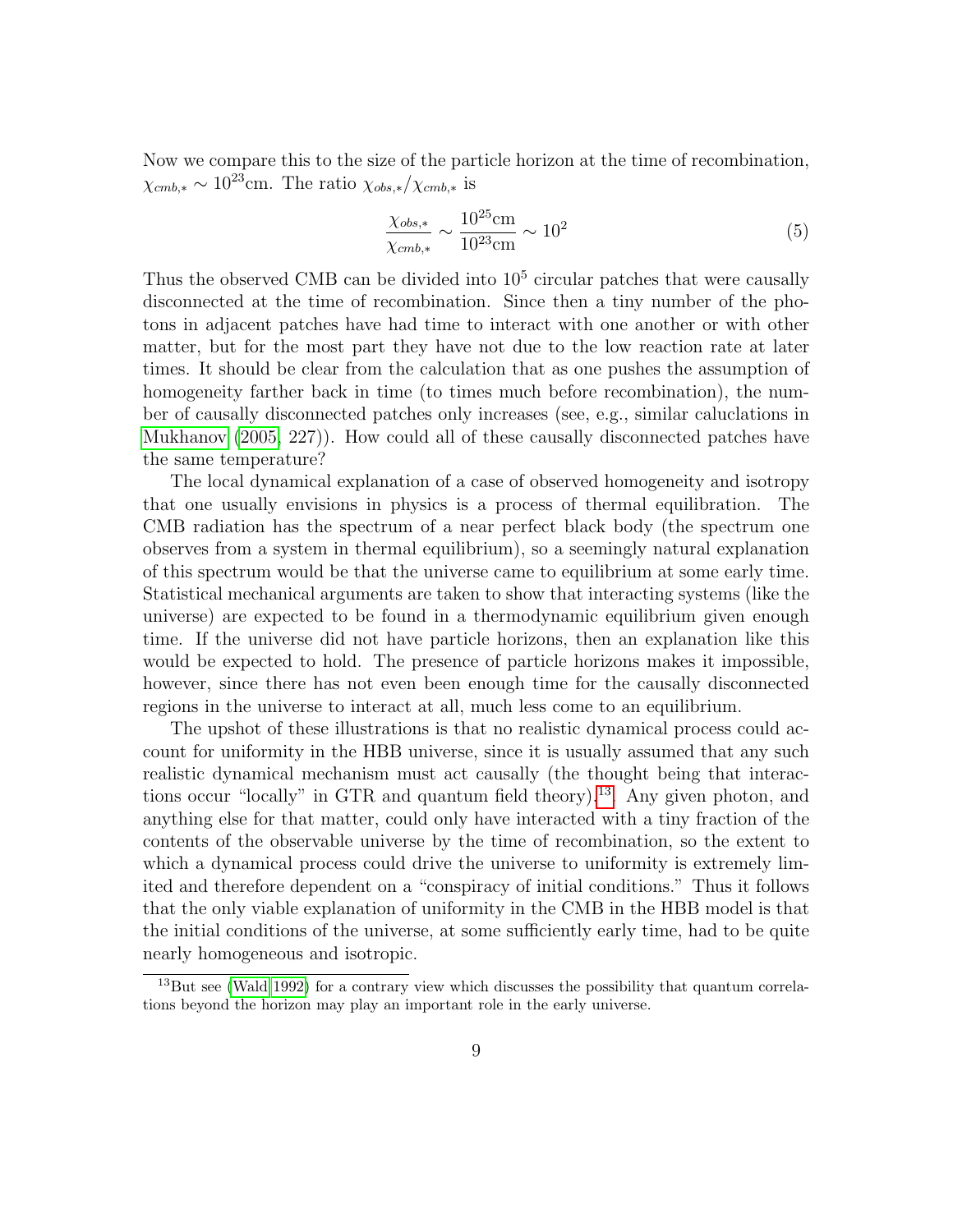This discussion should make clear that the horizon problem (in this context) is really more of a "uniformity problem" (Earman and Moster in 1999, 18), since it is the empirical fact of CMB isotropy, and by extension homogeneity via the cosmological principle, that is "puzzling" or felt to be in need of explanation. If one considers the horizon problem as the problem that horizons simply *exist* in the universe, then likely the worry is not over horizons but the existence of a singularity in the past. Singularity avoidance remains a motivation in present theoretical research, but it is not necessarily a motivation for inflation, nor is it needed to avoid fine-tuning issues.[14](#page-9-0)

Nevertheless, the existence of particle horizons plays an important role in the generation of the problem discussed in this section, namely as a constraint on possible explanations of uniformity, so the terminology "horizon problem" is certainly justifiable. In the following I will prefer referring to the general problem of explaining the uniformity of the universe as the uniformity problem, although the term "horizon problem" is well-entrenched as referring to this problem as well. I will occasionally use "horizon problem" to refer to the horizon constraint; I hope context makes clear which usage is operative.

#### 2.2 The Flatness Problem

The basic fact inferred from observations which suggests the flatness problem is that the universe has a flat spatial geometry. The cosmological principle selects a set of highly symmetric spacetimes from the models of GTR, the Friedman-Robertson-Walker (FRW) models. These models have uniform spatial curvature  $k$  of three different kinds: positive like a sphere  $(k = 1)$ , negative like a hyperboloid  $(k = -1)$ , or flat like a plane  $(k = 0)$ .<sup>[15](#page-9-1)</sup> Since there is a sense in general relativity in which "matter causes spacetime to curve", one can equivalently place a condition on the matter content of FRW models which determines the model's spatial geometry. If the energy density  $\rho$  is equal to the critical density  $\rho_{crit}$ , then the universe's spatial geometry is flat; if it is less than the critical density, then the spatial geometry is negatively-curved; if it is greater than the critical density, then the spatial geometry is positively-curved. Although we cannot directly observe the flatness of space, there is a variety of evidence, when interpreted in the context of the HBB model, that supports this conclusion. In particular, the spectrum of small anisotropies in the

<span id="page-9-0"></span><sup>14</sup>Soviet precursors working on similar ideas to Guth's were in fact motivated by avoiding an initial singularity [\(Smeenk 2005\)](#page-39-0). See, e.g. [\(Starobinsky 1980\)](#page-39-3).

<span id="page-9-1"></span><sup>&</sup>lt;sup>15</sup>Three-dimensional examples are unfortunately not so easy to visualize, so these illustrations will have to suffice.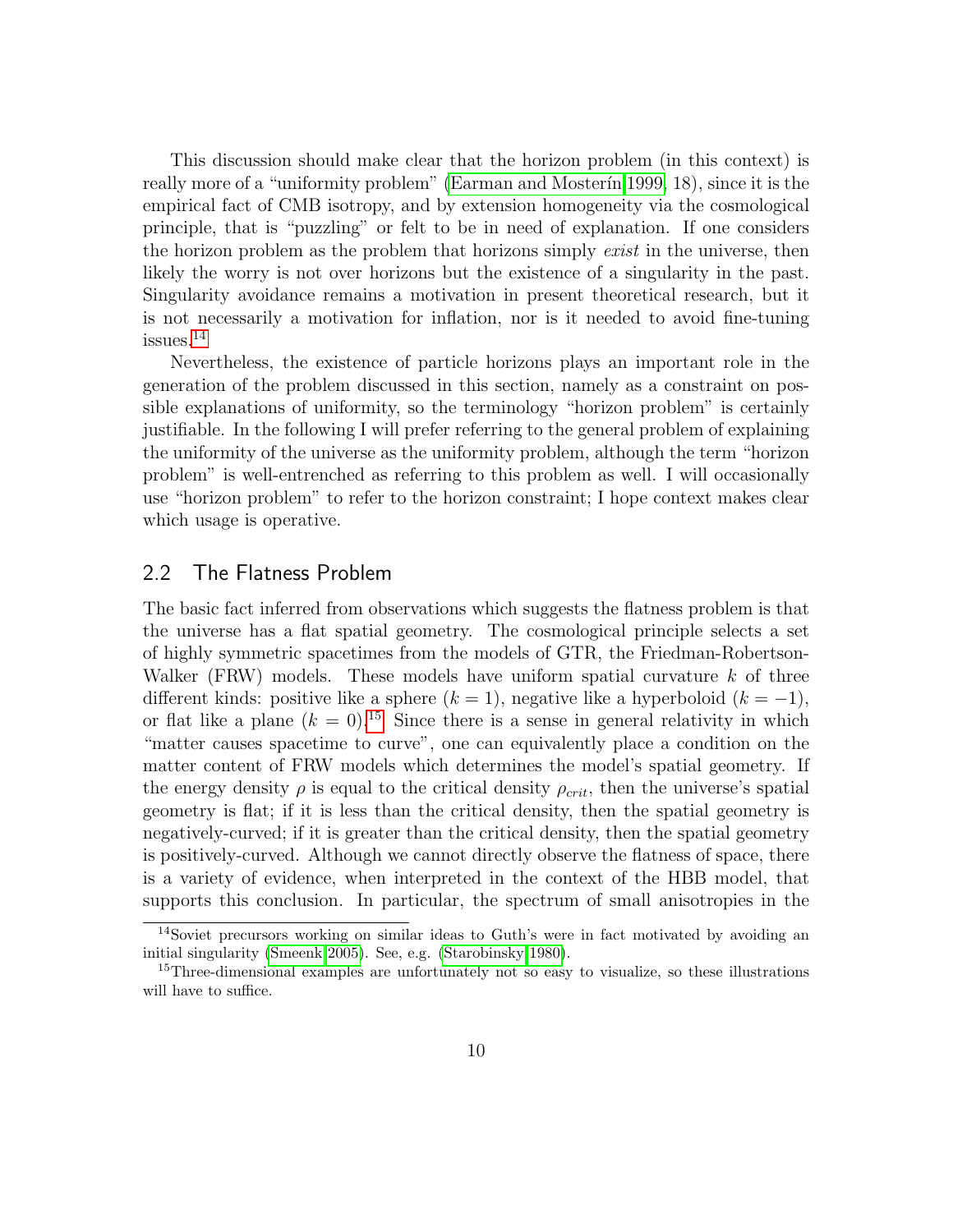CMB strongly constrain the density parameter  $\Omega = \rho / \rho_{crit}$  to very close to one.

The flatness problem is often demonstrated by showing how flatness is an "unstable" condition in FRW dynamics. The Einstein field equations (EFE), the dynamical equations of general relativity, reduce to two equations in the highly symmetric FRW universes: the Friedman equation and the continuity equation are two typical expressions of these two equations. The Friedman equation can be written in terms of  $\Omega$ :

$$
1 - \Omega(a) = \frac{-k}{(aH)^2}.\tag{6}
$$

Since we are interested in departures from the critical density when considering instability, let us ignore the  $k = 0$  case and whether the departures are positive or negative. So we can rewrite the previous equation as

$$
|1 - \Omega(a)| = \left(\frac{1}{aH}\right)^2.
$$
 (7)

From this equation one can infer that in the HBB universe the right hand side is always increasing (normal matter decelerates expansion), and therefore the energy density of the universe had to have been even closer to the critical density in the past—the earlier the time, the closer to the critical density. One may do various calculations to show that, given the accuracy to which the density is known today, the critical density at early times had to be constrained to an extraordinarily accurate value; some calculations indicate, for example, fine-tuning to one part in 10<sup>55</sup> at the GUT scale [\(Baumann 2009,](#page-35-3) 25).

For further illustration, let us assume that matter obeys a simple equation of state during the various epochs of the universe, namely  $p = w\rho$  for some number w. Differentiating the Friedman equation with which we started and using the continuity equation, one finds

$$
\frac{d\Omega}{d \ln a} = \Omega(\Omega - 1)(1 + 3w). \tag{8}
$$

We wish to see how  $\Omega$  behaves under slight perturbations from the critical density, so we assume that  $\Omega = 1 \pm \epsilon$  at the present time, with  $\epsilon$  small. At other times we assume  $\Omega = 1 \pm \delta(a)$ . We can integrate the previous equation easily, yielding

$$
\delta(a) = \epsilon a^{(1+3w)}.\tag{9}
$$

Thus flatness is unstable under small perturbations so long as  $(1 + 3w)$  is positive,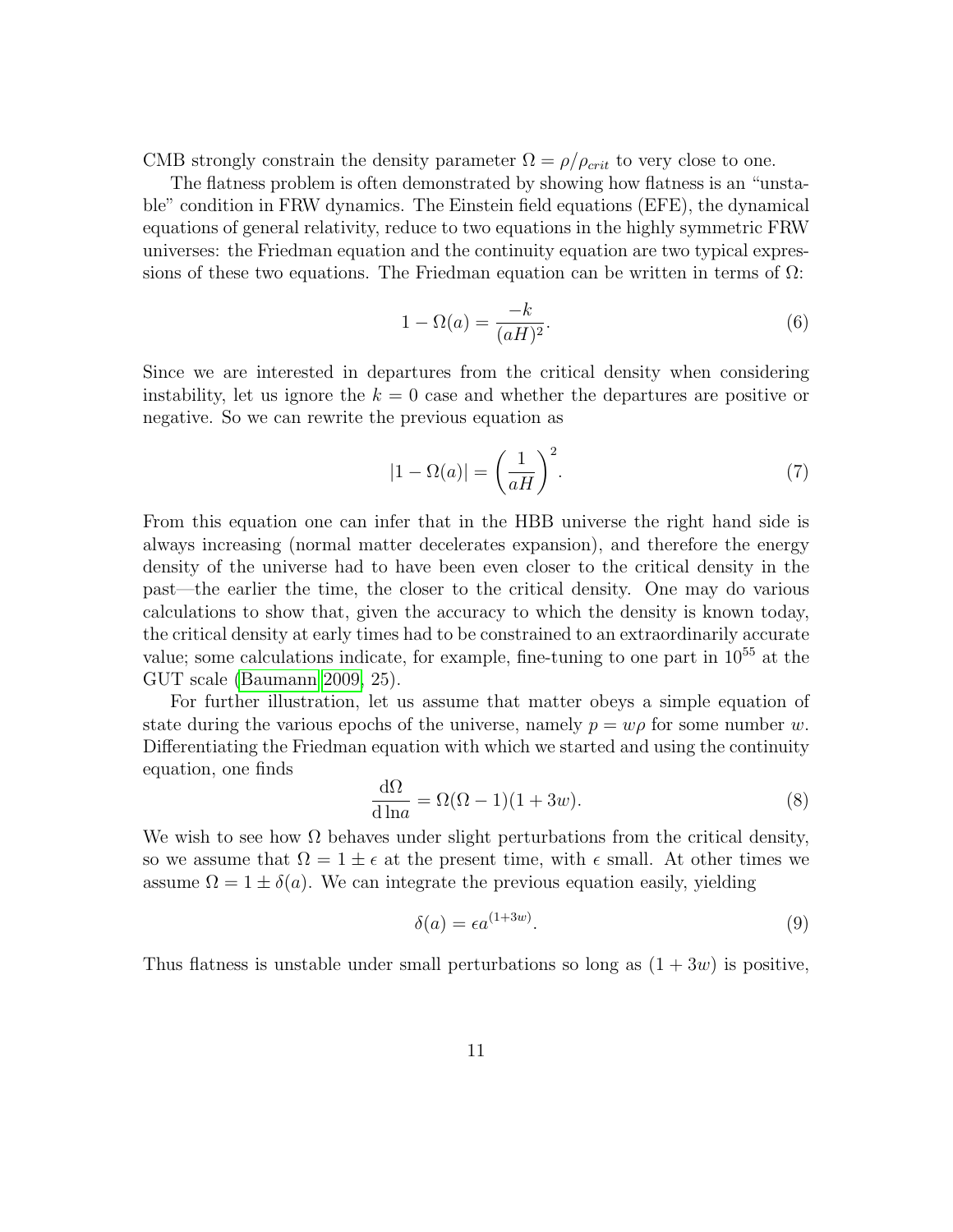i.e. the strong energy condition is satisfied.<sup>[16](#page-11-0)</sup> Since the strong energy condition is indeed assumed to hold in the HBB model at early times, one concludes that flatness is dynamically unstable. This suggests that the initial conditions of the universe had to be very special—only a narrow range of initial densities of matter could have resulted in the universe we observe. If the initial density had been much different, the universe would have collapsed by now (for  $\Omega > 1$ ) or would have already cooled rapidly (for  $\Omega$  < 1).<sup>[17](#page-11-1)</sup> The current density parameter is bounded between  $\Omega_{+} = 1.0079$  and  $\Omega_{-} = .9969$ . According to the previous equation, at recombination the density parameter must have been  $\Omega = 1 \pm 10^{-6}$ ; at the GUT scale  $\Omega = 1 \pm 10^{-40}$ , i.e. extremely close to flatness.

Why is the universe so close to the critical density? I can afford to be brief, as the argument is parallel to the explanation of uniformity above. One explanation is just that the universe is in fact that flat and indeed was even flatter at early times. One might even assume that  $k$  is exactly zero, which is certainly attractive due to its simplicity [\(Dicke and Peebles 1979,](#page-36-6) 507). It is also conceivable that some dynamical mechanism drove the universe to a flat geometry at some early time. However, just as in the case of the uniformity problem, horizons represent an obstacle to any such dynamical explanation, so one must conclude that very particular initial conditions (extremely close to flatness) are necessary in order for the HBB model to explain the presently observed flatness of the universe.

<span id="page-11-0"></span><sup>16</sup>Energy conditions are often assumed to hold for various purposes. For example, in standard versions of the singularity theorems the strong energy condition (SEC),

$$
\left(T_{ab} - \frac{1}{2}Tg_{ab}\right)\xi^a\xi^b \ge 0,\tag{10}
$$

with  $\xi$  a timelike vector, is assumed to hold. For FRW spacetimes the SEC is satisfied iff

$$
(\rho + p) \ge 0 \qquad \text{and} \qquad (\rho + 3p) \ge 0. \tag{11}
$$

The weak energy condition (WEC) is

$$
T_{ab}\xi^a\xi^b \ge 0,\tag{12}
$$

for  $\xi$  a timelike vector. For FRW spacetimes the weak energy condition is satisfied iff

$$
\rho \ge 0 \qquad \text{and} \quad p \ge -\rho. \tag{13}
$$

The weak energy condition is satisfied for the kinds of energy and matter considered in cosmology. Dust and radiation (and combinations thereof) satisfy the strong energy condition, but a cosmological constant dominated universe does not.

<span id="page-11-1"></span><sup>17</sup>Because of these facts, the flatness problem is occasionally called the "age problem." The question behind the problem is, "How did the universe get to be as old as it is?"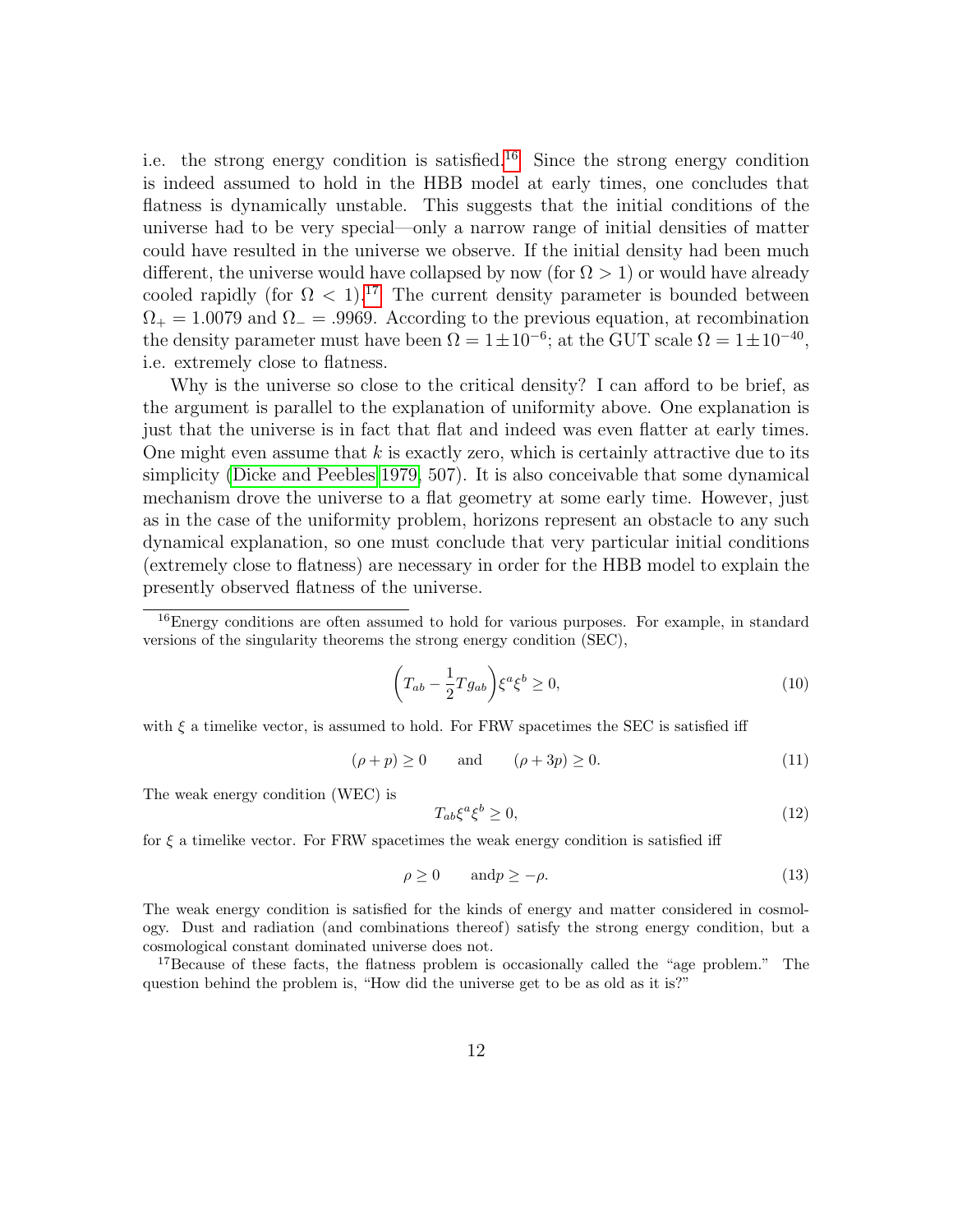### 3 Fine-Tuning as a Scientific Problem

The previous section exhibited two cases where an explanation is sought for observed cosmological conditions. In the first case the explanandum is the remarkable uniformity of the CMB; in the second it is the remarkable flatness of the universe's spatial curvature. The existence of horizons in the HBB model precludes the possibility of some dynamical mechanism bringing these conditions about. Instead one is forced to assume particular initial conditions which give rise to the presently observed conditions.

Thus, although one sometimes encounters comments to the contrary, the HBB model certainly has the resources to provide explanations of these features. That is, it is not at all the case that the HBB model is somehow empirically (or descrip-tively) inadequate.<sup>[18](#page-12-0)</sup> The model simply requires that the universe has always been remarkably uniform and flat (up to the limits of its range of applicability). This is completely in accord with standard theories of explanation. According to Hempel's deductive-nomological theory of explanation, for example, uniform and flat initial conditions plus the dynamical laws of the general theory of relativity provide a sufficient explanans to account for the observed uniformity and flatness [\(Earman 1995,](#page-36-2) 139). More sophisticated theories naturally acknowledge such explanations (initial conditions plus dynamical laws) as well, since they are paradigmatic of most familiar and accepted physical explanations.

Cosmologists find the HBB model's explanation unsatisfying. This dissatisfaction is exemplified through the identification of the uniformity problem and the flatness problem, and it is directed toward the initial conditions that must be assumed. But what makes the HBB explanation problematic, such that an alternate (dynamical) explanation is demanded? That is the question to be addressed in this section. Unfortunately there is no good answer, I claim, for all of the intuitive answers given by cosmologists (and philosophers) are fraught with significant difficulties.

To begin, let us first see what cosmologists explicitly say about the initial conditions that figure into the uniformity and flatness problems. Usually one finds a presentation, similar to the one I have given above, in cosmological texts, but, as I mentioned already, little discussion of what makes the stated facts precisely problematic. One only finds appended to the statement of the relevant facts a comment suggesting that such facts are "puzzling" and yield "impressive numbers" [\(Guth](#page-37-0)

<span id="page-12-0"></span><sup>&</sup>lt;sup>18</sup> The gripe cannot be that the standard big bang model is not empirically adequate, for it certainly can be fitted to the data at issue. Nor can there be a legitimate complaint to the effect that the standard big bang model offers no explanation of the uniformity of the [CMB]" [Earman](#page-36-0) and Mosterin [\(1999,](#page-36-0) 19).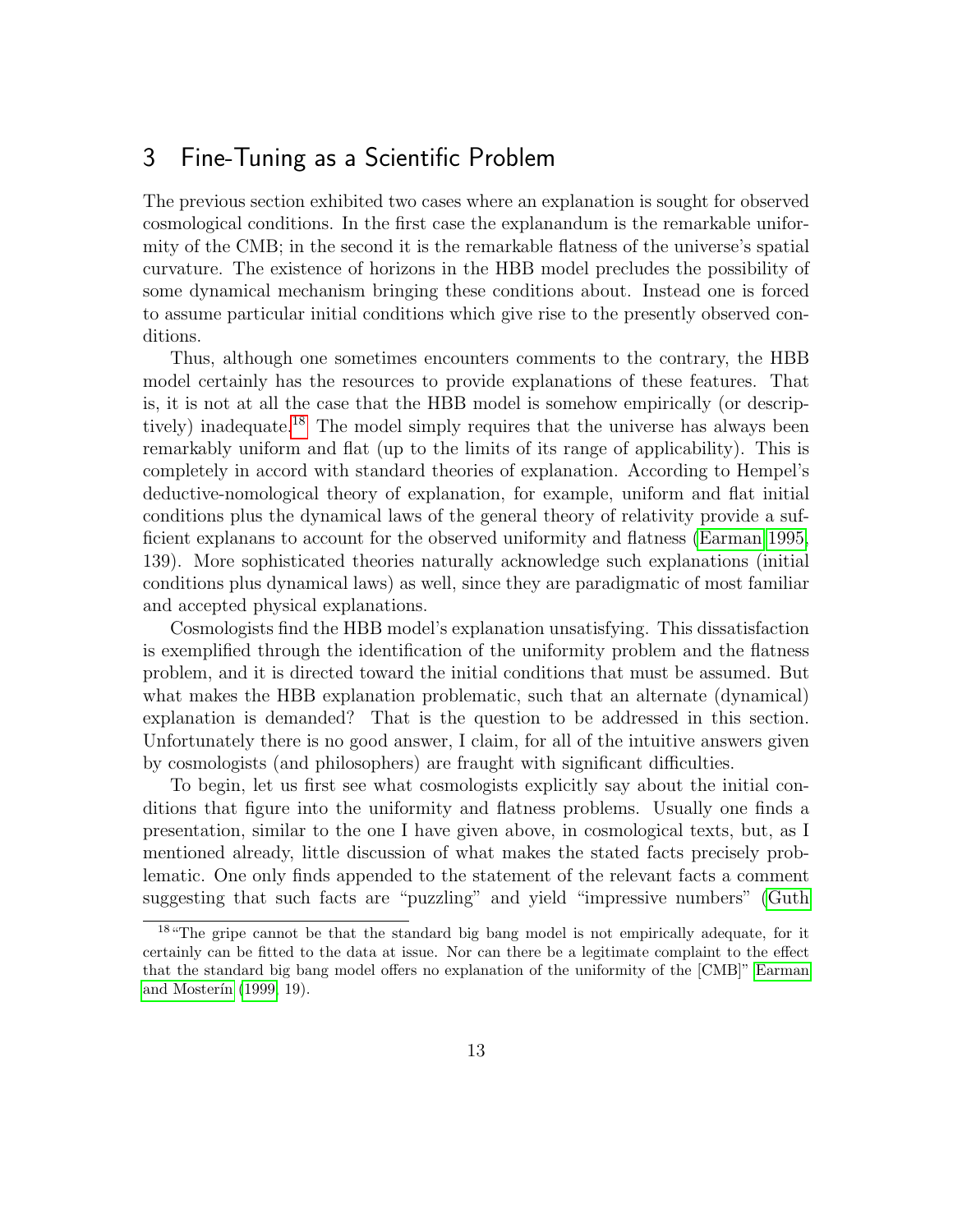[1981\)](#page-37-0), are "fantastic" and yield "large numbers" [\(Linde 1990\)](#page-38-4), are "profound" and "disturbing" [\(Dodelson 2003\)](#page-36-3), and even are "contradictory" [\(Weinberg 2008\)](#page-40-0); the HBB explanations by way of initial conditions are said to be "unpalatable" [\(Rees](#page-39-4) [1972\)](#page-39-4)"unnatural" [\(Wald 1984;](#page-39-5) [Olive 1990;](#page-38-8) [Goldwirth and Piran 1992;](#page-37-7) [Mukhanov](#page-38-6) [2005\)](#page-38-6), "unlikely" [\(Liddle and Lyth 2000\)](#page-37-6), "special" [\(Riotto 2002\)](#page-39-6), or improbable [\(Linde 1990\)](#page-38-4). One could easily multiply examples further, yet one would only find similar reactions.<sup>[19](#page-13-0)</sup>

Few authors note that the HBB model is empirically adequate to the observed uniformity, but some do. Among those who do, one finds suggestions that the horizon problem indicates that the HBB model has "shortcomings in predictive power" [\(Bau](#page-35-3)[mann 2009\)](#page-35-3) or that such models "give no insight" [\(Misner 1969\)](#page-38-9) into the uniformity of the CMB.[20](#page-13-1)

The sort of explanations found in statistical physics differ from the paradigmatic cases of mechanics, however, as one attempts to show that some "generic" behavior results dynamically with high probability. Yet it is often supposed by philosophers that the success of this sort of "equilibrium" explanation depends on the assumption of a certain "special initial condition"—low entropy in the past, as it is usually claimed. (There is plenty of dissent however e.g. [\(Earman 2006;](#page-36-8) [Wallace](#page-40-2) [2011\)](#page-40-2).) In this case it has been argued that there is a legitimate demand for explanation [\(Price](#page-39-7) [2002,](#page-39-7) [1996\)](#page-39-8), and also contrarily that there is no reason to expect that such an explanation should be forthcoming [\(Callender 1998,](#page-35-4) [2004\)](#page-35-5). So, in the statistical mechanical case there is at least a putative demand for explanation for a certain empirically supported feature of the world: Why was the entropy of the universe low to begin with? Price argues that such initial conditions demand explanation because they are special: unlikely, non-generic, improbable, etc. on the standard approach to counting states. As the discussion below shows, there is thus a strong analogy with the uniformity and flatness problems.

<span id="page-13-1"></span><sup>20</sup>Misner is often acknowledged to have been instrumental in promoting the horizon problem (although not under that name) as a problem for cosmology. He adopted an uncharacteristic attitude (for the time) towards cosmology which has been widely adopted: "Rather than taking the unique problem of relativistic cosmology to be the collection and correlation of observational data sufficient to distinguish among a small number of simple cosmological solutions of Einstein's equations, I suggest that some theoretical effort be devoted to calculations which try to 'predict' the presently observable universe" [\(Misner 1968\)](#page-38-10). See [\(Smeenk 2003\)](#page-39-1) for historical comments on

<span id="page-13-0"></span><sup>19</sup>Also one finds a complaint about the initial condition's lack of explanation itself. As Hawking points out in the introduction to the proceedings of the first workshop primarily focused on inflationary theory, "the [HBB] model does not explain why the universe was as it was at one second. It is simply assumed as an initial condition." [\(Gibbons et al. 1983,](#page-36-7) 2). Guth also remarks that "in the standard model this incredibly precise initial relationship [to insure flatness] must be assumed without explanation" [\(Guth 1981,](#page-37-0) 347). Since the HBB explanations appear to be of the sort found in classical, relativistic, and quantum mechanics, where there is usually no further need to explain these initial conditions in practice, the observation that the initial conditions are not explained by the model does not seem to be especially significant. Is cosmology somehow different? Indeed, there are some distinct explanatory considerations in cosmology, which will are discussed at the end of this section.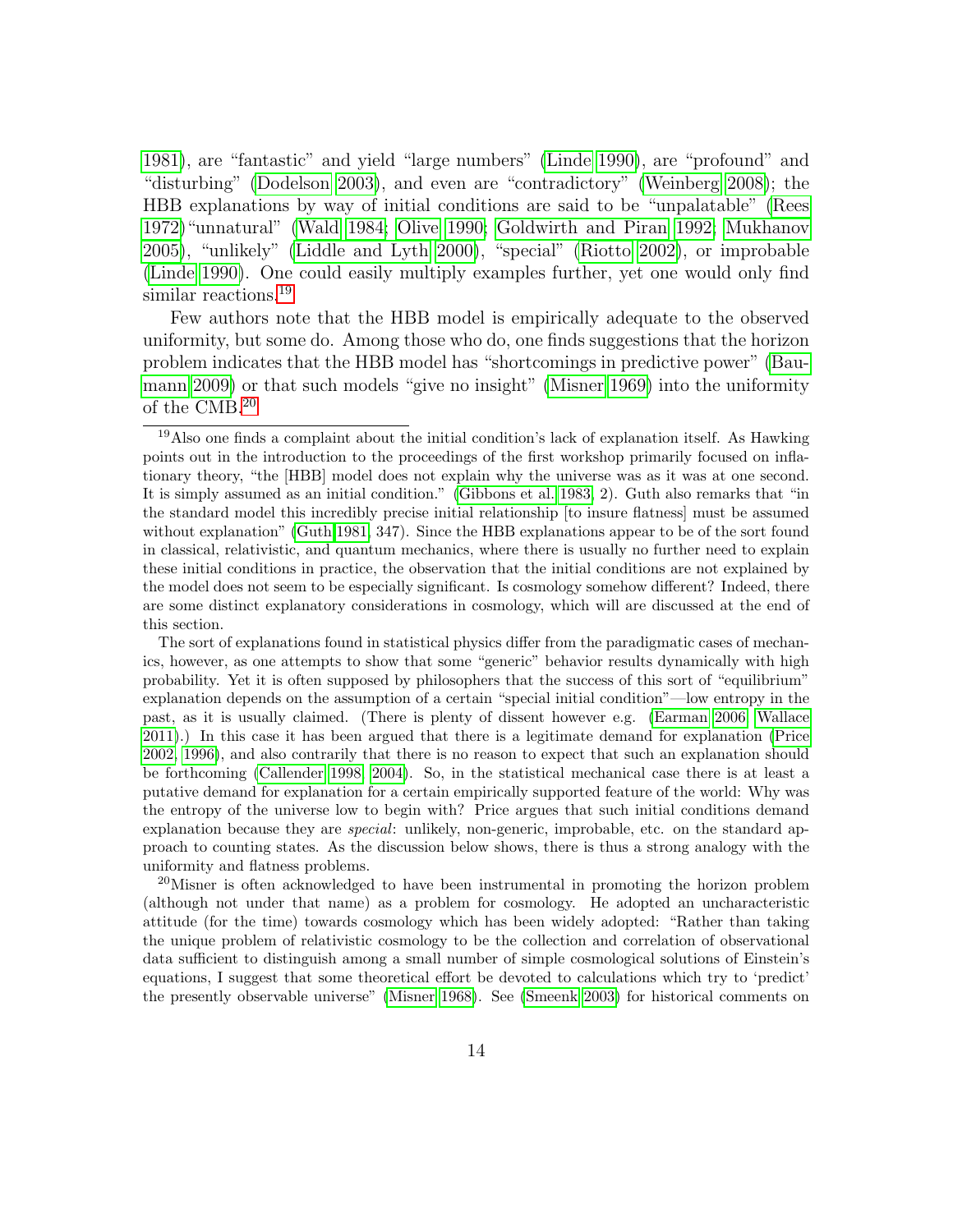The trend in these comments suggests that the initial conditions of the HBB model are thought to be special in some respect, from which one infers that this specialness is somehow the cause of the problem. Certainly philosophers have made claims that fit this general pattern [\(Munitz 1986;](#page-38-11) [Earman 1995;](#page-36-2) Earman and Mosterin [1999;](#page-36-0) [Maudlin 2007\)](#page-38-2). For example, Smeenk identifies cosmologists' complaint as being that "[the HBB model] is explanatorily deficient, because it requires an 'improb-able' initial state" [\(Smeenk 2013,](#page-39-9) 632).<sup>[21](#page-14-0)</sup> But in most cases these available analyses misdiagnose cosmologists' concerns, replacing them with the kinds of concerns that would occur only to philosophers, e.g. a failure of the principle of the common cause or of sufficient reason. Little attention is paid to what cosmologists actually say about these problems (to be fair, they do say little) or what physical or methodological grounds there might be to cause them concern. The goal of my subsequent analysis, then, is to be rather more systematic in surveying various ways that these initial conditions are physically special, and why special initial conditions of these kinds are problematic.

It is useful to write out the argument of the previous section explicitly:

- 1. The present universe is observed to be spatially flat and uniform.
- 2. Either the HBB model explains these conditions by fixing an initial condition or by a novel dynamical mechanism that brings them about.
- 3. The HBB model's particle horizons preclude such a dynamical mechanism.
- 4. Therefore spatially flat and uniform initial conditions are required to explain the presently observed flatness and uniformity.

Cosmologists reject the conclusion of this argument as an adequate explanation roughly according to the following argument:

- 1. Uniformity and flatness are special initial conditions. (But in what way?)
- 2. Special initial conditions are problematic. (But why?)
- 3. Therefore, uniformity and flatness are problematic initial conditions (give inadequate explanations).

Misner's approach and its influence.

<span id="page-14-0"></span> $^{21}$ My eventual analysis actually agrees with this statement, but fills in the details for why explanatory deficiencies are problematic in the context of cosmology.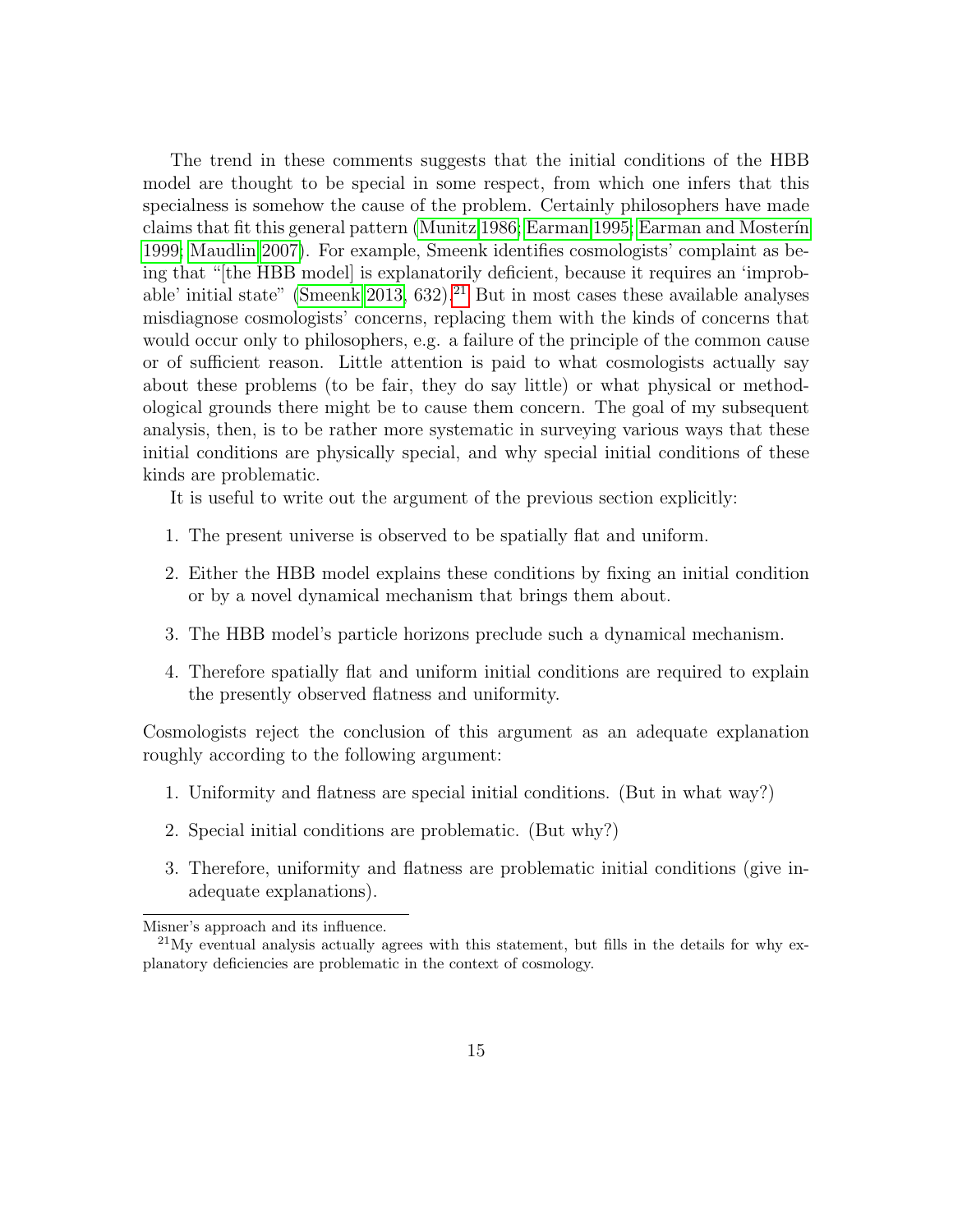Why are uniformity and flatness special? Both Guth and Linde draw attention (in the remarks quoted above) to the size and accuracy of the numbers that fall out of the calculations involved in the horizon and flatness problems. There is certainly nothing special, mathematically-speaking, about large numbers in themselves; such numbers moreover appear ubiquitously in physics. Nor is there anything particularly problematic about them on the face of it. They are, after all, just numbers. Incredible accuracies also do not seem intrinsically suspicious. When explicitly represented by numbers, initial conditions and parameters have to take some such (precise) value presumably. Why not one with a large exponent? It is thus hard to take seriously the idea that such calculated numbers are by themselves indicative of a problem.

If the concern of cosmologists is simply the numbers involved in their calculations, it would be easy to adopt a skeptical position and reject that the horizon and flatness problems are truly problems. This appears, in any case, to be the attitude of [\(Earman](#page-36-2) [1995;](#page-36-2) Earman and Mosterin 1999). Regarding such large numbers, for example, they draw attention to a quotation by Guth in [\(Lightman and Brawer 1990,](#page-37-8) 475):

In an interview Guth said that initially he was less impressed by the horizon problem than by the flatness problem because the latter but not the former involves a 'colossal number' that must be explained. (This fascination with colossal numbers is something that seems to infect many inflationary theorists.) Is there really a substantive difference here? [\(Ear](#page-36-0)man and Mosterin 1999, 23)

Clearly, the tone of the footnote leaves little doubt that the authors believe there is no such substantive difference. Yet a careful analysis of the problems shows that there are nevertheless significant differences between the two problems. For example, uniformity may be dynamically unstable in (some) expanding FRW models (when we consider small perturbations), but flatness is demonstrably unstable within the context of FRW models. So it is at least plausible that the numbers to which Guth refers do arguably have a significance beyond their size or accuracy when suitably interpreted, and do make for a substantive difference within the relevant context. This difference is not simply in terms of "colossal" numbers, but in real features of the cosmology in question. An analysis that dwells on the unreflective remarks of cosmologists rather than their physical intuitions will, I think, surely miss the mark.

Whether cosmologists have a "fascination" or any other psychological reaction to such numbers is therefore (from the point of view of philosophy anyway) simply beside the point. Although cosmologists certainly do use subjective psychological language to describe their reactions to the problems—puzzling, impressive, fantastic, profound, disturbing, unpalatable, etc.—what makes a problem a scientific problem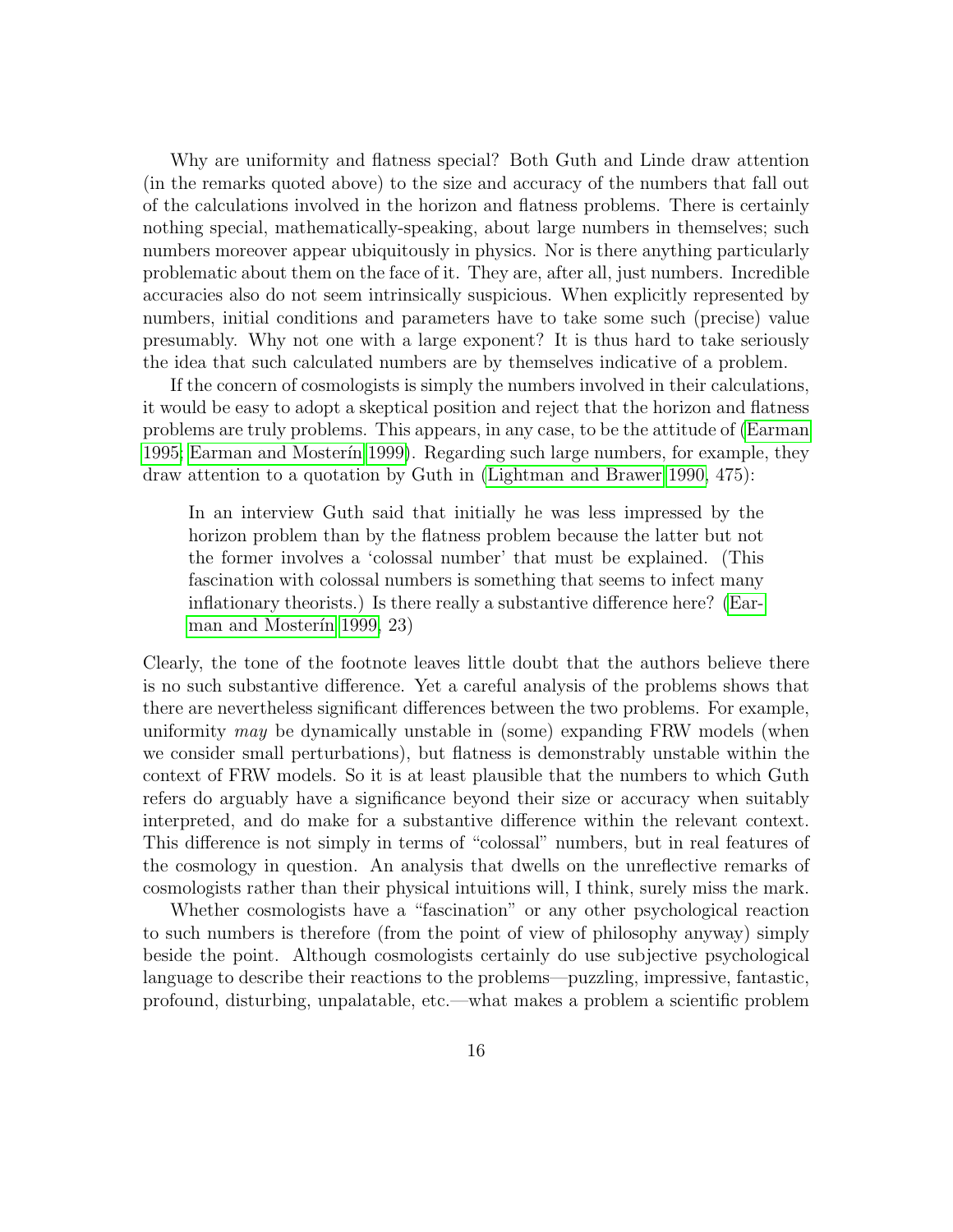is not these reactions alone. Science does indeed aim to explain things that are puzzling and profound, but it plainly does not aim to explain all such things.<sup>[22](#page-16-0)</sup> As Nickles observes, "scientists know that some problems are more interesting than others" [\(Nickles 1981,](#page-38-12) 87)—certain problems attract attention, others do not. The interesting question is why the former do and the latter do not.

That a large or accurate number is suggestive of a problem therefore reasonably depends on more than just the number itself, but what? The underlying mathematics of a theory cares little for particular numbers (apart from identities, etc.). For a number to be suggestive of a problem, it must be substantially linked to some the-oretical expectation, otherwise it at best amounts to an uninteresting "oddity."<sup>[23](#page-16-1)[,24](#page-16-2)</sup> Theoretical expectations of a future theory are no sure guide to a correct future theory, but they do often derive from "positive heuristics" [\(Lakatos 1970\)](#page-37-9) rather than being mere guesses. To understand how large numbers may be suggestive of a scientific problem, one should therefore understand the operative heuristics.<sup>[25](#page-16-3)</sup>

<span id="page-16-2"></span> $24$ Fine-tuning problems are often described by physicists as "aesthetic" problems, by which they mean that these problems are problematic only because of certain theoretical expectations that may not be satisfied: "There does not have to be a resolution to the aesthetic questions – if there is no dynamical solution to the fine-tuning of the electroweak scale, it would puzzle us, but would not upset anything within the fundamental theory. We would just have to live with the existence of fine-tuning" [\(Donoghue 2007,](#page-36-1) 232).

<span id="page-16-3"></span><sup>25</sup>Laudan remarks that "anything about the natural world which strikes us as odd, or otherwise in need of explanation, constitutes an empirical problem" [\(Laudan 1978,](#page-37-2) 15). A statement like this may make it seem, at least for Laudan, that our proclivities to find something odd or in need of explanation are indeed grounds for raising scientific problems of the kind explored in this paper. Yet these proclivities are based on something more objective—as Nickles proclaims, "problems are entities which have 'objective' existence" [\(Nickles 1981,](#page-38-12) 111)—than mere subjective prejudice. Laudan agrees: "Our theoretical presuppositions about the natural order tell us what to expect and what seems peculiar, problematic or questionable" [\(Laudan 1978,](#page-37-2) 15). The operative heuristics or theoretical presuppositions thus are precisely the appropriate objects of philosophical investigation—at least from this point of view in the philosophy of science.

<span id="page-16-0"></span><sup>&</sup>lt;sup>22</sup>Cf. Callender's discussion of the flatness problem and the example of a surprising hand of cards in a card game [\(Callender 2004,](#page-35-5) 202). "Surprisingness is of course a psychological notion, and we do not ordinarily demand that science explain away surprising events."

<span id="page-16-1"></span><sup>&</sup>lt;sup>23</sup>Before the advent of inflation many prominent cosmologists felt that the horizon and flatness problems were puzzling, but did not represent real problems (see the interviews by [Lightman and](#page-37-8) [Brawer](#page-37-8) [\(1990\)](#page-37-8)). Once Guth clearly articulated the problems and a potential solution (which depended on relaxing the horizon constraint on dynamical solution), the community took them much more seriously [\(Laudan](#page-37-2) [\(1978\)](#page-37-2) recognizes this frequent phenomenon, namely that problems often appear only after their solution). This is in keeping with the view of scientific problems defended in, e.g. [\(Nickles 1981\)](#page-38-12), that "a problem consists of all the conditions or constraints on the solution plus the demand that the solution (an object satisfying the constraints) be found." In a slogan: "Knowing what counts as an answer is equivalent to knowing the question" [\(Hamblin 1958\)](#page-37-10).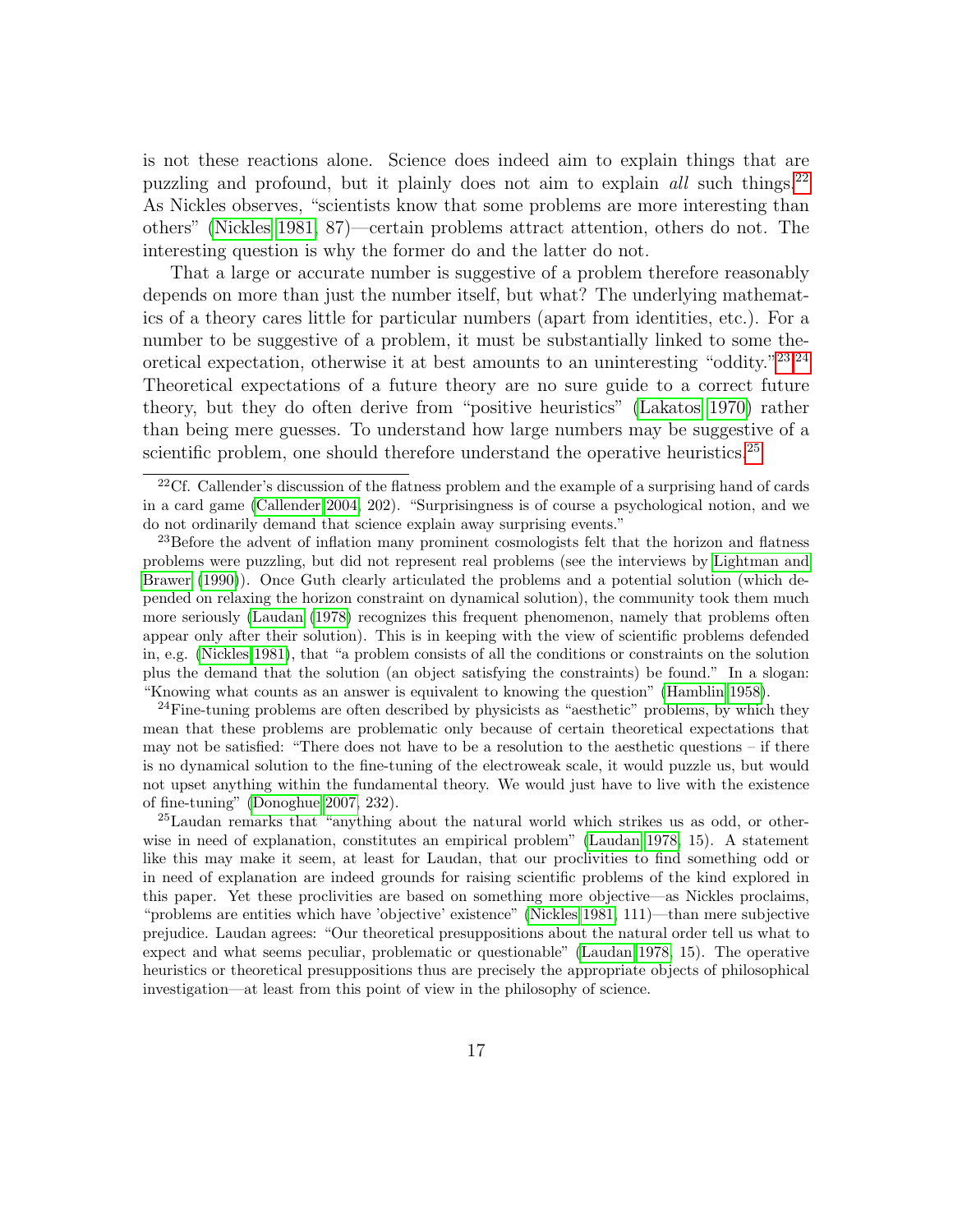One of course does not have to look far to find such heuristics guiding problem statements and solutions in theoretical physics. Behind expectations in fine-tuning cases in particle physics, for example, is the concept of naturalness.[26](#page-17-0). The notion of naturalness applied in particle physics has a precise sense (which I will not be discussing), but it is roughly similar to the intuitive notion one might have of simplicity in parameters and initial conditions. However, uniformity and flatness are clearly simple conditions (spatial homogeneity and isotropy, and  $\Omega = 1$ , respectively) so a lack of simplicity does not at least appear to be at work in problematizing the HBB model.

Perhaps instead, though, it is precisely the simplicity of the initial conditions that is cause for concern. Spatial uniformity is certainly a "special" condition on models in GTR: indeed, spatial uniformity is the greatest amount of spatial symmetry a spacetime can have. Flatness is "special" as well insofar as it is precisely a point of dynamical metastability in FRW models. Almost all other models of GTR do not have so many symmetries as the spatially uniform FRW models, and there are no other metastable FRW models besides the one with flat geometry. So, one might invoke a heuristic that a maximal degree of symmetry is unphysical, or adopt the operative heuristic that cosmological models should not exhibit dynamical instabilities.[27](#page-17-1)

It is therefore possible to identify the HBB model's initial conditions as special in a clear sense. But then one should be able to explain why high degrees of symmetry and dynamical instability are problematic in cosmology. It does not seem to be the case, anyway, that models with high degrees of symmetry or dynamical instabilities necessarily lack predictive or explanatory power. Indeed one often finds physical phenomena exhibiting precisely these characteristics, where these characteristics are used essentially to explain phenomena.[28](#page-17-2) Is there some other way these characteristics are problematic in the context of cosmology? Perhaps there is, but one at least finds no suggestion of how in the commentaries of cosmologists, or anywhere else for that matter. So, although I find the explication of specialness as simplicity of some

<span id="page-17-0"></span><sup>&</sup>lt;sup>26</sup>The interplay of naturalness and anthropic arguments is explored in various chapters of [\(Carr](#page-35-6) [2007\)](#page-35-6), especially [\(Donoghue 2007;](#page-36-1) [Dimopoulos and Thomas 2007\)](#page-36-9). The influence of particle physics on cosmology has led to naturalness becoming an important heuristic in cosmology as well [\(Linde](#page-38-4) [1990,](#page-38-4) [2007\)](#page-38-13)

<span id="page-17-1"></span> $^{27}$ It is certainly not clear, however, that stability is necessarily a good heuristic demand in cosmology. See, e.g., [\(Coley and Tavakol 1992\)](#page-35-7).

<span id="page-17-2"></span><sup>28</sup>Chaotic systems in particular come to mind as systems exhibiting precise dependence on initial conditions, and there is indeed a lack of predictive power in such systems. But systems exhibiting dynamical instability do not necessarily behave chaotically—the HBB model, for example, does not.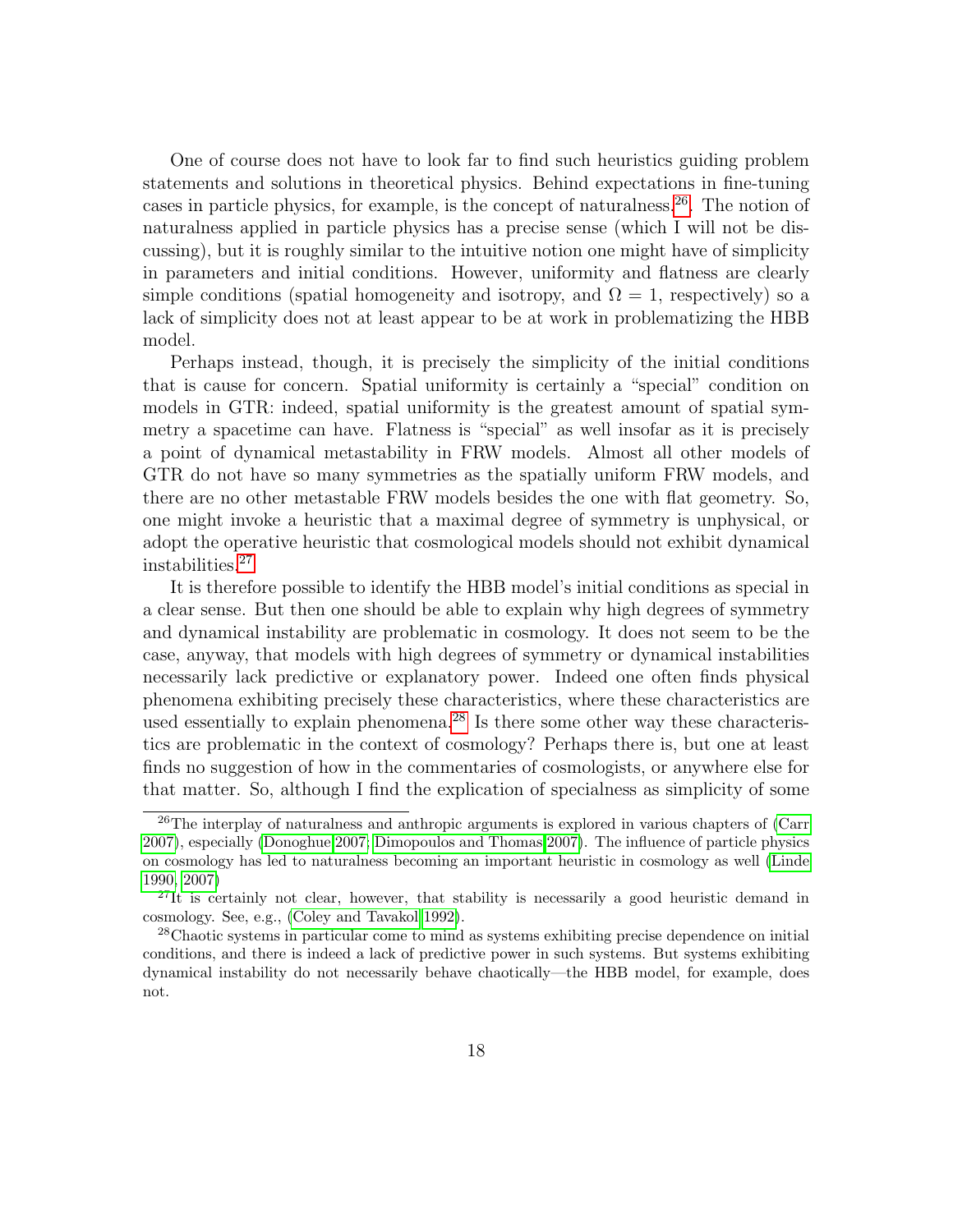interest, it is quite unclear how simplicity is problematic in the context of cosmology. Without such an explication, it cannot be said that simplicity is at the heart of the HBB model's fine-tuing problems.

What cosmologists do say frequently is that uniformity and flatness are "unlikely" or "improbable." Indeed the other complaints mentioned previously (simplicity, large numbers and accuracies) can be made to fit under the broad umbrella of "probabilistic" reasoning. For example, the high degree of symmetry exhibited by uniformity can be intuitively described as improbable (since there are so many ways that it could have lacked those symmetries), and that our universe is close to a metastable spacetime can be said to be unlikely (since it could have been curved in so many ways). It is therefore tempting to interpret the uniformity and flatness problems as problems based on the improbability of the observed conditions in the context of HBB theory. It captures most of their complaints in a common framework.<sup>[29](#page-18-0)</sup>

There are, however, significant challenges to adopting improbability as the explication of specialness in this context. Whether such descriptions can be substantiated objectively remains an open question, despite many earnest attempts to do so [\(Gib](#page-36-10)[bons et al. 1987;](#page-36-10) [Coule 1995;](#page-35-8) [Gibbons and Turok 2008;](#page-37-11) [Carroll and Tam 2010\)](#page-35-9). The theoretical problems with defining a natural probability measure on the space of possible cosmologies are well-detailed in [Schiffrin and Wald](#page-39-10) [\(2012\)](#page-39-10); [Curiel](#page-35-10) [\(2014\)](#page-35-10), but there are as well a number of philosophical problems with making sense of probability in cosmology that cast doubt on interpreting specialness as improbability in the con-text of these problems.<sup>[30](#page-18-1)</sup> In any case, it is important to recognize that the success of problematizing uniformity and flatness in this way depends crucially on successfully meeting these challenges. An honest assessment of the prospects of meeting these challenges, however, is rather dark.

Nevertheless, if uniformity and flatness are indeed improbable, it is at least possible to explain why they are problematic—precisely because improbable initial conditions lack explanatory power (and therefore predictive power). Improbable initial conditions might be seen as problematic because the probabilities tell us that those conditions probably do not obtain. But confidence in our observations and models transfers to the initial conditions, i.e. our present observations are relevant to our

<span id="page-18-0"></span><sup>&</sup>lt;sup>29</sup>Perhaps for these reasons one finds philosophers generally concluding that special initial condi-tions are special because improbable [\(Earman 1995;](#page-36-2) Earman and Mosterin 1999; [Price 2002,](#page-39-7) [1996;](#page-39-8) [Smeenk 2003,](#page-39-1) [2013\)](#page-39-9). It is important to stress that this is not the only possible understanding of fine-tuning problems however.

<span id="page-18-1"></span><sup>30</sup>Briefly, here are two significant issues [\(Ellis 2007;](#page-36-11) [Smeenk 2013\)](#page-39-9): Due to the uniqueness of the universe it is difficult to know what the appropriate reference class for cosmological probabilities is. It is also not apparent what the empirical significance of such probabilities is, beyond the absurd image of a creator throwing darts at a board of possible universes [\(Penrose 1979\)](#page-38-14).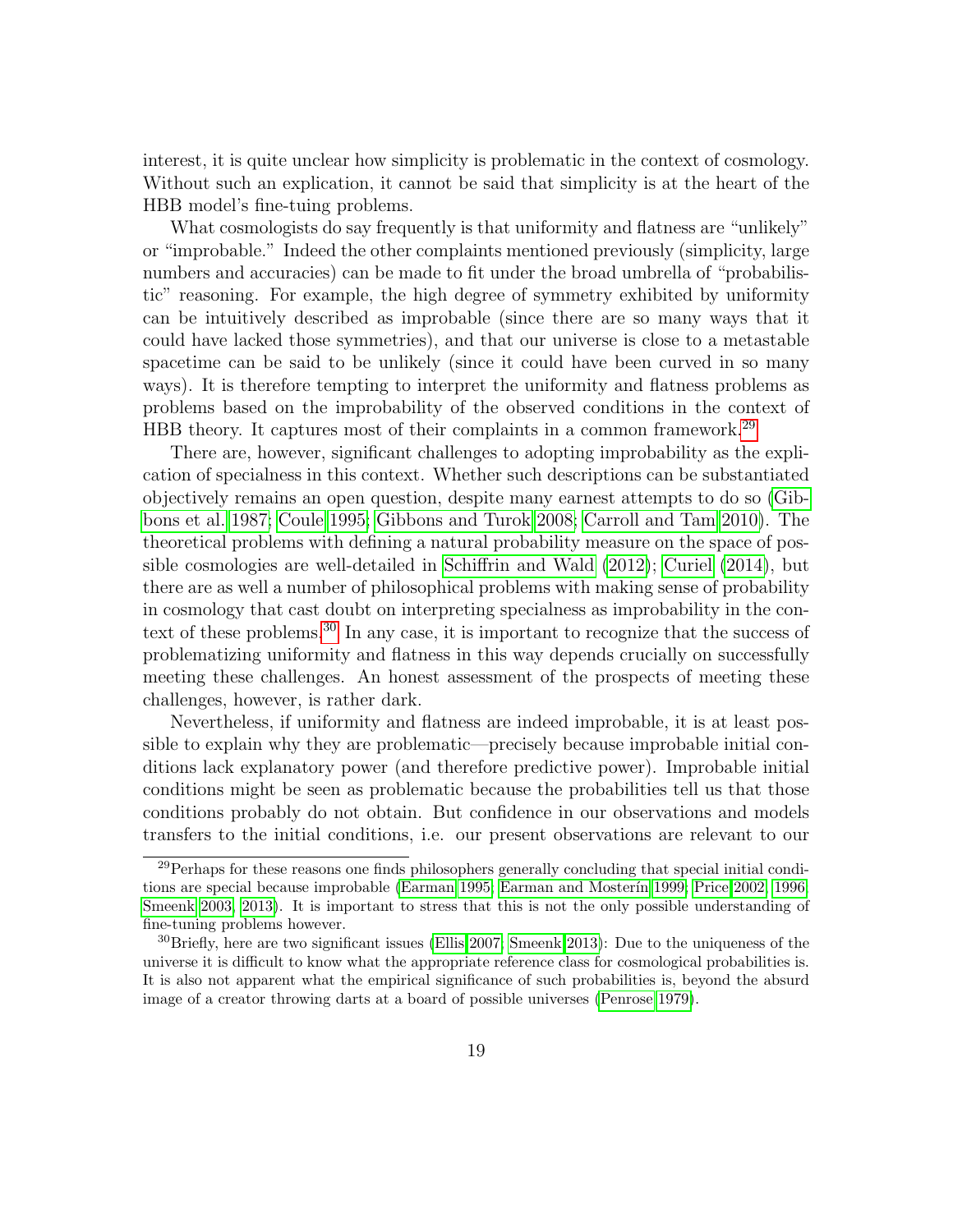credences. Winning the lottery is improbable, but a winning lottery ticket in hand changes that assessment drastically. The analogy is not especially strong though. In the cosmological case there is little hope of verifying the conditions of the universe before recombination, since radiation cannot travel freely to our telescopes from those times. The real worry then is that the initial conditions of the universe might have been otherwise (for all we know) than what the HBB model tells us; if they were indeed different, then our HBB explanation of the present conditions fails. Thus the problem is that improbable initial conditions lack explanatory power compared to an explanation that is robust with respect to the initial conditions.

Agreeing with [Earman](#page-36-2) [\(1995,](#page-36-2) 146) and [Smeenk](#page-39-1) [\(2003,](#page-39-1) 239), some may not be convinced that lacking explanatory power is all that problematic for a theory (using examples from elsewhere in physics). Surely, at least when all other things are equal, a theory is preferable to another when the former explains more than the latter. But when they are not, it is not so clear that the more explanatory theory is always the better. For example, a cheap way to increase the explanatory power of a theory is to limit the space of possible models of the theory, say by assuming an additional constraint [\(Maudlin 2007,](#page-38-2) 44). For example, if one assumes the strong energy condition, then the only permissible expanding FRW models are decelerating. Observations that suggest that the universe's expansion is decelerating would be explained by the nature of matter in such a model: The truth of the strong energy condition explains these observations $31,32$  $31,32$  But adding additional constraints on a theory limits the descriptive possibilities of that theory, thus increasing explanatory power in this way is usually not desirable. When those descriptive possibilities are not thought to obtain, however, there appears to be no loss by excluding them. Still, even in this case, one should recognize the general costs to excluding descriptive possibilities (less unification of phenomena, lack of simplicity, etc.) and balance them against the benefit of increasing the theory's explanatory power.

In cosmology the uniqueness of the universe changes the calculus of balancing explanatory and descriptive power. There are no other observable universes, and therefore no empirical motivations to preserve descriptive power in cosmological models. It thus appears always favorable to pursue cosmologies with greater explanatory power.[33](#page-19-2) Indeed one occasionally hears expressed the idea that the perfect

<span id="page-19-0"></span> $31$ This is merely an example. Observations of course suggest that the expansion of the universe is accelerating, hence the inclusion of  $\Lambda$  in the  $\Lambda$ CDM model.

<span id="page-19-1"></span> $32$ It may be objected that assuming a constraint does not make a theory more explanatory. Why, after all, is the strong energy condition true? Indeed there is always room for more explanation. But here one can make the connection to another area of physics, say a microphysical theory of matter, to ground the assumption.

<span id="page-19-2"></span><sup>&</sup>lt;sup>33</sup>There are certainly theoretical motivations to preserve some degree of descriptive power in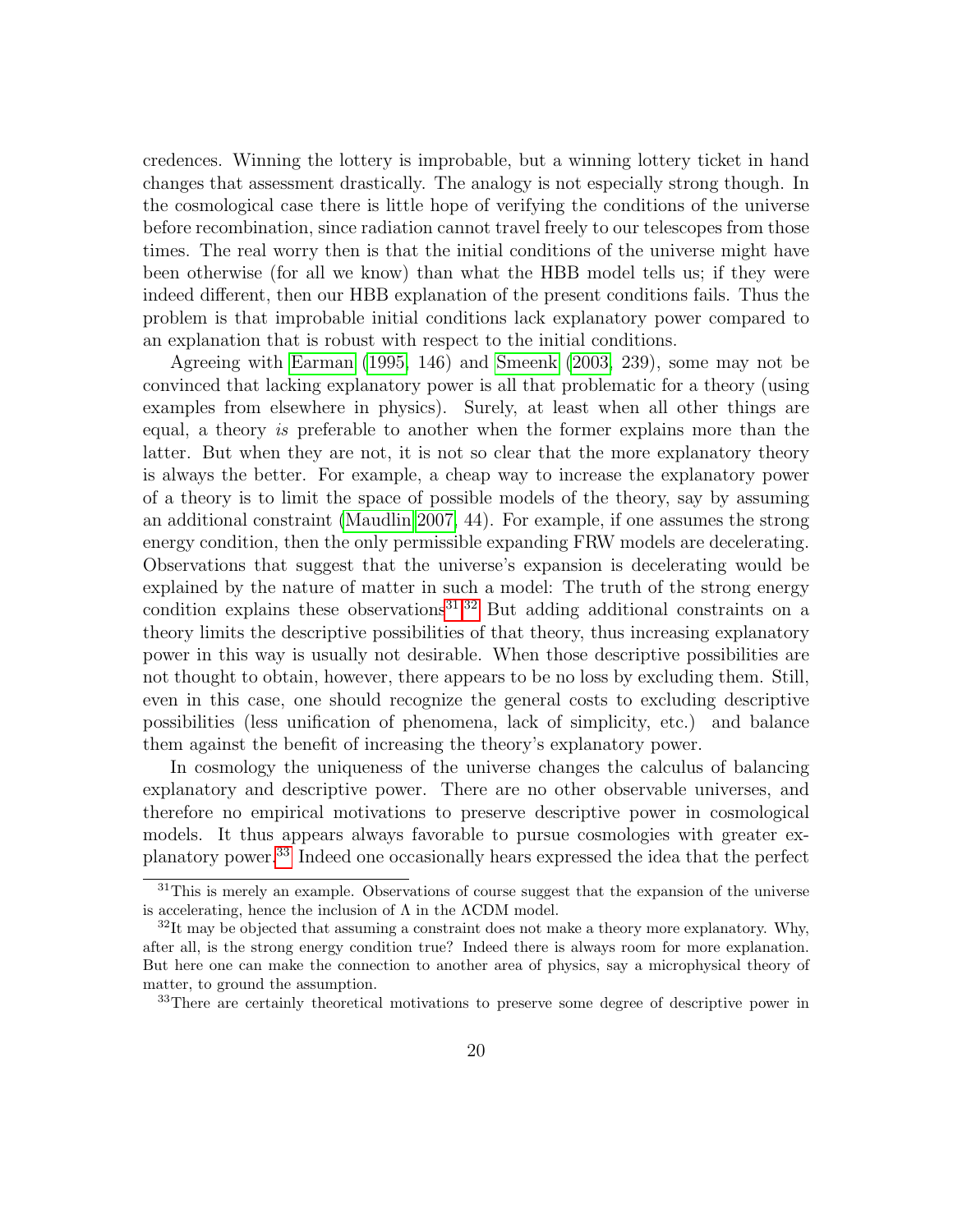cosmology would include no free parameters, would leave no cosmological feature accidental, etc.<sup>[34](#page-20-0)</sup> Thus there is considerable motivation in cosmology to pursue theories with greater explanatory power. A theory that lacks it, especially one that is thought to be correct only at certain averaging scales and in certain energy regimes, can legitimately be seen as problematic.

To recap this final analysis, the most intuitive analysis of the uniformity and flatness problems (as understood by cosmologists) depends on the initial conditions being special because they are improbable; improbable initial conditions are problematic because models with such conditions lack explanatory power. While this may not seem much about which to make ado—it could be said of nearly any theory that requires initial conditions—there is a strong inclination in cosmology towards theories with greater explanatory power, more so than elsewhere in physics. Empirical considerations do not pull so strongly against explanatory power and towards the preservation of descriptive power in cosmological theory due to the uniqueness of the universe.

The fact that these improbable initial conditions are unverifiable represents a significant theoretical risk; as a matter of risk reduction in theory construction, theorists would prefer to hedge their bets on a theory with greater explanatory resources (some dynamical mechanism that drives the universe towards the observed conditions) and to reject the HBB explanation of uniformity and flatness. Yet particle horizons represent an obstacle to devising a cosmology with greater explanatory power, since the HBB's particle horizons preclude the dynamical explanations that would come with it.

This argument hinges on the success of substantiating the attributions of probability in cosmology, a task that faces many serious challenges. Other explications of

cosmology. Namely insofar as one thinks that relativistic spacetimes are the appropriate models of the universe (because, for example, one holds that gravity is the relevant "force" on cosmological scales), there is a strong presumption that GTR tells us precisely what the permissible cosmologies are. Yet insofar as one believes that GTR has limited ranges of applicability or unphysical models, intuitions on which cosmologies are realistic diverge from this presumption.

<span id="page-20-0"></span><sup>&</sup>lt;sup>34</sup>"My guess is that there really is only one consistent theory of nature that has no free parameters at all" [\(Guth 1987\)](#page-37-12); "What the cosmologist requires, therefore, is a theory which is able to account in detail for the contents of the universe. To do this completely it should imply that the universe contains no accidental features whatsoever" [\(Sciama 2009,](#page-39-11) 167). These views are captured in a conjecture of Einstein: "I would like to state a theorem which at present can not be based upon anything more than upon a faith in the simplicity, i.e. intelligibility, of nature: there are no arbitrary constants. . . that is to say, nature is so constituted that it is possible logically to lay down such strongly determined laws that within these laws only rationally completely determined constants occur (not constants, therefore, whose numerical value could be changed without destroying the theory)" [\(Einstein 1959,](#page-36-12) 63)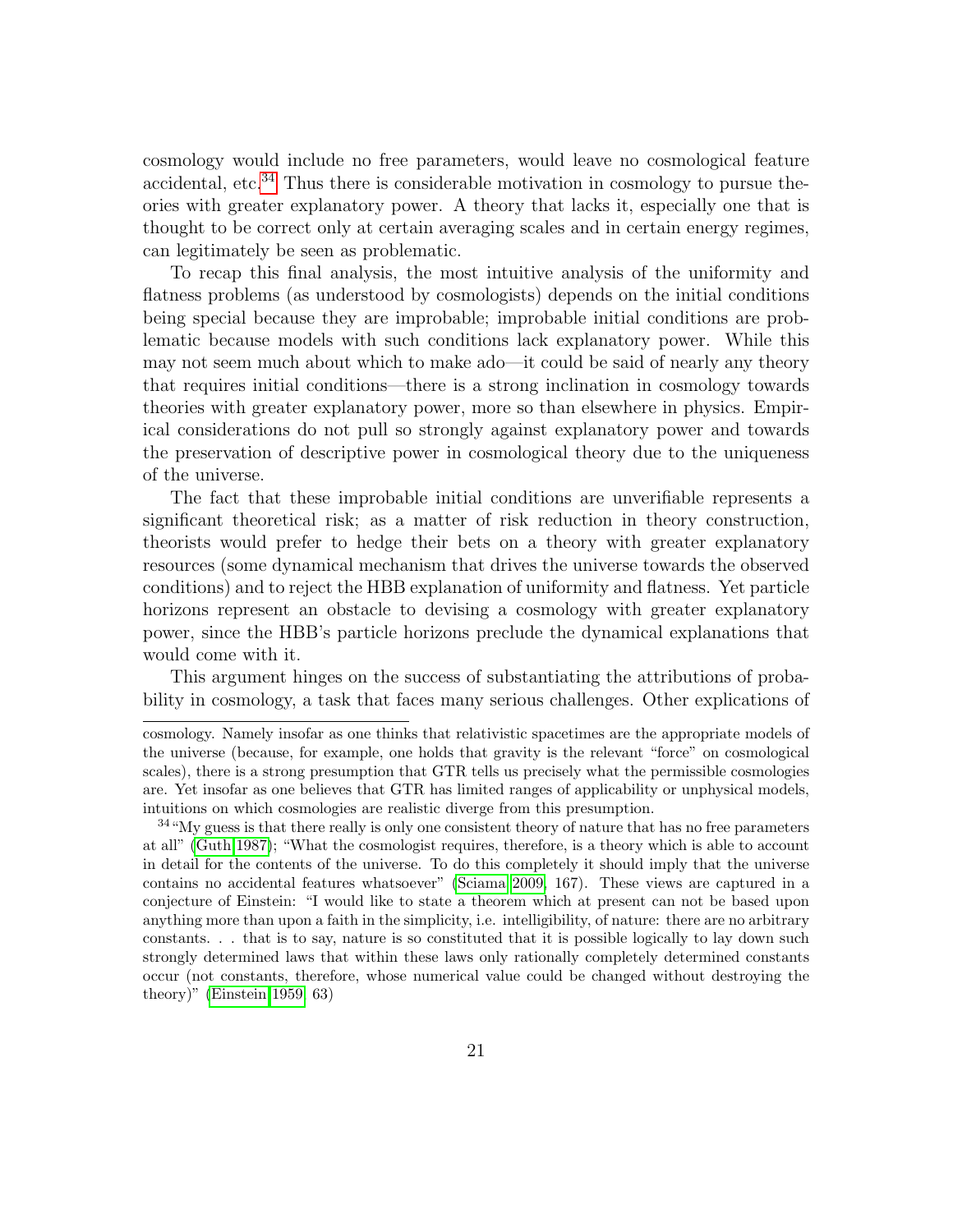specialness in cosmological fine-tuning problems, such as a high degree of symmetry or dynamical instability, could be substituted, but do not clearly problematize the HBB model's explanations of these problems. Thus I conclude that there appears to be no problem free analysis of the HBB model's fine-tuning problems.

## 4 Inflation

Inflationary theory, in its basic version, suggests that the universe underwent a phase of accelerated expansion very early in its history. In this section I rehearse the basic dynamics of inflation and show how it is generally understood to solve the uniformity and flatness problems. A few brief remarks on the general strategy of inflation and how it solves the fine-tuning problems of the HBB model will serve as an introduction before turning to the more detailed presentation.

The argument of the previous section is meant to give substance to rejecting the HBB explanation of the observed conditions. If the initial conditions that are necessary to explain them are problematic because special, then some assumption in the argument that compelled these initial conditions on us must be rejected as well. One might, for example, reject fundamental assumptions such as the cosmological principle or the validity of GTR at early times. The existence of horizons also precludes any local dynamical explanation of uniformity (and flatness). If the horizon constraint were relaxed, then one might expect that a dynamical explanation would become possible, without the need to reject the more fundamental assumptions. Indeed, if the entire observable universe were within a single horizon volume at a sufficiently early time (at least by recombination, say), then it would appear to be possible to give some such "causal" explanation. As I will explain below, this minimally requires an amount of expansion in the early universe equal to the amount of expansion after the earliest time when we believe the HBB model is valid. So long as the strong energy condition is maintained, this is not possible—there is a past singularity (in the HBB model) limiting the age of the universe and therefore the amount of expansion possible. The inflationary approach is to propose a phase of the universe where the strong energy condition is violated which is smoothly "spliced into" the big bang story. A period of sufficient inflationary expansion (and, crucially, finding a way for it to end) then leads to a universe where the entire observable universe shares a common past.

The inflationary solution to the horizon problem is said to give "dynamical" solutions to the uniformity and flatness problems.<sup>[35](#page-21-0)</sup> It is often remarked that a

<span id="page-21-0"></span><sup>35</sup>Inflation is also claimed to solve a host of other "problems" with the HBB model—see [\(Linde](#page-38-4)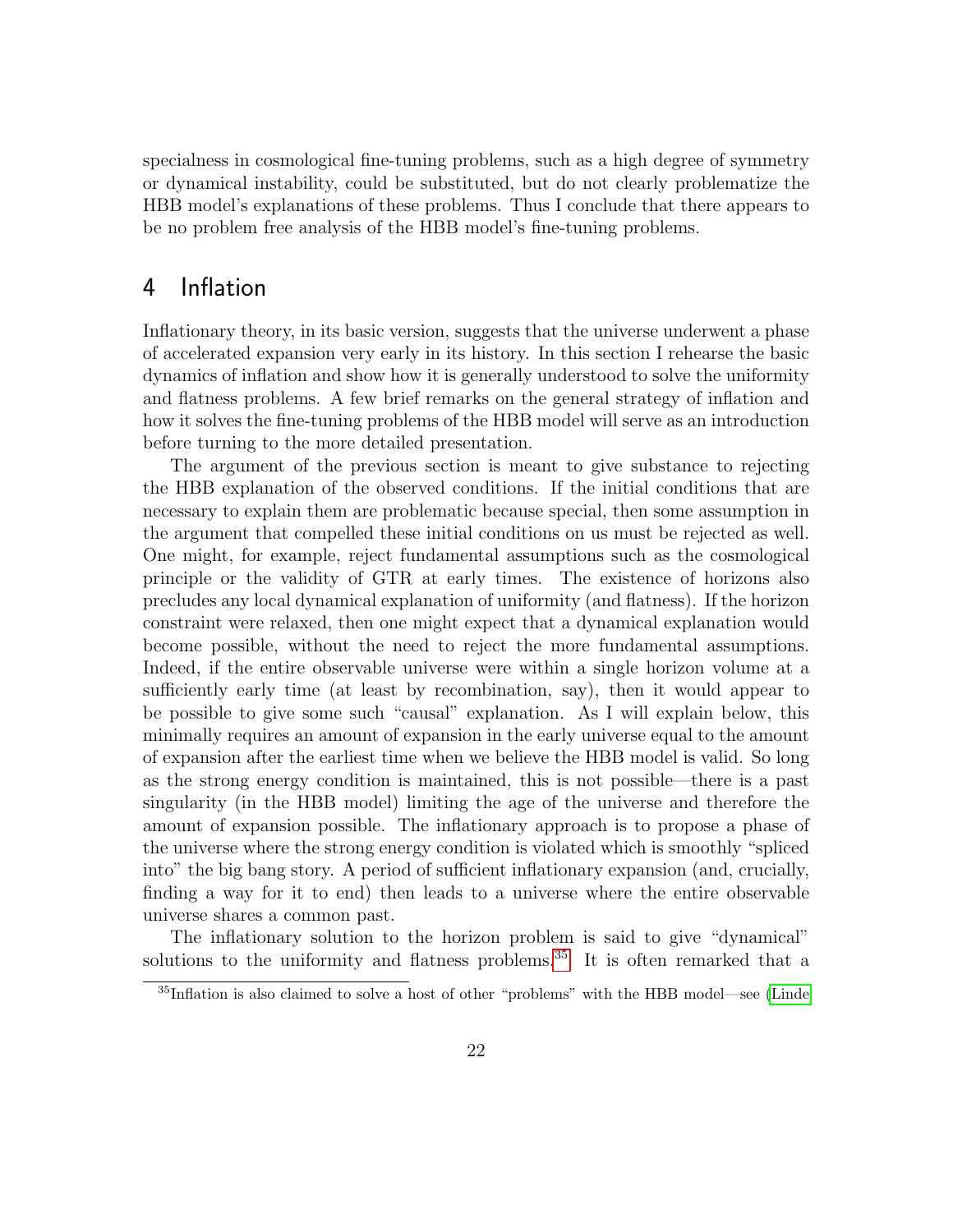sufficient amount of inflation puts the constituents of the observable universe in causal contact such that a thermal equilibration process can lead to uniformity. But this cannot be how the CMB photons came to have the same temperature the huge amount of expansion during inflation thins all particles out such that the post-inflation universe is essentially empty.[36](#page-22-0) The solution to this problem is a postinflation phase of the universe known as reheating, where the supposed decay of the scalar field responsible for inflation repopulates the universe uniformly with particles (except for spectrum of inhomogeneities due to "quantum fluctuations").[37,](#page-22-1)[38](#page-22-2)

Inflation addresses the flatness problem more directly. Recall that one can rewrite the Friedman equation as

$$
1 - \Omega(a) = \frac{-k}{(aH)^2}.\tag{14}
$$

With  $1/(aH)^{-1}$  being driven towards zero by inflation (a increases greatly while H remains constant),  $\Omega(a)$  is driven to one, i.e. the critical density. It is therefore often said that spatial flatness is an attractor solution in inflationary universes or that  $\Omega \approx 1$  is a generic prediction of inflation [\(Mukhanov 2005,](#page-38-6) 233). The dynamical instability of flatness in the standard big bang universe is thereby reversed (flatness becomes a point of stability instead of metastability), and (it is claimed) it is more likely that the present universe should appear flat. Whether inflation truly solves the problems it sets out to solve will be assessed in the final section, after explaining precisely how inflation works (classically).

[<sup>1990,</sup>](#page-38-4) 16ff) or [\(Linde 1984,](#page-38-5) 939ff) for explanations of how inflation does so. These problems are for various reasons not relevant to the present context of discussion.

<span id="page-22-0"></span><sup>&</sup>lt;sup>36</sup>This is, however, how inflationary theory solves the monopole problem. If magnetic monopoles are produced through a GUT phase transition, a sufficient amount of inflation will sweep them far enough away from one another that it becomes astronomically unlikely that one could have been observed.

<span id="page-22-1"></span> $37$ Reheating depends on the quantum field theoretic considerations beyond the scope of this paper, so nothing more will be said about it for now; it is however crucial for the success of the inflationary proposal.

<span id="page-22-2"></span><sup>&</sup>lt;sup>38</sup>It is also claimed that inflation is an effective mechanism for smoothing inhomogeneities. Since the FRW universe is homogeneous by assumption, one must investigate this claim in a larger context of inhomogeneous models.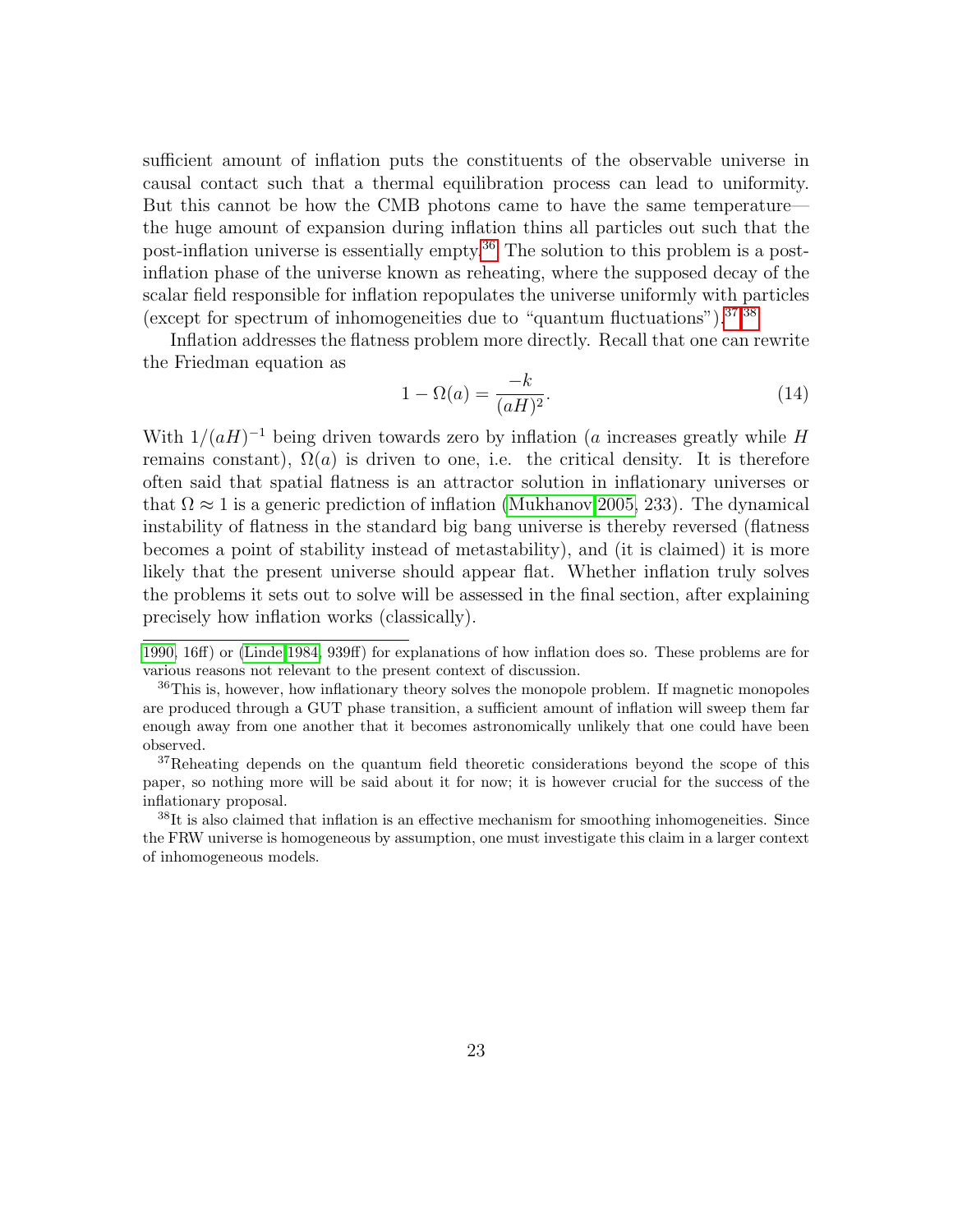#### 4.1 Classical Dynamics of Inflation

A standard way to define inflation is as a stage in the early universe where the Hubble radius is decreasing:<sup>[39](#page-23-0)</sup>

$$
\frac{\mathrm{d}}{\mathrm{d}t} \left( \frac{1}{aH} \right) < 0. \tag{15}
$$

It is often described as a stage of accelerated expansion, or a stage where "gravity acts repulsively" [\(Mukhanov 2005,](#page-38-6) 230).<sup>[40](#page-23-1)</sup> Both of these follow directly from the above condition. It may be illuminating to demonstrate these facts. First, take the temporal derivative of the Hubble radius:

$$
\frac{\mathrm{d}}{\mathrm{d}t} \left( \frac{1}{aH} \right) = -\frac{1}{(aH)^2} \ddot{a} < 0. \tag{16}
$$

It follows that  $\ddot{a} > 0$ . Thus the given condition, decreasing Hubble radius, implies accelerated expansion.

Next consider the second FRW dynamical equation, the continuity equation, and impose the condition  $\ddot{a} > 0$ :

$$
-\frac{4}{3}\pi(\rho+3p) = \frac{\ddot{a}}{a} > 0.
$$
 (17)

It follows immediately from this equation that

$$
p < -\frac{1}{3}\rho,\tag{18}
$$

and, assuming the weak energy condition holds, that the stress-energy responsible for inflation has negative pressure. The negative pressure during inflation represents a violation of the strong energy condition,  $p > -\frac{1}{3}$  $\frac{1}{3}\rho$ . The strong energy condition captures, in a sense, that gravity is attractive in GTR [\(Malament 2012,](#page-38-15) 166). Normal matter obeys the condition and gravitates (attractively). So during an inflationary stage gravity acts "repulsively."

Finally, it is sometimes remarked that inflation is a stage of exponential expansion. What is usually meant by exponential expansion is the amount of expansion,

<span id="page-23-0"></span><sup>&</sup>lt;sup>39</sup> The Hubble radius is defined as the (physical) distance at which space is receding at the speed of light:  $d_H = H^{-1}$ . Cosmologists often use "co-moving" coordinates, where distances between fundamental observers remain constant (distances are divided by the scale factor). In co-moving coordinates this distance is  $\chi_H = (aH)^{-1}$ .

<span id="page-23-1"></span> $^{40}$ It is somewhat misleading to describe accelerated expansion as gravity acting repulsively, insofar as normal matter still gravitates attractively. The sense in which gravity acts repulsively is how accelerated expansion affects the structure of spacetime.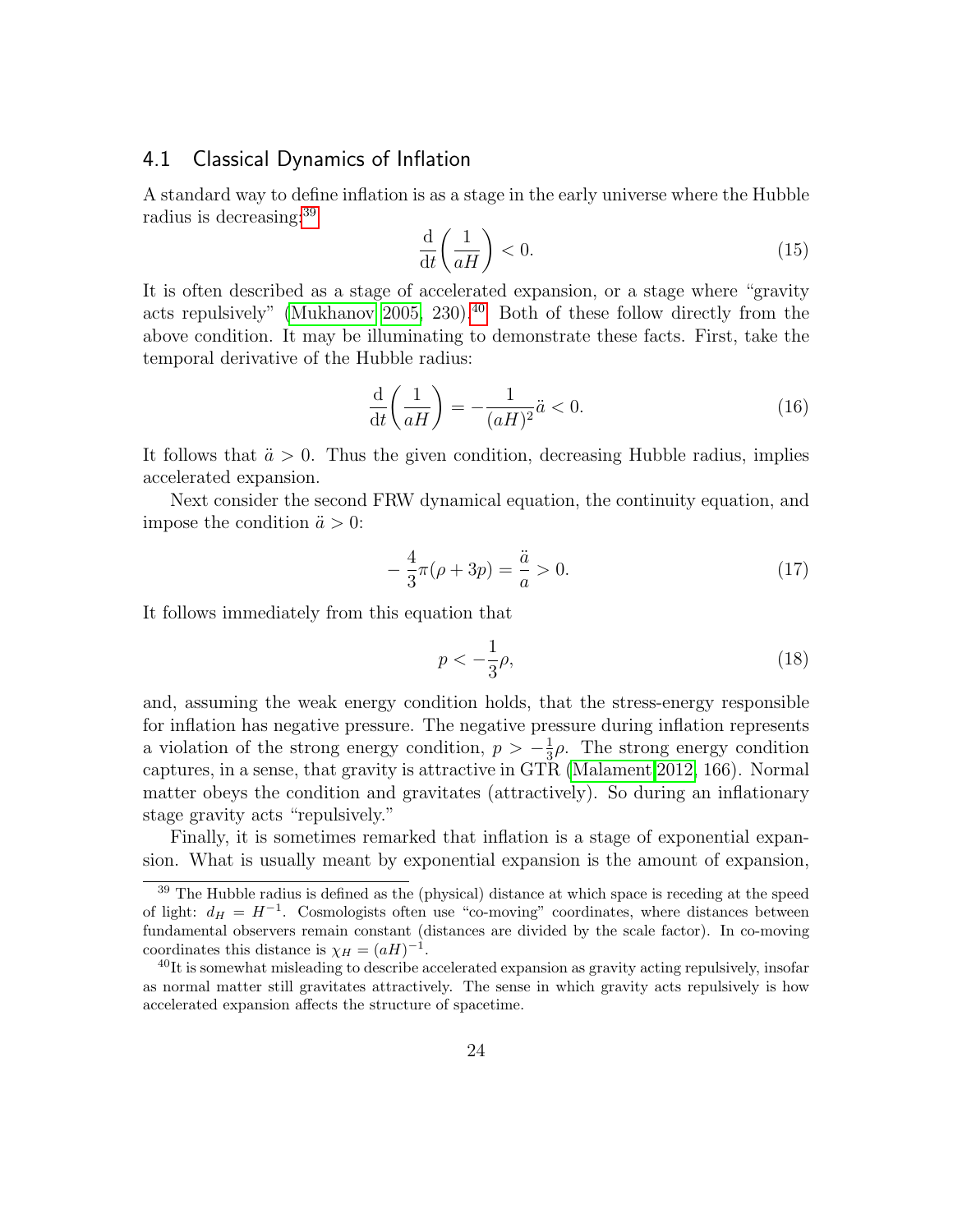not necessarily the rate that the expansion occurs. The standard measure of expansion is given in terms of e-foldings, which is the amount of time for the scale factor to grow by a factor of e. Depending on when inflation takes place different numbers of e-foldings are required to solve the horizon problem. If  $H$  is exactly constant, i.e. has the form of a cosmological constant, then the scale factor does, however, increase exponentially with time.

Inflation is generally supposed to occur in the very early universe, but the details depend on the particular inflationary model. The only constraint is that sometime after inflation ends the standard hot big bang picture, at least the part that relies on well-confirmed theory and observations, must begin.[41](#page-24-0)

#### 4.2 Inflation as a Solution to the Horizon Problem

The crucial realization, made originally by Guth, is that one simple assumption, a phase of accelerating expansion where the strong-energy condition is violated, relaxes the horizon constraint, reverses the instability of flatness, and gives rise to the possibility of a dynamical explanation of uniformity.

The way that inflation relaxes the horizon constraint merits a more detailed explanation than that given above. First, let us see how the horizon changes during different phases of the HBB universe (radiation domination, matter domination, and dark energy domination) in order to make a comparison to the inflationary universe. Matter-radiation equality occurs when the energy density of matter  $\Omega_m$  equals the energy density of radiation  $\Omega_r$ :

$$
a_{eq} = \frac{\Omega_r}{\Omega_m} \approx 3 \times 10^{-4}.\tag{19}
$$

Thus matter-radiation equality occurs at redshift  $z_{eq} \approx 3250$ , well before recombination  $(z_* \approx 1090)^{42,43}$  $(z_* \approx 1090)^{42,43}$  $(z_* \approx 1090)^{42,43}$  $(z_* \approx 1090)^{42,43}$ 

$$
1 + z = 1/a.
$$
\n<sup>(20)</sup>

<span id="page-24-0"></span><sup>&</sup>lt;sup>41</sup>Inflation is usually implemented by a scalar field called the inflaton. This scalar field has unknown connections to particle physics, although at various times it has been thought that the Higgs field could be the inflaton. See [\(Smeenk 2003\)](#page-39-1) for more.

<span id="page-24-1"></span> $^{42}$ Redshifts are a convenient and common way to describe distances and times in cosmology. What is happening right in front of you is effectively at redshift 0; the initial singularity of the big bang occurs at infinite redshift. To convert between redshifts z and scale factors a, one uses the following relation:

<span id="page-24-2"></span><sup>&</sup>lt;sup>43</sup>Matter-dark energy equality occurred much more recently, at about a redshift of  $z_{eq} \approx 0.7$ . Therefore the universe has only expanded slightly since then (only about an e-folding), so dark energy domination will be neglected in these calculations.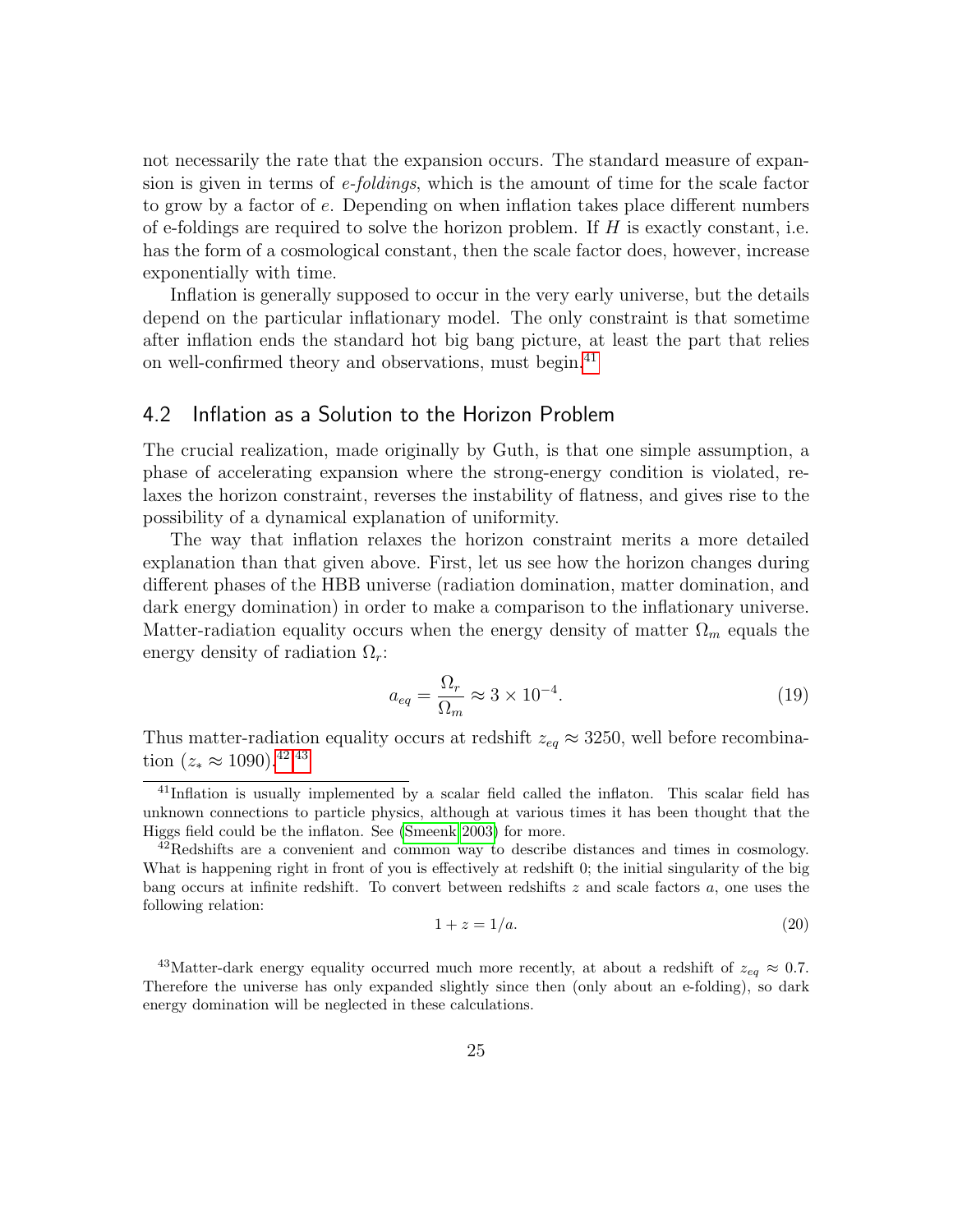The increase in size of the particle horizon radius over a change in scale factor  $\delta a = a_2 - a_1$  is given by the following expression

$$
\chi_{\delta a} = \int_{a_1}^{a_2} \frac{\mathrm{d}a}{a^2 H}.\tag{21}
$$

During matter domination the Hubble parameter H is inversely proportional to  $a^{3/2}$ . Thus we can set  $H(a) = H_0 a^{-3/2}$  for any a during matter domination, where  $H_0$ is the present Hubble parameter. Let us evaluate the contribution to the present particle horizon since recombination, by integrating from  $a_1 = a_*$ , the scale factor at recombination, to the present, where by definition the scale factor is  $a_2 = 1$ :

$$
\chi_{(*,1)} = \frac{1}{H_0} \int_{a_*}^1 \frac{\mathrm{d}a}{a^{1/2}} = \frac{2}{H_0} (1 - a_*^{1/2}).\tag{22}
$$

The universe was matter-dominated before recombination (as just noted), and radiation-dominated before matter-radiation equality. Data indicates that the redshift of recombination is approximately 1090, and the redshift of matter-radiation equality is 3250. These correspond to scale factors of 0.0009 and 0.0003 respectively. Thus only a small amount of expansion occurred during matter domination before recombination (the universe expanded three-fold), so it is a reasonable approximation to take matter-radiation equality to occur at recombination. Setting  $H = a_*^{1/2} H_0/a^2$ , we evaluate the integral from some initial time where the HBB model is assumed valid,  $a_1 = a_i$ , to recombination,  $a_2 = a_*$ :

$$
\chi_{(0,*)} = \frac{1}{a_*^{1/2} H_0} \int_{a_i}^{a_*} da = \frac{1}{H_0} \frac{a_* - a_i}{a_*^{1/2}}.
$$
\n(23)

Therefore the present particle horizon is given by  $\chi_{(0,1)} = (2 - a_*^{1/2})/H_0$ . The ratio of the particle horizon at recombination to the present particle horizon is

$$
\frac{\chi_{(0,*)}}{\chi_{(0,1)}} = \frac{a_*^{1/2}}{2 - a_*^{1/2}} \approx 0.015,\tag{24}
$$

where the term proportional to  $a_i$  has been dropped because it is negligible. In the HBB universe, not surprisingly, almost all of the distance light could have traveled has been since recombination.

Almost all of the expansion happened during radiation domination however. During matter-domination (and dark energy domination) the universe undergoes about  $ln(a_0/a_{eq}) \approx ln(3 \times 10^3) \approx 8$  e-foldings of expansion. Assuming that the HBB model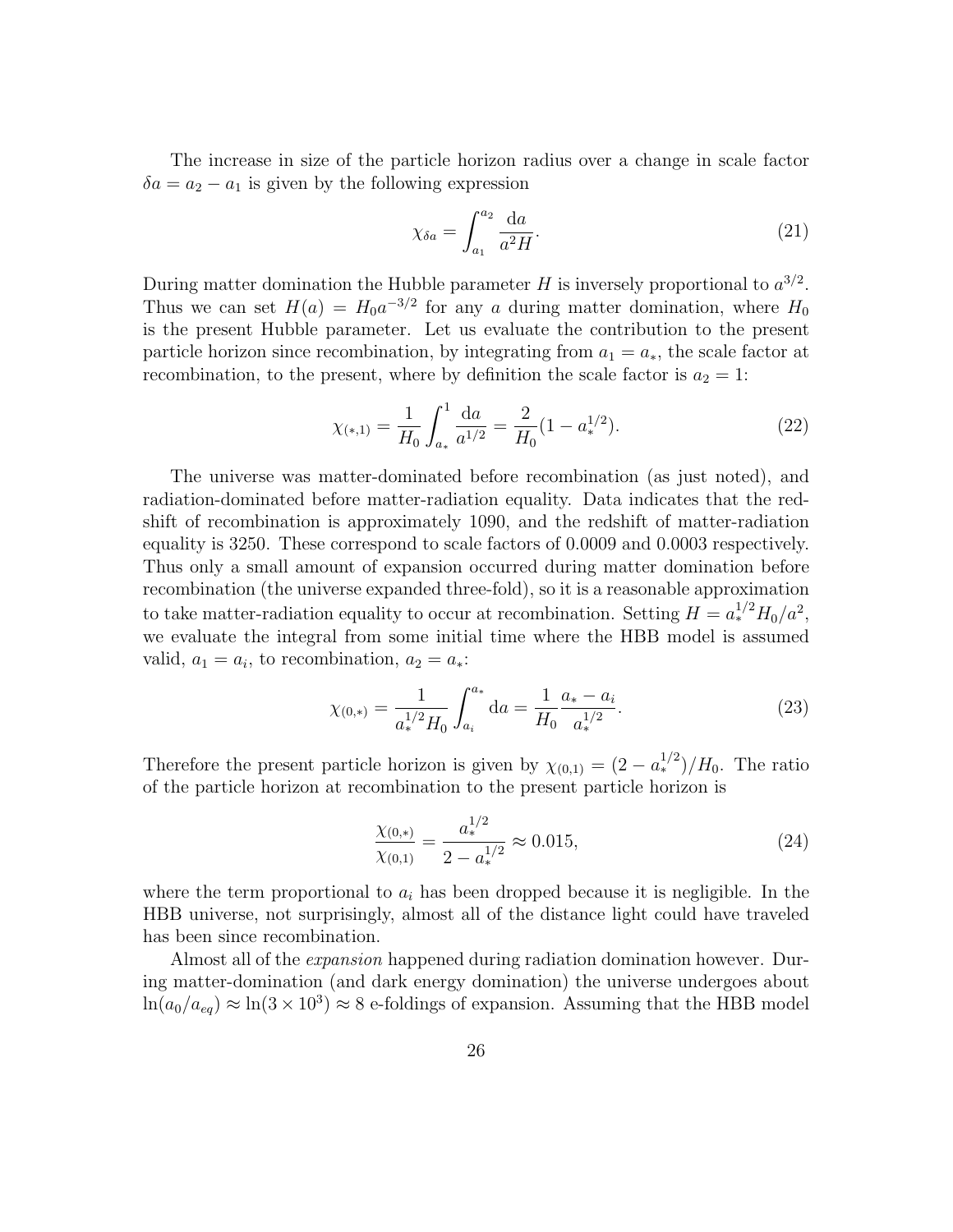is valid at the GUT scale, the universe undergoes  $ln(a_{eq}/a_{qut}) \approx ln(3 \times 10^{21}) \approx 50$ e-foldings of expansion before matter-radiation equality.

Let us formulate a condition for "causal contact". Imagine that at the big bang two massless, non-interacting particles with the same temperature are released in opposite directions. When recombination occurs they will each have traveled a distance of  $\chi_{(0,*)}$ .<sup>[44](#page-26-0)</sup> Imagine now that they are reflected so that they travel back towards one another. If they meet exactly at the present time or any time after, then they each must have traveled a distance at least equal to the present horizon distance,  $\chi_{(*,1)}$ . So the minimum condition for causal contact is

$$
\chi_{(0,*)} \ge \chi_{(*,1)}.\tag{25}
$$

In an FRW universe that undergoes a radiation- to matter-dominated transition the condition is equivalent to  $a_* > 4/9$ . The scale factor at recombination (and matter-radiation equality) is clearly much, much smaller than this value, and therefore, again, it is clearly not possible that CMB photons have a shared causal past.

Now I demonstrate how an inflationary stage can solve the horizon problem. An inflationary stage's dynamics depend on the details of the inflationary model, but the Hubble parameter in simple models remains approximately constant (I choose an equation of state  $w = -1$ , the equation of state for a cosmological constant, for simplicity). The particle horizon grows as before, but radiation domination only begins after the end of inflation, at  $a_f$ :

$$
\chi_{(*,1)} = \frac{2}{a_*^{1/2} H_0} (a_*^{1/2} - a_*) \qquad \chi_{(f,*)} = \frac{1}{a_*^{1/2} H_0} (a_* - a_f). \tag{26}
$$

The particle horizon grows during inflation according to

$$
\chi_{(i,f)} = \frac{1}{H_f} \int_{a_i}^{a_f} \frac{da}{a^2} = \frac{1}{H_f} \frac{a_f - a_i}{a_i a_f},\tag{27}
$$

where  $H_f = a_*^{1/2} H_0 / a_f^2$ . So

<span id="page-26-1"></span>
$$
\chi_{(i,f)} = \frac{1}{a_*^{1/2} H_0} \frac{a_f}{a_i} (a_f - a_i).
$$
\n(28)

The factor  $a_f/a_i$  gives the expansion during inflation, and, since it appears in the expression for the growth of the particle horizon, is ultimately responsible for solving

<span id="page-26-0"></span><sup>44</sup>These distances are co-moving distances, the physical distance divided by the scale factor.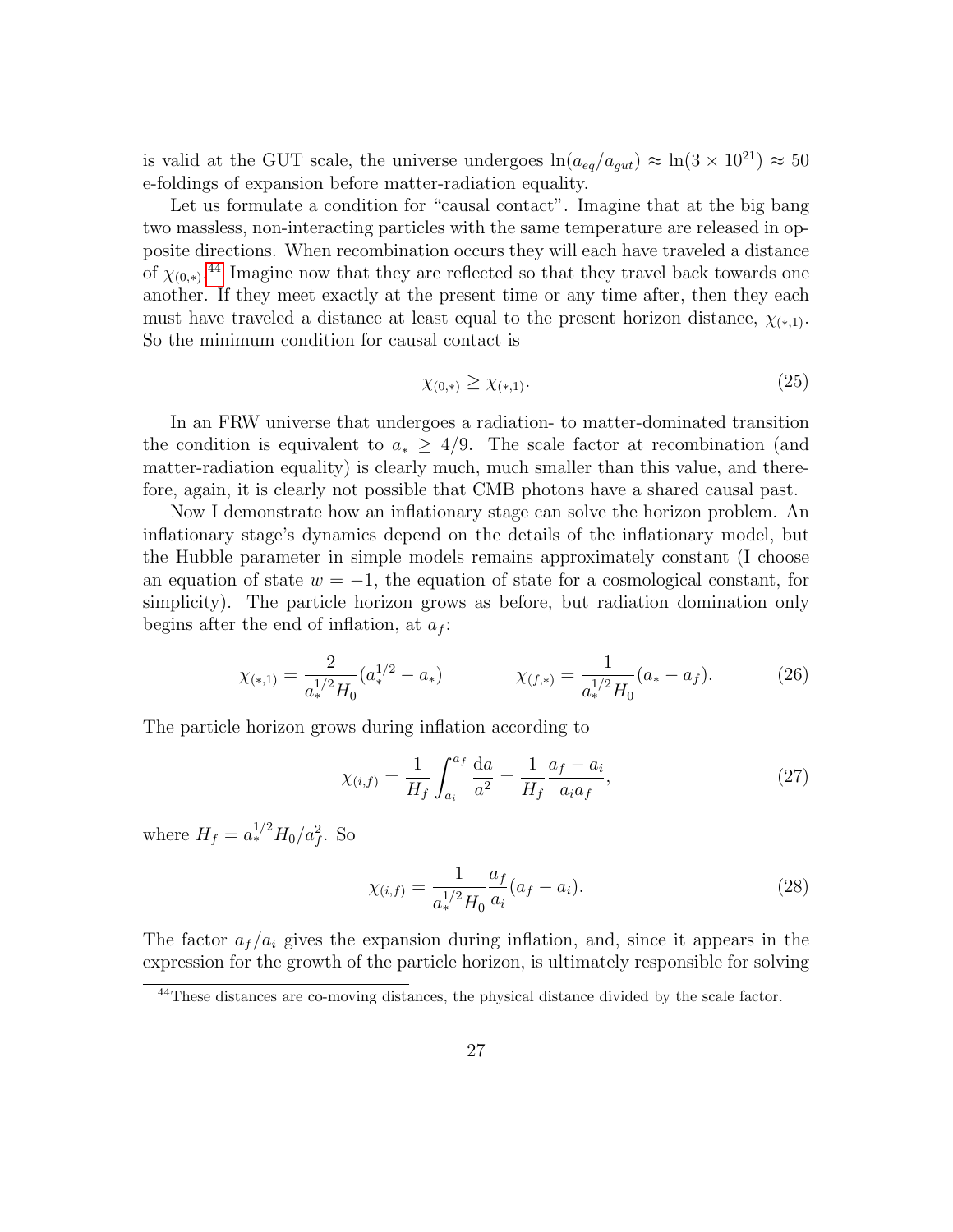the horizon problem. Combining the particle horizon during inflation and radiation domination gives

$$
\chi_{(i,*)} = \frac{1}{a_*^{1/2} H_0} \left[ a_f \left( \frac{a_f}{a_i} - 1 \right) + a_* \right],\tag{29}
$$

where the term proportional to  $a_i$  has been dropped because it is negligible. Applying the causal contact condition defined above, the following inequality is easily derived (neglecting additional small terms):

<span id="page-27-0"></span>
$$
\frac{a_f}{a_i} \ge 2 \frac{a_*^{1/2}}{a_f}.\tag{30}
$$

This inequality demonstrates that the amount of inflationary expansion required to solve the horizon problem depends on the energy scale where inflation takes place. Taking  $a_f$  as  $a_{qut}$ , one finds that around 63 e-foldings of inflation are required. If  $a_f$ is instead taken to be approximately 1 TeV, only around 33 e-foldings are required (since less expansion occurs during the shorter radiation-dominated stage).

### 5 Solving Fine-Tuning: From the Hot Big Bang to Inflation

Having presented how inflation claims to solve the HBB model's fine-tuning problems and how it relaxes the horizon constraint, I conclude by evaluating those claims and their significance. The main negative point I will make is that inflation (probably) does not solve them, at least insofar as the problems are seen to depend on improbable initial conditions in the HBB model and one grants the weakest standard of success. If the problems are understood differently, e.g. as depending on instability or symmetry, then inflation may provide a solution, depending on how the problem is explicated. But it is not clear how other ways of interpreting fine-tuning problems can be substantiated as conceptually problematic.

To review, the existence of particle horizons is not so much a problem in this context as a constraint on solutions to the uniformity and flatness problems. Horizons preclude a local dynamical explanation of uniformity and flatness that does not rely on simply assuming these conditions. Assuming these special initial conditions is therefore required in order to explain present observations. Viewing these special initial conditions as problematic, physicists believe that a better explanation of the observed conditions which they are meant to explain must be possible, and so reject the HBB explanation.

Inflationary theory attempts to solve the fine-tuning problems by modifying the HBB model. Conceiving inflation as a stage of accelerated expansion in the early universe, one sees that the inflationary approach attacks the two fine-tuning problems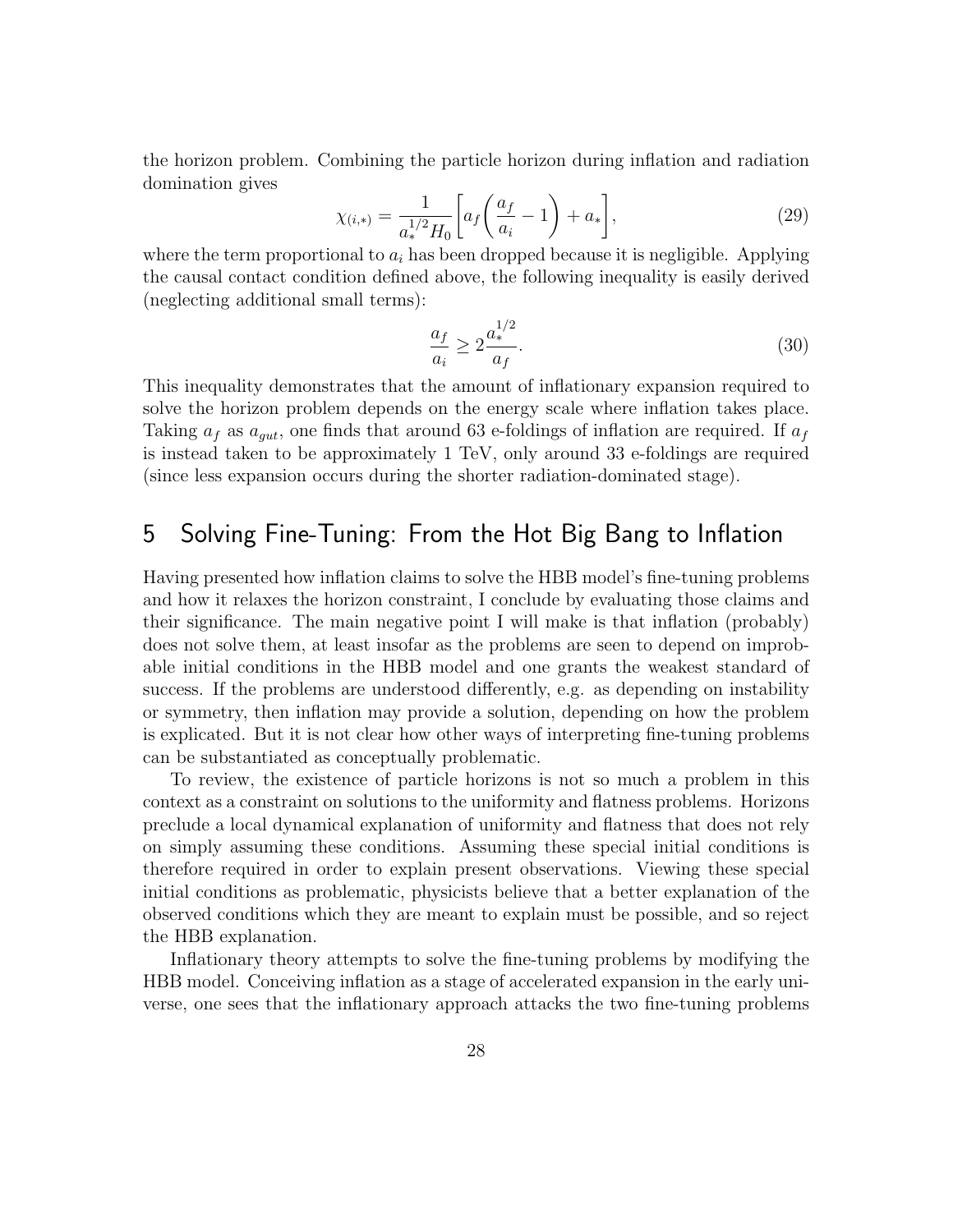by directly addressing a common constraint: the size of the horizons. Accelerated expansion in the early universe (pre-HBB universe) increases the size of the particle horizon by the ratio of scale factors post-inflation to pre-inflation [\(28\)](#page-26-1)-[\(30\)](#page-27-0). By positing a period of accelerated expansion preceding the hot big bang universe (in particular the uniform, flat initial condition of the hot big bang universe), inflationary theory increases the size of the present particle horizon so that all of the physics of the HBB model, in particular recombination, occurs within a single causal patch. Surprisingly, addressing the horizon problem in this way automatically solves the flatness problem—when it is considered as a stability problem—as accelerated expansion makes spatial flatness a dynamical attractor (it is dynamically unstable with decelerated expansion). Inflation also gives rise to the possibility of a causal explanation of uniformity through post-inflation reheating.

So has inflationary theory solved the HBB model's fine-tuning problems? Although it can be made reasonably clear what the uniformity and flatness problems are (at least to the standard found in the standard treatments in cosmological texts), such that a proposal like inflation is widely accepted as a solution to them, the difficulty in definitively characterizing what precisely is problematic about the special initial conditions means that it is difficult to say whether inflation truly solves the fine-tuning problems. Different ways of construing the problems lead to different evaluations of success.

Suppose, for the moment, that the horizon problem was not merely a constraint on solving the HBB model's fine-tuning problems, but was a problem in its own right. Does inflation solve this horizon problem? If the problem is the existence of horizons, then inflation does not (necessarily) remove horizons, so it is not a solution. But if the problem is instead that the observable universe does not fit in a single horizon volume in the early universe, then obviously yes, inflation is a solution. Yet it does so in essentially an ad hoc way. I take it that most philosophers find ad hoc explanations (theories, etc, etc.) unsatisfying.<sup>[45](#page-28-0)</sup> In the case at hand, if the addition of a pre-big bang inflationary stage were only to achieve the relaxation of the horizon constraint sufficiently and affected nothing else, it would be quite difficult to see how the maneuver accomplished anything of epistemic or methodological value. But we need not consider such a possibility, since the sort of theory modifications made in science usually have effects that range far beyond their intended consequences, and in this case certainly do.

<span id="page-28-0"></span><sup>45</sup>[\(Lakatos 1970\)](#page-37-9) is a paradigmatic example of this view, arguing that ad hoc maneuvers are a sign of a degenerating research program. There is respectable dissent however. Laudan claims, for example, that "an ad hoc theory is preferable to its non-ad hoc predecessor" [\(Laudan 1978,](#page-37-2) 116), by way of solving more problems than its predecessor.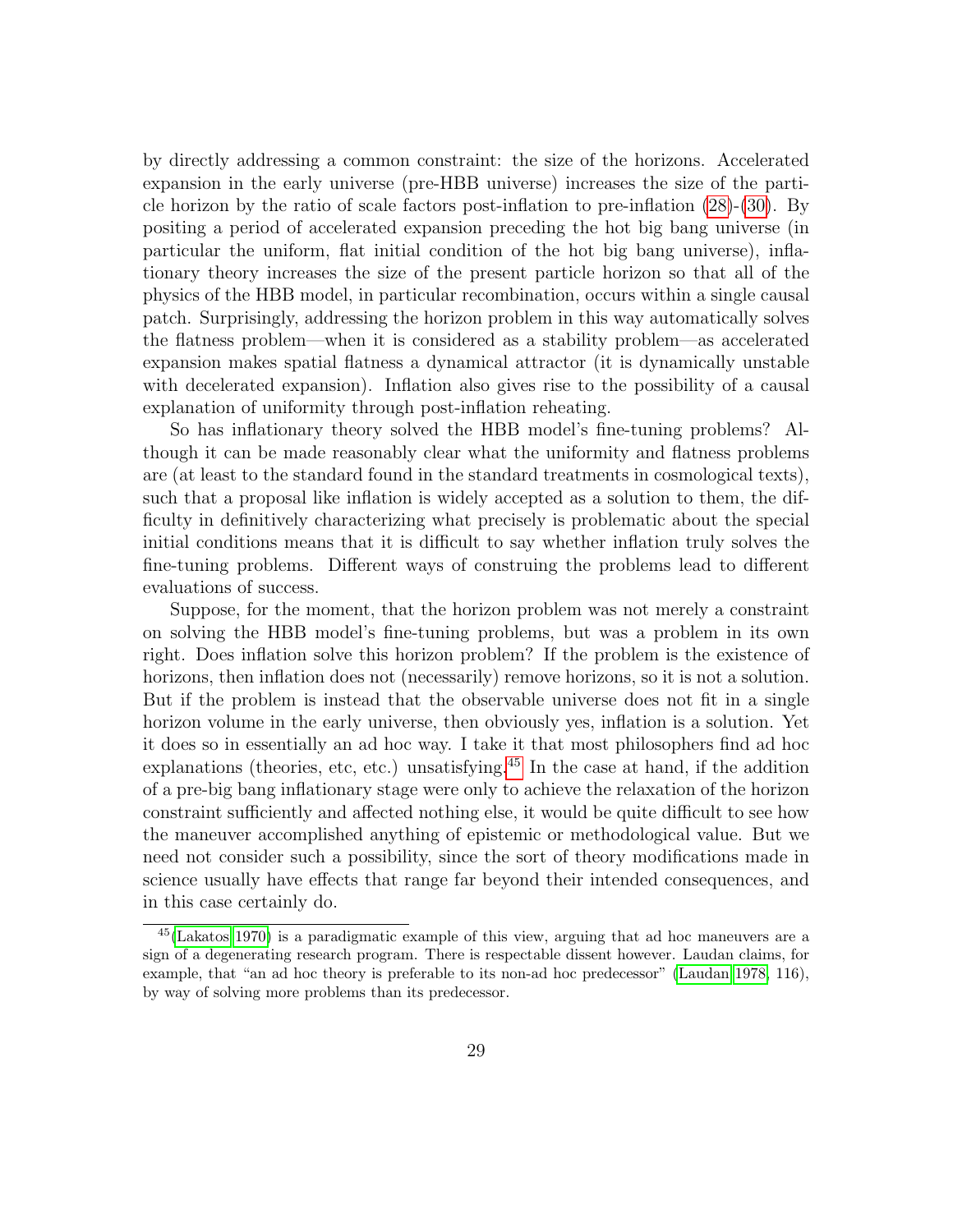Suppose then that one wants to solve the uniformity problem and one recognizes that the horizon problem is a constraint on the former problem's solution. Uniformity in the CMB's temperature suggests an equilibrium explanation, but the existence of particle horizons in the early universe precludes its possibility. By the inflationary maneuver the constraint of horizons is avoided, but at the cost of this possibility of an equilibrium explanation. Inflation essentially empties the universe of particles (this is typically demonstrated in so-called "cosmic no hair theorems"). So in a way the uniformity problem is solved—the universe does become uniform—but not in a way that is consistent with observation. Inflation therefore sounds rather like a failed solution to the uniformity problem. Nevertheless an ad hoc maneuver leads to non-ad hoc theoretical consequences—the inflationary epoch not only increases the particle horizon an exponential amount, but by doing so greatly dilutes the density of energy in space.

The inflationary mechanism thus also leads to new problems, namely how to transition smoothly to the empirically confirmed parts of the big bang story. Has reheating solved this problem? The verdict unfortunately is not yet clear. An illuminating discussion of reheating here would require bringing in quantum considerations beyond the scope of this paper, so suffice it to say that reheating is not well understood, in part because the microphysical details of inflation are unknown. Nevertheless, one can at least say that inflation renders it *possible* to give a robust dynamical explanation of uniformity via reheating, whereas otherwise it had to be merely posited.[46](#page-29-0)

Let us turn to the flatness problem now. If the flatness problem is assumed to concern the dynamical instability of flatness in FRW spacetimes (by assuming a stability constraint on cosmological models), then inflation solves the problem by reversing the instability of flatness. It is rather surprising that classical inflation addresses, merely by positing a stage of accelerated expansion, the horizon constraint and the stability constraint. The horizon constraint is addressed in an ad hoc way, but the stability constraint appears to be solved by serendipity. There is something of a "common cause" here: Horizons exist in part because matter in the HBB universe obeys the strong energy condition, but matter obeying the strong condition also causes flatness to be dynamically unstable in FRW spacetimes. Defined as a stage of accelerating expansion, inflation implies (as demonstrated in the section on inflation above) that the strong energy condition is violated, from which it follows that an

<span id="page-29-0"></span><sup>&</sup>lt;sup>46</sup>In this vein, a key contribution of inflation is that it shows a way to make the origins of the big bang an object of scientific study, a point Marc Davis echoes: "That's what is so impressive—when you can actually push back your ignorance to a point where you can address a question that you didn't think was in the bounds of science at all." [\(Lightman and Brawer 1990,](#page-37-8) 352).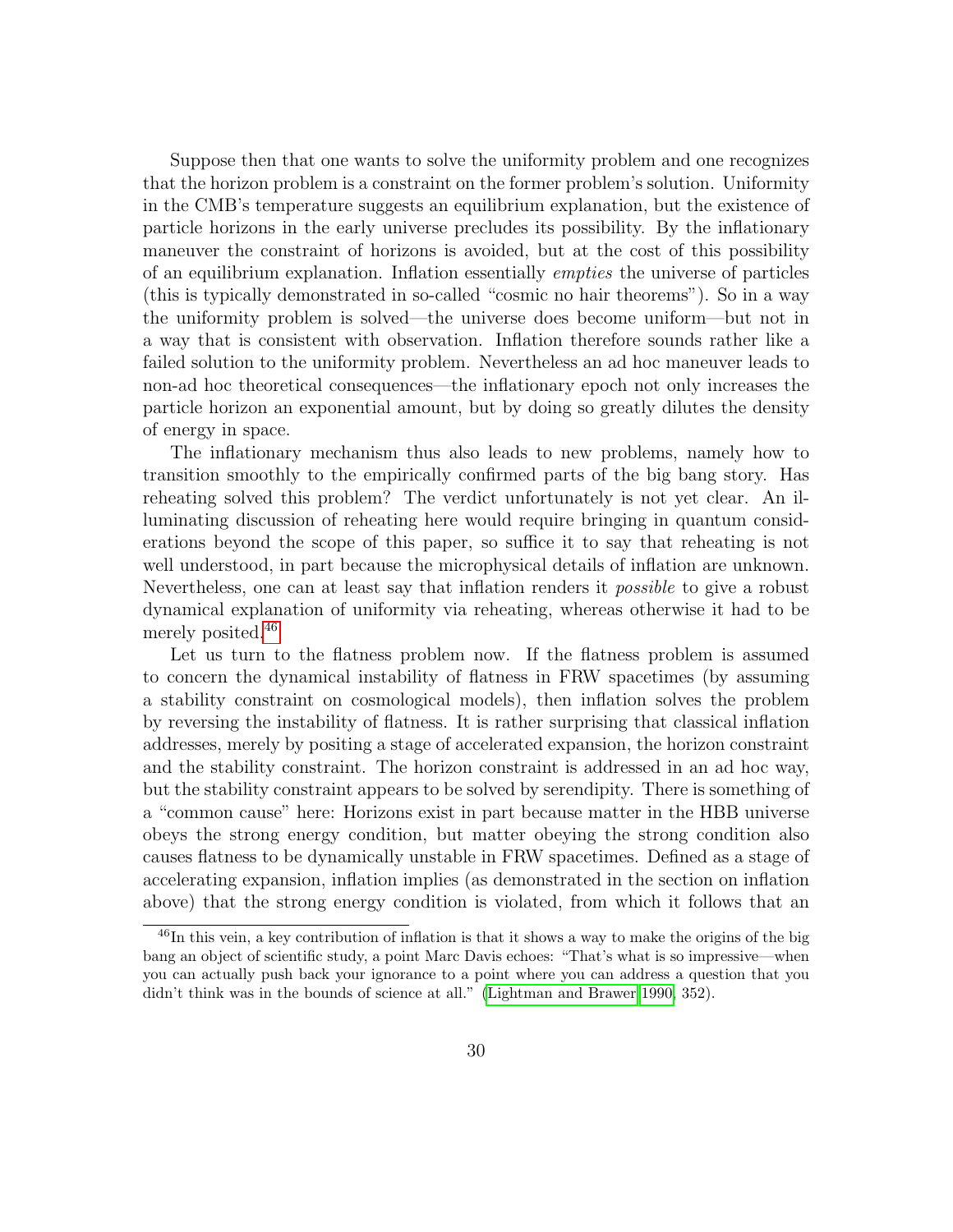inflationary stage increases the particle horizon and flatness is a dynamical attractor during inflation.

Differently considered, however, the uniformity and flatness problems are not so clearly solved by inflation. In particular, when one views fine-tuning problems as "likelihood" problems (which appears to be the most intuitive analysis of the problem), there is no convincing proof that inflation has solved the HBB's finetuning problems. Not only is it uncertain whether there is an objective sense of probability on the space of possible universes, it is also not clear that inflation would itself be in any sense "likely" on such a measure [\(Schiffrin and Wald 2012;](#page-39-10) [Curiel](#page-35-10) [2014\)](#page-35-10). For anyone interested in the justification of inflation as part of the standard model of cosmology, these probability issues are among the most pressing—at least if one understands HBB fine-tuning as a probability problem.

Let us suppose that the project of addressing the probability problems of inflationary cosmology remains tenable despite the serious challenges it faces. There are various ways one might interpret the likelihood problem, and therefore what counts as a solution to the problem. One possibility is that special initial conditions must be "explained away," in the sense that fine-tuning must be completely eliminated. Another is that fine-tuning is not a bump to push under the rug: to explain finetuning one must remove or lessen the fine-tuning in question without introducing further fine-tuning of an equal or greater magnitude. Finally, one might hold that solving fine-tuning only requires making the fine-tuned values more likely, without consideration of other possible fine-tunings. I consider how inflation fares on each of these in turn.

Evidently many physicists view the elimination of initial conditions as something of an ultimate goal of physics. $47$  Be that as it may, inflation certainly does not succeed at realizing this goal. In whichever guise inflation takes, initial conditions of some kind or another are required [\(Vachaspati and Trodden 1999;](#page-39-12) [Brandenberger 2007\)](#page-35-11). Although I refrained from discussing the implementation of inflation as a scalar field, it is perhaps enough for now to point out that single-field inflation models possess potentials that can be characterized by two numbers:  $\epsilon_{\nu}$ , which for inflation to occur, must satisfy the condition  $\epsilon_{\nu}$  < 1 (the potential must have a region which causes accelerated expansion of the universe);  $\eta_{\nu}$ , which for inflation to last long enough to

<span id="page-30-0"></span><sup>47</sup>Sciama, for example, urged that we must find some way of eliminating the need for an initial condition to be specified. "Only then will the universe be subject to the rule of theory...this provides us with a criterion so compelling that the theory of the universe which best conforms to it is almost certain to be right" [\(Sciama 2009,](#page-39-11) 2). Sciama was making this claim in the context of the major debate in cosmology of last century, that between the steady state model and the HBB model [\(Kragh](#page-37-13) [1996\)](#page-37-13), but such an idea appears to be a powerful motivation to many proponents of inflation as well.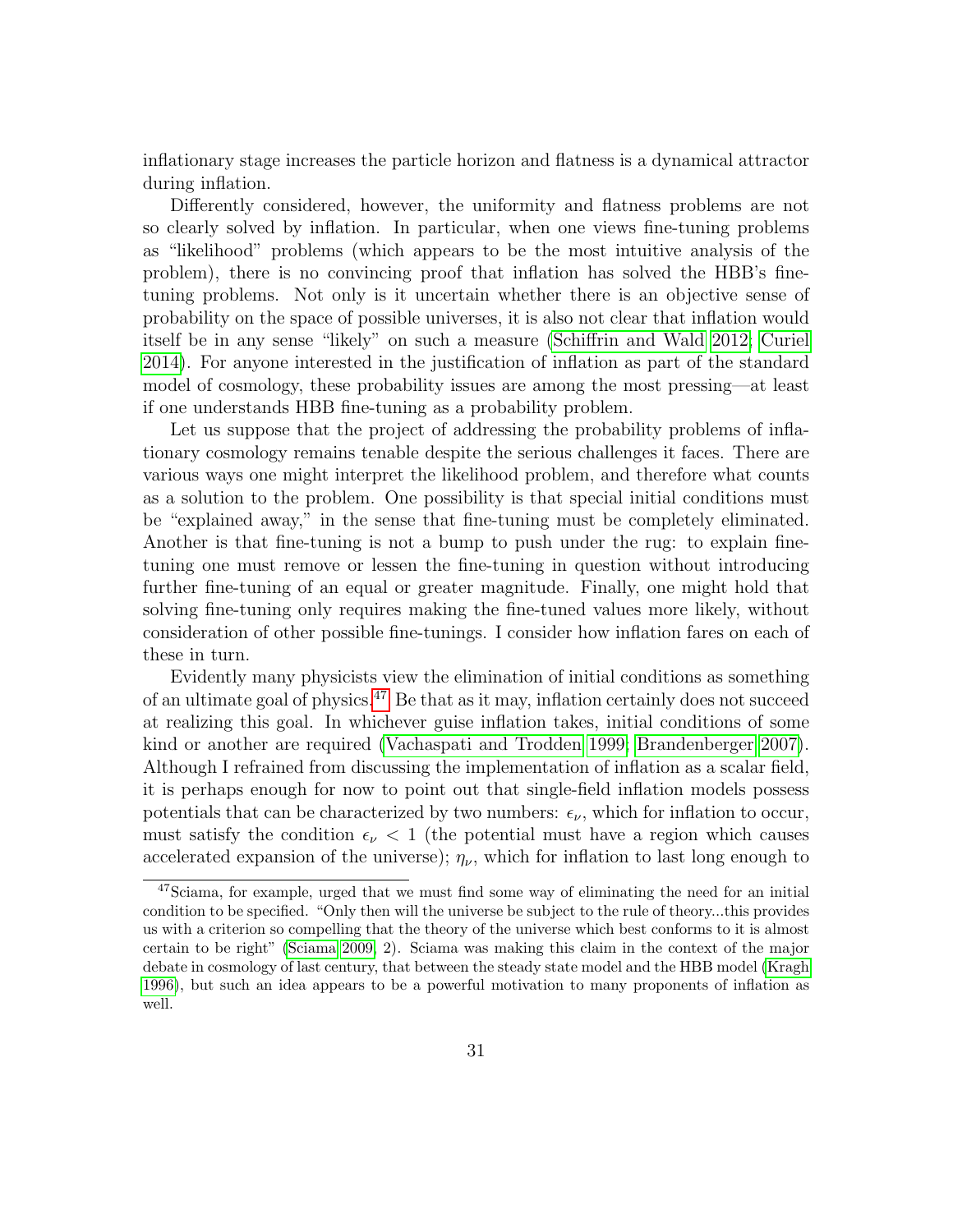solve the horizon problem must satisfy a further condition  $|\eta_{\nu}| < 1$  [\(Liddle and Lyth](#page-37-6) [2000\)](#page-37-6). In a rough way one can think of  $\epsilon$  being a condition on "how high" the field starts on the potential and  $\eta$  being a condition on how far away from the minimum of the potential (the "true vacuum") the field starts on the potential. Only potentials of certain shapes satisfy these conditions; even with a valid potential, however, the field must have special initial conditions in order for inflation to occur, and occur sufficiently long to solve the fine-tuning problems [\(Turok 2002,](#page-39-13) 3457). Although other inflationary models differ from the single-field case, they too invariably have initial conditions that require varying amounts of fine-tuning.

Penrose criticizes inflation [\(Penrose 1989\)](#page-38-3) (in part) for failing to solve the special initial condition problem of statistical mechanics, embodied by the improbability of the low entropy initial state of the universe.<sup>[48](#page-31-0)</sup> He argues that if the second law of thermodynamics is true, then the states of the universe during inflation all must have lower entropy than the initial HBB state one is trying to explain, and therefore the states during inflation must be less likely than the initial states of the big bang (by statistical mechanical arguments). There are two points to make. The first is that requiring inflation to solve the low entropy problem is an unfair demand unless the goal of inflation is to eliminate all initial conditions. Inflation can certainly be a successful theory without solving all the problems that an envisaged theory of initial conditions, e.g. quantum gravity, should solve. Secondly, if Penrose's argument is sound, it adds significantly to the challenges of interpreting HBB finetuning problems as likelihood problems.

If a solution to the fine-tuning problems must not introduce further fine-tuning of the order of the original fine-tuning, then inflation appears to fail here as well, since, as just pointed out, inflationary models have significant fine-tunings of their own. From the point of view of theory choice, this standard is an unreasonable demand to place on a solution. Just as it is unreasonable to demand that a solution to a fine-tuning problem removes all fine-tuning or even solves other important ones (low entropy problem, cosmological constant problem, etc.), it is unreasonable to expect that solving one problem does not introduce others. These other problems may be more tractable and have solutions of their own.<sup>[49](#page-31-1)</sup> More importantly, solving a fine-tuning problem, even if it introduces new fine-tuned parameters of its own, may

<span id="page-31-0"></span><sup>&</sup>lt;sup>48</sup> "I think it's all coupled to the second law of thermodynamics problem. The horizon problem is a minor part of that problem. It's not the big problem and, in a sense, that's what I always thought" [\(Lightman and Brawer 1990,](#page-37-8) 427).

<span id="page-31-1"></span><sup>&</sup>lt;sup>49</sup>" In effect inflation exchanges the degrees of freedom associated with the spacetime geometry of the initial state for the properties of a field (or fields) driving an inflationary stage. This exchange has obvious advantages if physics can place tighter constraints on the relevant fields than on the initial state of the universe" [\(Smeenk 2013,](#page-39-9) 634).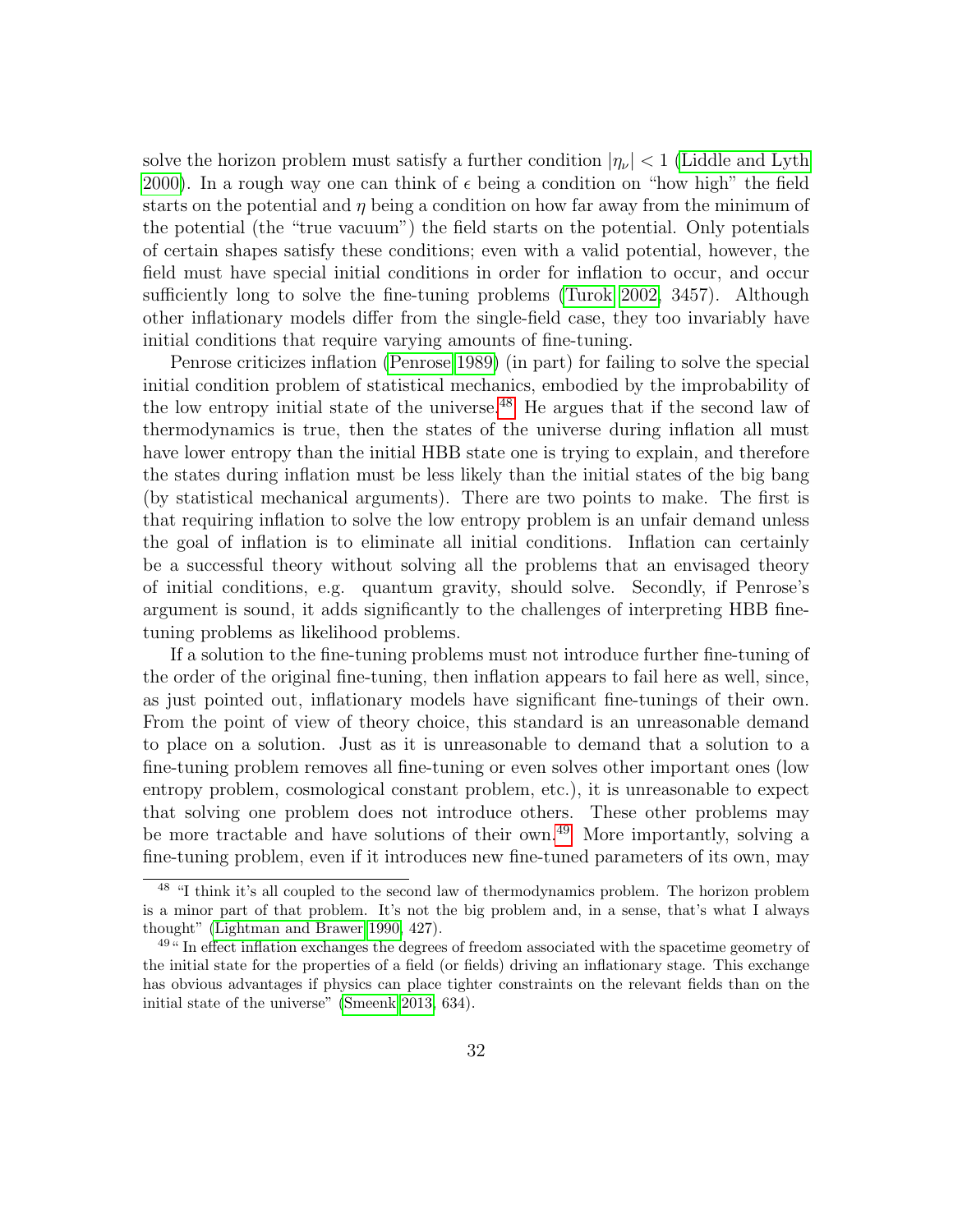contribute to a progressive research program by offering new predictions for empirical test, or perhaps unexpected explanatory connections and other non-empirical signs of progress.[50](#page-32-0)

Viewing fine-tuning problems as likelihood problems, it seems that the most generous standard to hold solutions to is the weakest one: that they must make the fine-tuned conditions (sufficiently) more likely. Showing that inflation does indeed make uniformity and flatness more likely faces the many challenges of incorporating probability into cosmology as I have emphasized. The difficulties are both philosophical and technical, and of such a degree that, even with a weak condition on success, I believe cosmologists can only have slim hopes of successfully solving the fine-tuning problems so understood. Thus, insofar as the HBB model's fine-tuning problems are probability problems, the likely verdict is that inflationary theory fails to solve them, even on the weakest reasonable standard of success.

### 6 Concluding Remarks

Various well-known approaches to scientific methodology focus centrally on problems in science and how solutions of these problems may lead to progress [\(Popper 2002;](#page-39-14) [Kuhn 1996;](#page-37-1) [Laudan 1978\)](#page-37-2). Inflation is arguably seen as a successful theory due to its empirical successes, i.e. it represents real progress over the HBB model. Yet its adoption was based ostensibly on its success at solving conceptual problems with the HBB model. I claimed in the previous section, however, that if we interpret the HBB model's fine-tuning problems as depending on improbable initial conditions, then inflation is (probably) not a solution to them. Therefore either the likelihood interpretation of the fine-tuning problems is incorrect and there is another sensible interpretation thereof, or these problems were not important drivers of scientific discovery and there must be another rational explanation for the adoption and eventual empirical success of inflationary theory.

Although cosmologists appear to favor the improbability interpretation, it is plausible that they are simply mistaken about the conceptual nature of the problems. One does not need a philosophical analysis of specific scientific problems to recognize a solution, which is to say that physicists get by well enough without dwelling on

<span id="page-32-0"></span><sup>50</sup>Critics often complain that extensions of the standard model of particle physics, "beyond the standard model" (BSM) physics, like GUTs, supersymmetry (SUSY), string theory, etc., introduce new, unexplained parameters. It is reasonable to think of this as a cost (for simplicity reasons if for nothing else), but for the reason just given it is not necessarily a failure either. There are many other considerations involved in advancing a scientific research program besides simple parameter counting and naive fine-tuning comparisons.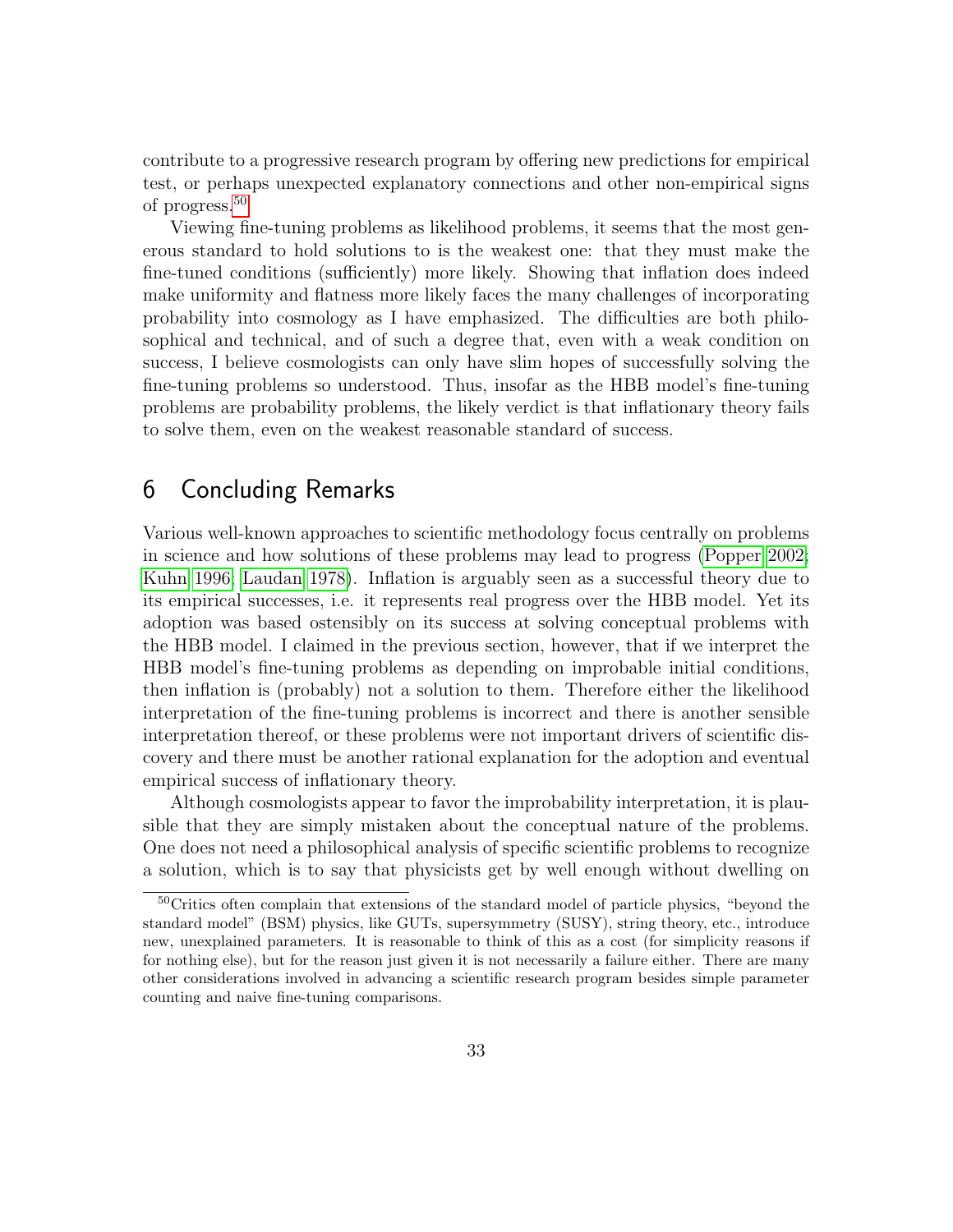the more philosophical aspects of scientific methodology. Thus their remarks need not be taken fully at face value. There are indeed other ways of interpreting the special initial conditions of the HBB model in a way that inflation does solve them. It may be, then, that the fine-tuning of the HBB model is real, and inflation does provide the solution to the fine-tuning problems.<sup>[51](#page-33-0)</sup> But it is not at all clear what is problematic about fine-tuning understood in these alternate ways.

Perhaps then problems are not important or reliable drivers of scientific discovery, or at least not in this case. It may be that thinking about problems leads to proposals of new theories, yet nothing in the problem statement tracks a real, objective problem of the previous theory. In that case, it is not so important to ask, "Does inflation solve the HBB's fine-tuning problems?" Rather it is more important to ask, "Why is inflation a good theory?" or "Why was inflation a good theory when it was proposed?"

Answering these questions puts one in the context of theory choice. Perhaps the best argument for inflation now is that it suggests new empirical predictions which can be and have been verified observationally. But when inflation was proposed, none of these observational consequences was known. At that time there was nothing to suggest that inflationary models were more empirically adequate than the HBB model, but theorists enthusiastically adopted them. Were there reasons to think the inflationary approach was better?

Perhaps it is enough that a theory should merely "pull its own weight," by, say, offering a more fruitful framework for investigations, or by giving better explanations while suffering no empirically significant loss of descriptive power. Inflationary theory does arguably provide a more fruitful framework for theorizing about the early universe, and arguably explains our universe better than the HBB model. Such theoretical virtues are often seen as important in the context of theory choice, but are not however usually considered epistemic virtues. They have pragmatic value, but are not truth-conducive. If that is correct, then it seems an astonishing case of epistemic luck that cosmologists plumped for a theory that appeared to save no recalcitrant empirical phenomena nor solve any inconsistency in the standard model, but which later was strikingly confirmed empirically.

I also remarked that one salient feature of the inflationary mechanism is that it relaxes the horizon constraint while also reversing the dynamical instability of flatness in FRW models. Does this "unexpected explanatory coherence" have any methodological significance? This fact about FRW models was there all along, but

<span id="page-33-0"></span><sup>&</sup>lt;sup>51</sup>This claim may be accused of simply "moving the goalposts;" if so, I accept it. The placement of the goalposts was bad in the first place and there may well have been perfectly reasonable locations closer at hand, had one considered the nature of the problems carefully.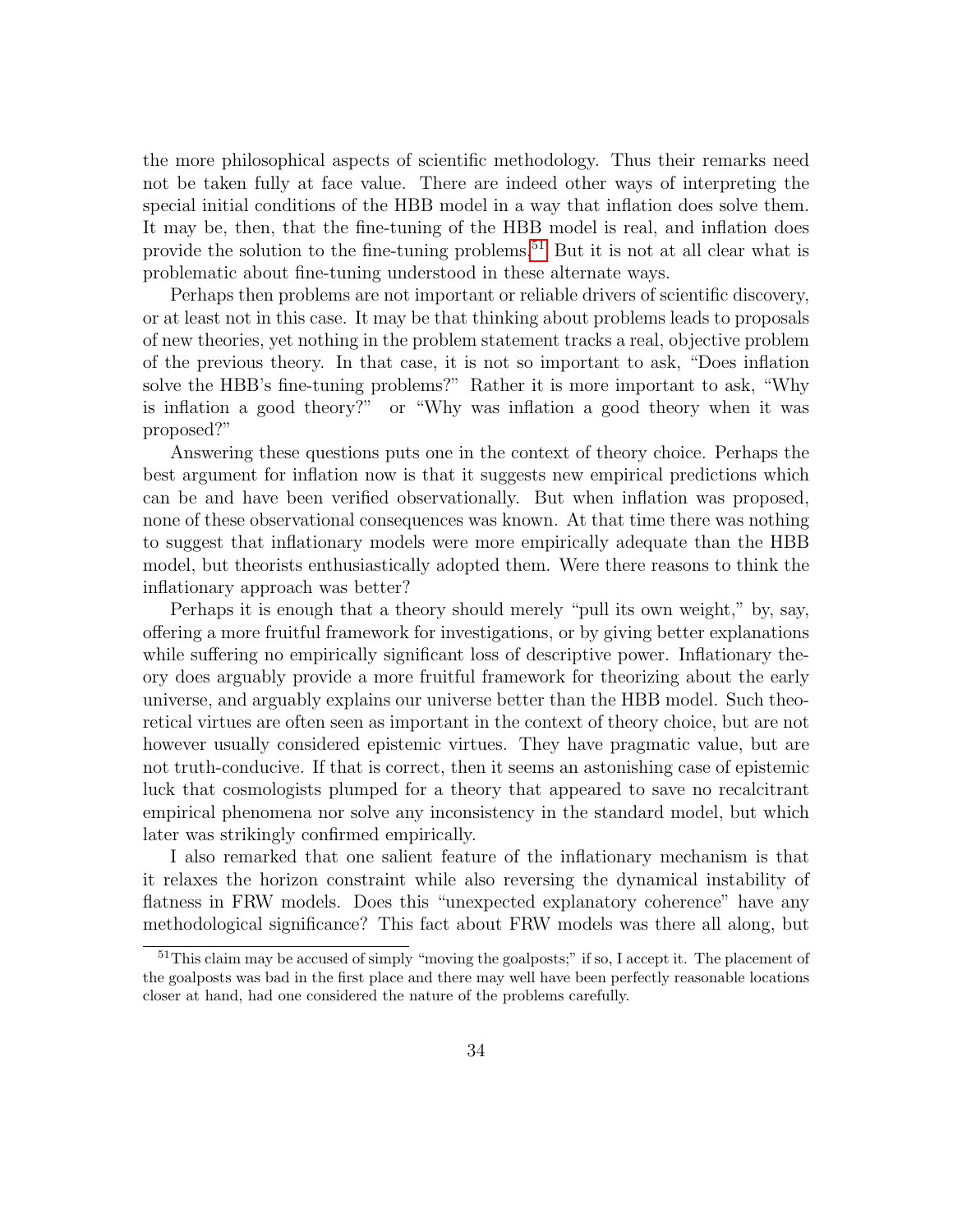was overlooked (perhaps because matter that failed to satisfy the strong energy condition was not thought to exist) until Guth stumbled upon it (more or less accidentally). But without a prior investigation of the issue, the discovery that both problems are connected together might be seen as a strong suggestion to pursue the solution that solves both. Such a discovery mirrors in a way the unexpected empirical confirmation of novel predictions of a theory, the latter an often acknowledged virtue of a theory. Thus there is a suggestion that non-empirical theory confirmation has played an important role in the progress of cosmology through this episode.<sup>[52](#page-34-0)</sup>

These, anyway, are some possible philosophical ramifications of my analysis of HBB fine-tuning. To recap, that analysis established first that the HBB model must rely on initial conditions to explain the observed conditions of flatness and uniformity. Secondly, there are various interpretations available of how these initial conditions problematize the HBB model, the most intuitive of which is that these conditions are improbable and therefore lack explanatory power. Nevertheless, none of these interpretations are free of problems, so it is unclear whether HBB finetuning can be substantiated. Thirdly, inflation putatively solves the fine-tuning problems by relaxing the horizon constraint, thus reversing the instability of flatness in FRW models and making possible a dynamical explanation of uniformity via reheating. Fourthly, whether inflation in fact solves the fine-tuning problems depends on how those problems are explicated. Insofar as they are understood as probability problems, it is unlikely that inflation solves them, even if one makes the conditions of success as weak as possible, since the nature of cosmological probabilities remains opaque. The further significance of this analysis, as I suggested in the introduction and these concluding remarks, is that, on pain of giving up on the notion of rational scientific progress, either one must make good another interpretation of fine-tuning problems, or reconsider the epistemic status of theoretical virtues, such as fruitfulness and explanatory power, or non-empirical theory confirmation as a way to ground the viability of inflationary theory and explain its empirical successes.

<span id="page-34-0"></span> $52$ Amplifying this line of thought, [Dawid](#page-35-12) [\(2013\)](#page-35-12) argues that unexpected explanatory coherence (UEC) can be an important facet of assessing a theory's viability and confirmation, particularly in the case of theories like string theory or in the case of cosmology where empirical confirmation often remains out of current, forseeable, or even potential reach—"it gives the impression that physicists are on the right track" [\(Dawid 2013,](#page-35-12) 45). But an argument from UEC can hardly be conclusive there may be, for example, "so far insufficiently understood theoretical interconnections at a more fundamental level, of which the theory in question is just one exemplification among many others" [\(Dawid 2013,](#page-35-12) 46), or the correct theory may solve the problems in independent ways, such that the coherence previously found was ultimately irrelevant and misleading.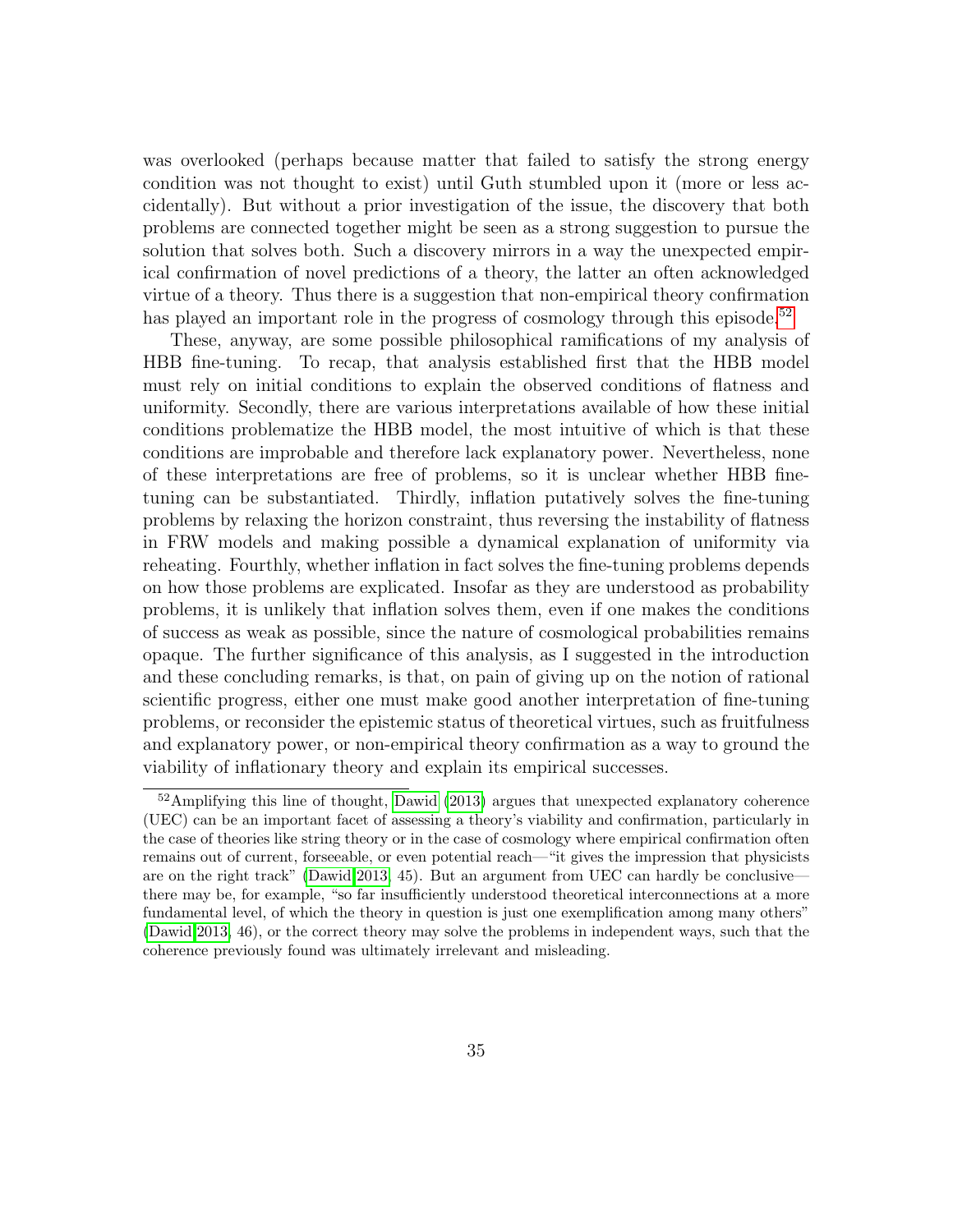### References

<span id="page-35-0"></span>Albrecht, Andreas, and Paul Steinhardt. "Cosmology for Grand Unified Theories with Radiatively Induced Symmetry Breaking." *Physical Review Letters* 48: (1982) 1220–1223.

<span id="page-35-3"></span>Baumann, Daniel. "TASI Lectures on Inflation.", 2009. ArXiv:0907.5424v1.

- <span id="page-35-1"></span>Beisbart, Claus, and Tobias Jung. "Priveleged, Typical, or not even that?—Our Place in the World According to the Copernican and the Cosmological Principles." Journal for General Philosophy of Science 37: (2006) 225–256.
- <span id="page-35-11"></span>Brandenberger, Robert. "Conceptual Problems of Inflationary Cosmology and a New Approach to Cosmological Structure Formation." In *Inflationary Cosmology*, edited by Martin Lemoine, Jérôme Martin, and Patrick Peter, Springer, 2007, volume 738 of Lecture Notes in Physics, chapter 11, 393–424.
- <span id="page-35-4"></span>Callender, Craig. "The View from No-when." British Journal for the Philosophy of Science 49: (1998) 135–159.

<span id="page-35-5"></span>. "Measures, Explanations and the Past: Should 'Special' Initial Conditions be Explained?" British Journal for the Philosophy of Science 55: (2004) 195–217.

- <span id="page-35-6"></span>Carr, Bernard, editor. Universe or Multiverse? Cambridge University Press, 2007.
- <span id="page-35-9"></span>Carroll, Sean, and Heywood Tam. "Unitary Evolution and Cosmological Fine-Tuning.", 2010. ArXiv:1007.1417v1.
- <span id="page-35-7"></span>Coley, Alan, and Reza Tavakol. "Fragility in Cosmology." General Relativity and Gravitation 24: (1992) 835–855.
- <span id="page-35-8"></span>Coule, David. "Canonical measure and the flatness of a FRW universe." Classical and Quantum Gravity 12: (1995) 455–469.
- <span id="page-35-10"></span>Curiel, Erik. "Measure, Topology and Probabilistic Reasoning in Cosmology.", 2014.
- <span id="page-35-2"></span>Davis, Tamara, and Charles Lineweaver. "Expounding Confusion: Common Misconceptions of Cosmological Horizons and the Superluminal Expansion of the Universe." Publications of the Astronomical Society of Australia 21: (2004) 97–109.
- <span id="page-35-12"></span>Dawid, Richard. *String Theory and the Scientific Method*. Cambridge University Press, 2013.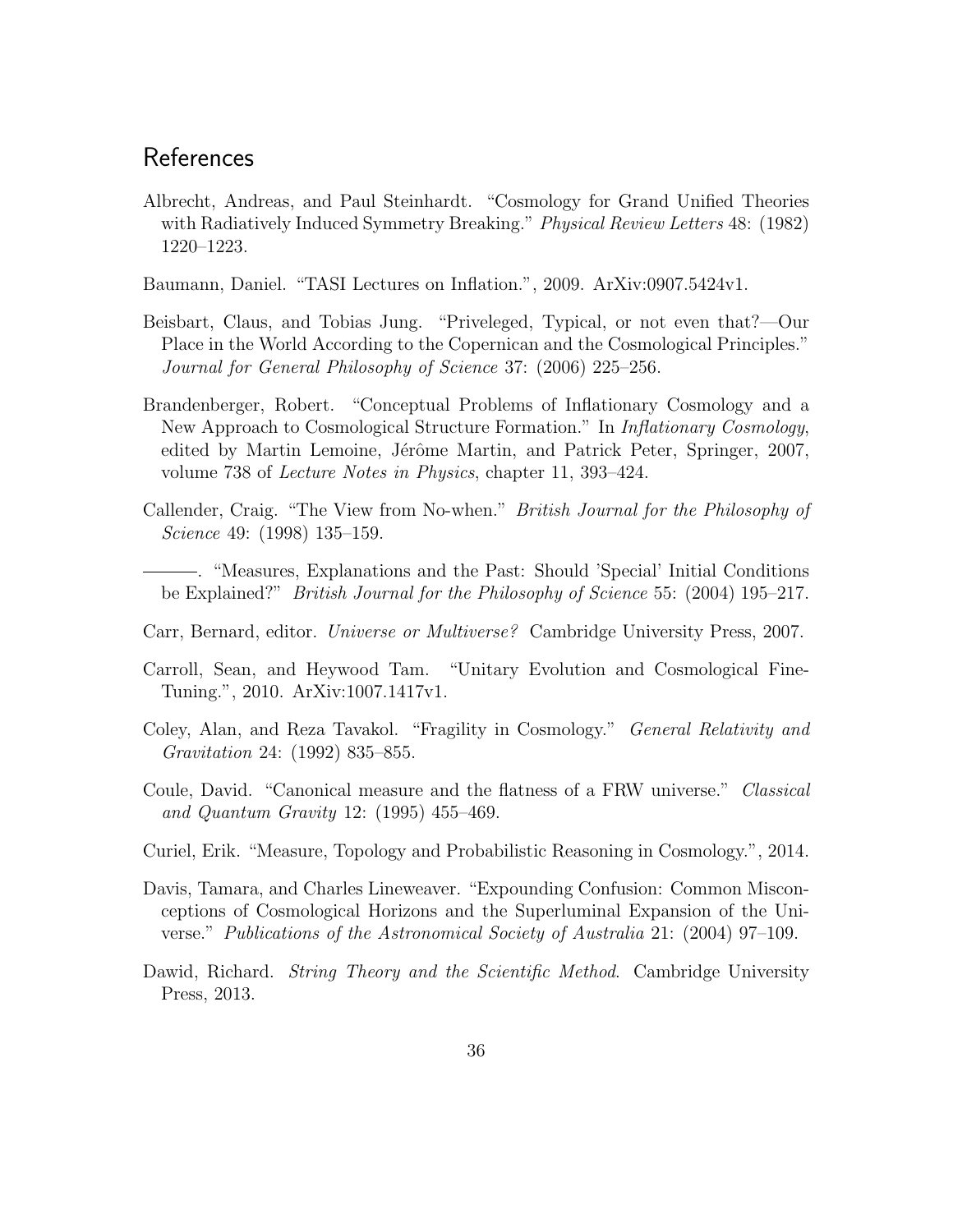- <span id="page-36-6"></span>Dicke, Robert, and Jim Peebles. "The Big Bang Cosmology—Enigmas and Nostrums." In General Relativity: An Einstein Centenary Survey, edited by Stephen Hawking, and Werner Israel, Cambridge University Press, 1979, chapter 9, 504– 517.
- <span id="page-36-9"></span>Dimopoulos, Savas, and Scott Thomas. "The anthropic principle, dark energy and the LHC." In Universe or Multiverse?, edited by Bernard Carr, Cambridge University Press, 2007, 211–218.
- <span id="page-36-3"></span>Dodelson, Scott. Modern Cosmology. San Diego: Academic Press, 2003.
- <span id="page-36-1"></span>Donoghue, John. "The fine-tuning problems of particle physics and anthropic mechanisms." In Universe or Multiverse?, edited by Bernard Carr, Cambridge University Press, 2007, 231–246.
- <span id="page-36-2"></span>Earman, John. Bangs, Crunches, Whimpers, and Shrieks. Oxford: Oxford University Press, 1995.
- <span id="page-36-8"></span>. "The "Past Hypothesis": Not even false." Studies in History and Philosophy of Modern Physics 37: (2006) 399–430.
- <span id="page-36-0"></span>Earman, John, and Jesus Mosterin. "A Critical Look at Inflationary Cosmology." Philosophy of Science 66: (1999) 1–49.
- <span id="page-36-12"></span>Einstein, Albert. Albert Einstein: Philosopher-Scientist. New York: Harper Torchbooks, 1959.
- <span id="page-36-11"></span>Ellis, George. "Issues in the Philosophy of Cosmology." In Handbook in Philosophy of Physics, edited by John Earman, and Jeremy Buttefield, Elsevier, 2007.
- <span id="page-36-4"></span>Ellis, George, Roy Maartens, and Malcolm MacCallum. Relativistic Cosmology. Cambridge University Press, 2012.
- <span id="page-36-5"></span>Ellis, George, and Tony Rothman. "Lost horizons." American Journal of Physics 61: (1993) 883–893.
- <span id="page-36-7"></span>Gibbons, Gary, Stephen Hawking, and Stephen Siklos, editors. The Very Early Universe. Cambridge University Press, 1983.
- <span id="page-36-10"></span>Gibbons, Gary, Stephen Hawking, and John Stewart. "A natural measure on the Set of all Universes." Nuclear Physics B 281: (1987) 736–751.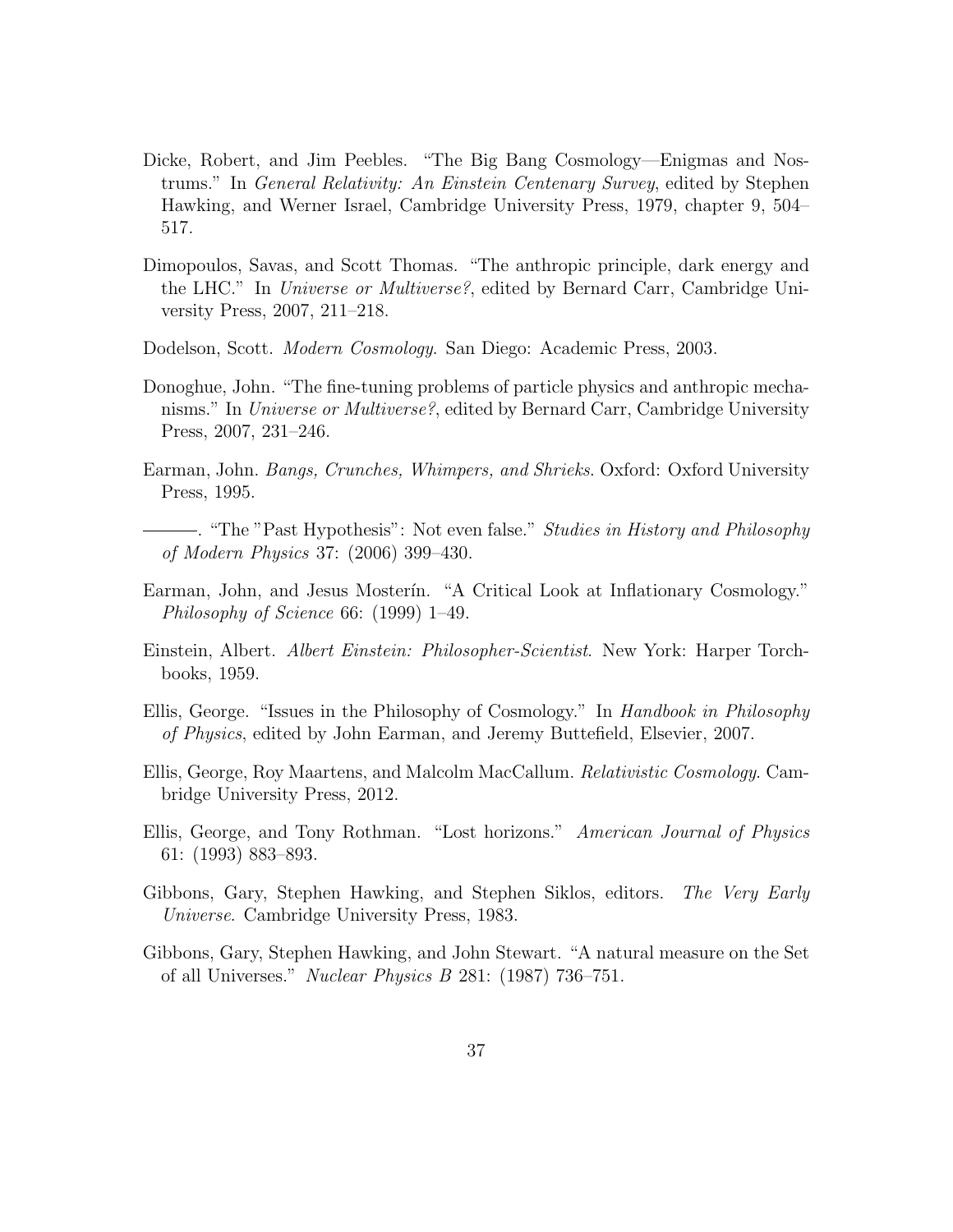- <span id="page-37-11"></span>Gibbons, Gary, and Neil Turok. "Measure problem in cosmology." *Physical Review*  $D$  77: (2008) 1–12.
- <span id="page-37-7"></span>Goldwirth, Dalia, and Tsvi Piran. "Initial Conditions for Inflation." Physics Reports 214: (1992) 223–292.
- <span id="page-37-4"></span>Grinbaum, Alexei. "Which Fine-Tuning Arguments Are Fine?" Foundations of Physics 42: (2012) 615–631.
- <span id="page-37-0"></span>Guth, Alan. "Inflationary universe: A possible solution to the horizon and flatness problems." Physical Review D 23, 2: (1981) 347–356.
- <span id="page-37-12"></span>. "Interview of Alan Guth by Alan Lightman on September 21, 1987." Niels Bohr Library & Archives, American Institute of Physics, College Park, MD USA, 1987. [http://www.aip.org/history/ohilist/34306\\_1.html](http://www.aip.org/history/ohilist/34306_1.html).

<span id="page-37-3"></span>. The Inflationary Universe. Perseus Books: Cambridge, MA, 1997.

- <span id="page-37-10"></span>Hamblin, Charles. "Questions." Australasian Journal of Philosophy 36: (1958) 159– 168.
- <span id="page-37-13"></span>Kragh, Helge. Cosmology and Controversy. Princeton University Press, 1996.
- <span id="page-37-1"></span>Kuhn, Thomas. The Structure of Scientific Revolutions. University of Chicago Press, 1996, 3rd edition.
- <span id="page-37-9"></span>Lakatos, Imre. "Falsification and the methodology of scientific research programmes." In Criticism and the Growth of Knowledge, edited by Imre Lakatos, and Alan Musgrave, Cambridge University Press, 1970.
- <span id="page-37-2"></span>Laudan, Larry. Progress and Its Problems: Towards a Theory of Scientific Growth. University of California Press, 1978.
- <span id="page-37-5"></span>Lesgourges, Julien. "Inflationary Cosmology.", 2006. [lesgourg.web.cern.ch/](lesgourg.web.cern.ch/lesgourg/Inflation_EPFL.pdf) [lesgourg/Inflation\\_EPFL.pdf](lesgourg.web.cern.ch/lesgourg/Inflation_EPFL.pdf).
- <span id="page-37-6"></span>Liddle, Andrew, and David Lyth. *Cosmological Inflation and Large-Scale Structure*. Cambridge University Press, 2000.
- <span id="page-37-8"></span>Lightman, Alan, and Roberta Brawer. Origins: The Lives and Worlds of Modern Cosmologists. Harvard University Press, 1990.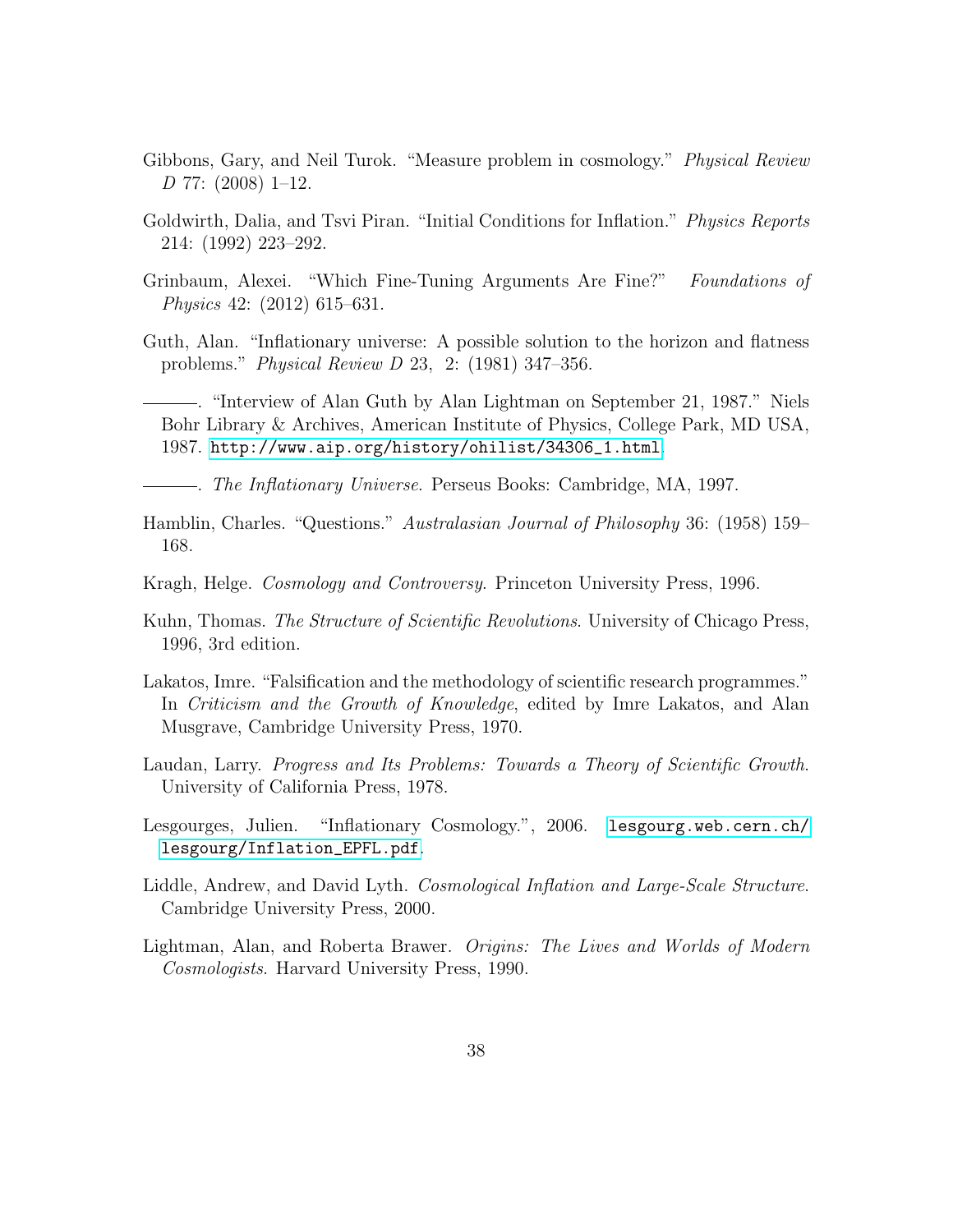<span id="page-38-0"></span>Linde, Andrei. "A New Inflationary Universe Scenario: A Possible Solution of the Horizon, Flatness, Homogeneity, Isotropy, and Primordial Monopole Problems." Physics Letters B 108: (1982) 389–393.

<span id="page-38-5"></span>. "The inflationary universe." Reports on Progress in Phyics 47: (1984) 925–986.

<span id="page-38-4"></span>. Particle Physics and Inflationary Cosmology. Chur, Switzerland: Harwood, 1990.

<span id="page-38-13"></span>. "The inflationary multiverse." In Universe or Multiverse?, edited by Bernard Carr, Cambridge University Press, 2007, 127–150.

<span id="page-38-1"></span>Longair, Malcolm. *The Cosmic Century.* Cambridge University Press, 2006.

- <span id="page-38-15"></span>Malament, David. Topics in the Foundations of General Relativity and Newtonian Gravity Theory. Chicago: University of Chicago Press, 2012.
- <span id="page-38-2"></span>Maudlin, Tim. The Metaphysics Within Physics. Oxford University Press, 2007.
- <span id="page-38-10"></span>Misner, Charles. "The Isotropy of the Universe." The Astrophysical Journal 151: (1968) 431–457.
- <span id="page-38-9"></span>. "The Mix-Master Universe." Physical Review Letters 22: (1969) 1071–2074.
- <span id="page-38-6"></span>Mukhanov, Viatcheslav. Physical Foundations of Cosmology. Cambridge University Press, 2005.
- <span id="page-38-11"></span>Munitz, Milton. Cosmic Understanding. Princeton University Press, 1986.
- <span id="page-38-12"></span>Nickles, Thomas. "What Is a Problem That We May Solve It?" Synthese 47: (1981) 85–118.
- <span id="page-38-8"></span>Olive, Keith. "Inflation." Physics Reports 190: (1990) 307–403.
- <span id="page-38-14"></span>Penrose, Roger. "Singularities and time-asymmetry." In *General Relativity: an* Einstein Centenary Survey, edited by Stephen Hawking, and Werner Israel, Cambridge University Press, 1979, 581–638.
	- . "Difficulties with Inflationary Cosmology." Annals of the New York Academy of Science 571: (1989) 249–264.
- <span id="page-38-7"></span><span id="page-38-3"></span>Peter, Patrick, and Jean-Philippe Uzan. *Primordial Cosmology*. Oxford University Press, 2009.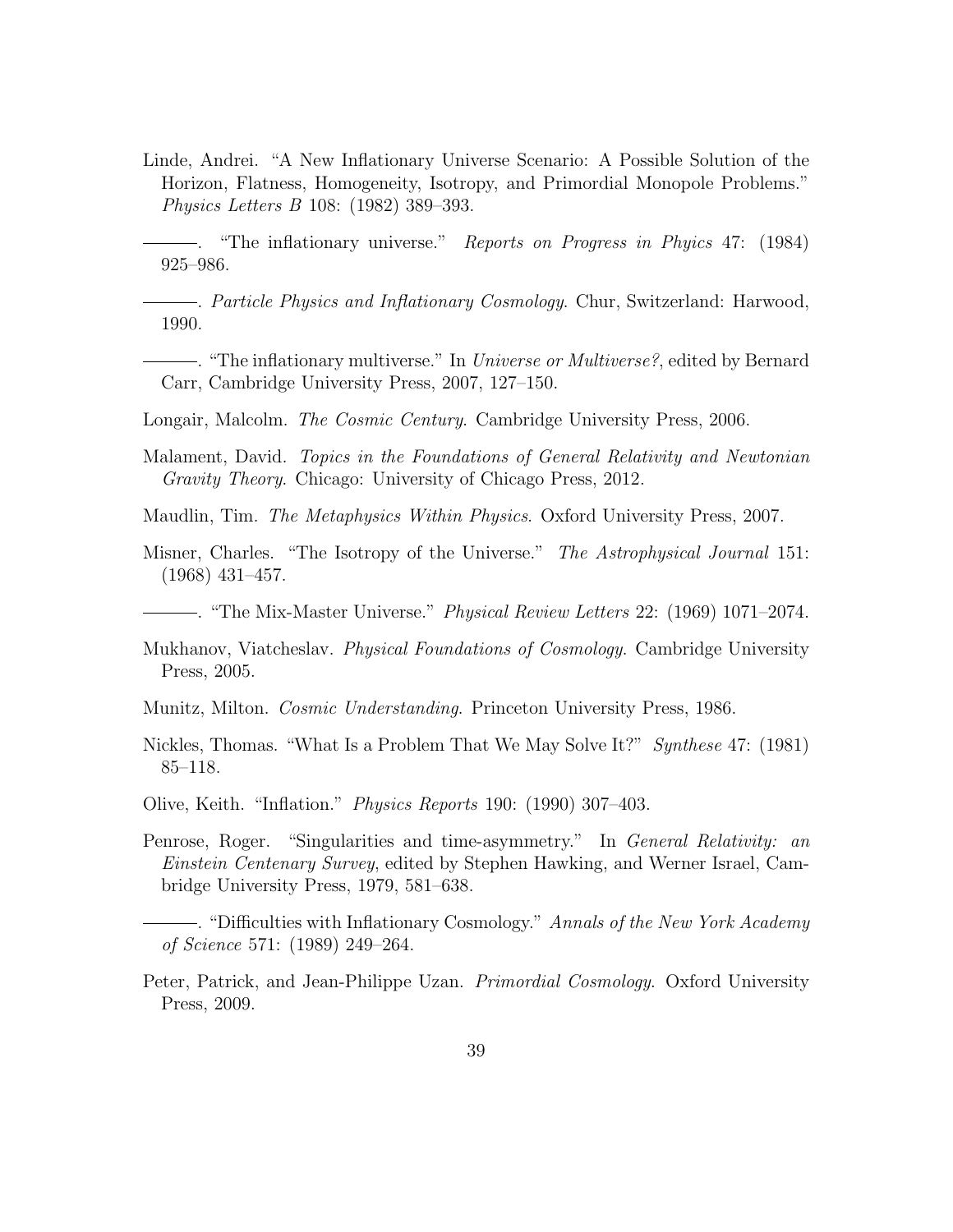<span id="page-39-14"></span>Popper, Karl. Conjectures and Refutations. London and New York: Routledge, 2002, 2nd edition.

<span id="page-39-8"></span>Price, Huw. Time's Arrow and Archimedes' Point. Oxford University Press, 1996.

- <span id="page-39-7"></span>. "Boltzmann's Time Bomb." British Journal for the Philosophy of Science 53: (2002) 83–119.
- <span id="page-39-4"></span>Rees, Martin. "Origin of the Cosmic Microwave Background Radiation in a Chaotic Universe." *Physical Review Letters* 28: (1972) 1669–1671.
- <span id="page-39-2"></span>Rindler, Wolfgang. "Visual Horizons in World-Models." Monthly Notices of the Royal Astronomical Society 116: (1956) 662–677.
- <span id="page-39-6"></span>Riotto, Antonio. "Inflation and the Theory of Cosmological Perturbations.", 2002. ArXiv:hep-ph/0210162v1.
- <span id="page-39-10"></span>Schiffrin, Joshua, and Robert Wald. "Measure and probability in cosmology." Physical Review D 86: (2012) 1–20.
- <span id="page-39-11"></span>Sciama, Dennis. The Unity of the Universe. Dover Publications, 2009.
- <span id="page-39-1"></span>Smeenk, Chris. Approaching the Absolute Zero of Time: Theory Development in Early Universe Cosmology. Ph.D. thesis, Unversity of Pittsburgh, 2003.

<span id="page-39-0"></span>. The Universe of General Relativity, Springer, 2005, chapter False Vacuum: Early Universe Cosmology and the Development of Inflation, 223–257.

<span id="page-39-9"></span>. "Philosophy of Cosmology." In The Oxford Handbook of Philosophy of Physics, edited by Robert Batterman, Oxford University Press, 2013, chapter 17, 607–652.

- <span id="page-39-3"></span>Starobinsky, Alexei. "A New Type Of Isotropic Cosmological Models Without Singularity." Physics Letters B 91: (1980) 99.
- <span id="page-39-13"></span>Turok, Neil. "A critical review of inflation." Classical and Quantum Gravity 19: (2002) 3449–3467.
- <span id="page-39-12"></span>Vachaspati, Tanmay, and Mark Trodden. "Causality and cosmic inflation." Physical Review D 61: (1999) 1–4.

<span id="page-39-5"></span>Wald, Robert. General Relativity. University of Chicago Press, 1984.